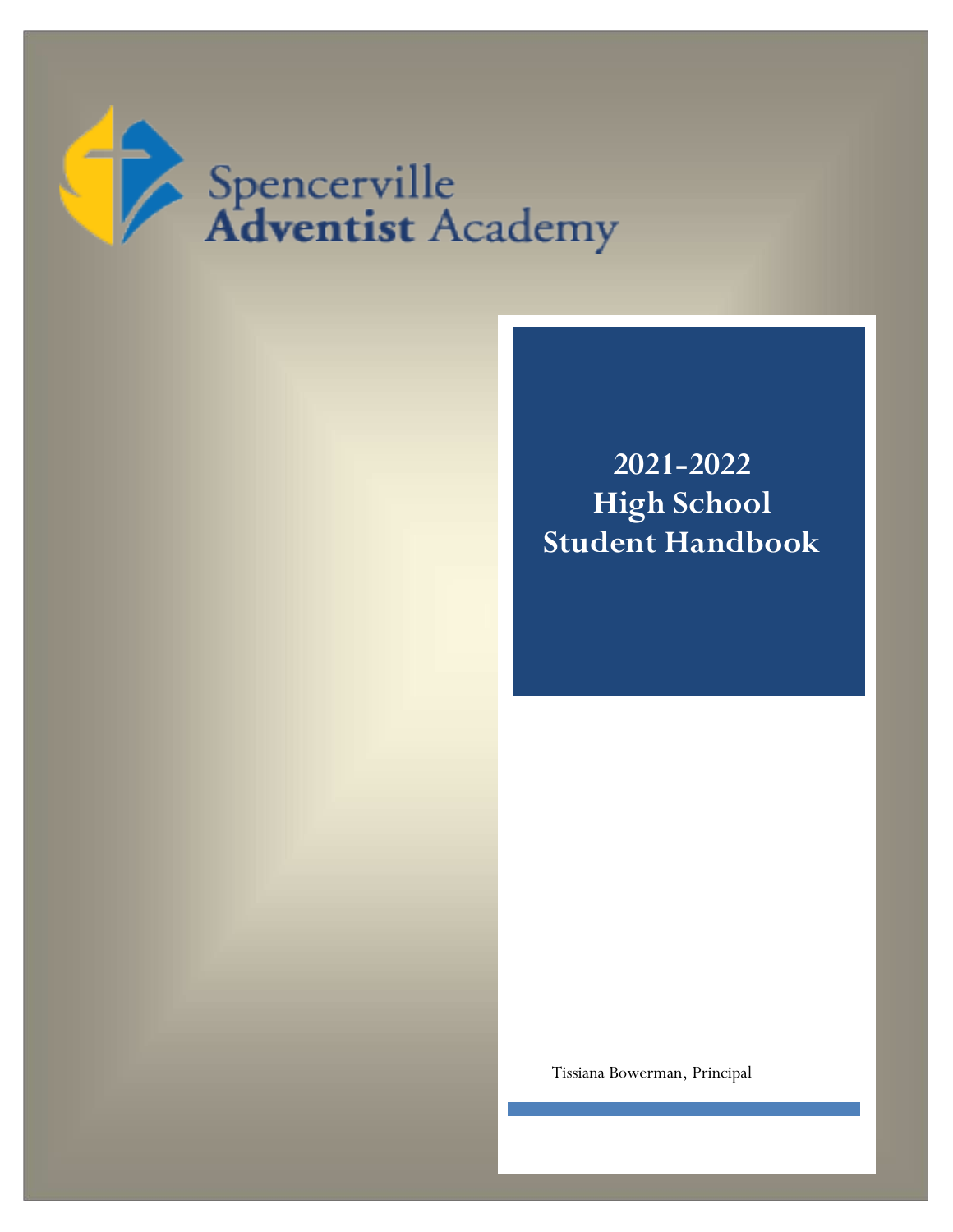## **Table of Contents**

Our Mission Our Vision Our Values Our History Our Philosophy Admissions Procedures Application Process Re-Application Financial Information Application Fee Pre-Registration Registration Fee Late Enrollment Tuition Fees and Charges Refunds Textbooks Financial Responsibility Returned Checks Family Service Program Medical Care and Accident Insurance Financial Aid—Worthy Student Fund Scholarships High School Class Funds Scholastic Information High School Academic Standards of Excellence Enrollment and Graduation Information Minimum Number of Credits Diplomas College Preparatory Diploma Certificate of Graduation **Credits** Challenging an Academy Class Dropping or Changing Courses Graduation Requirements Acceleration Course Work Deadline Commencement Eligibility STEM Certificate Graduation with Honors Transcripts Granting Meaningful Grades Grade Calculation Grading Components Grades and the Parent/Teacher Relationship Grades and Special Considerations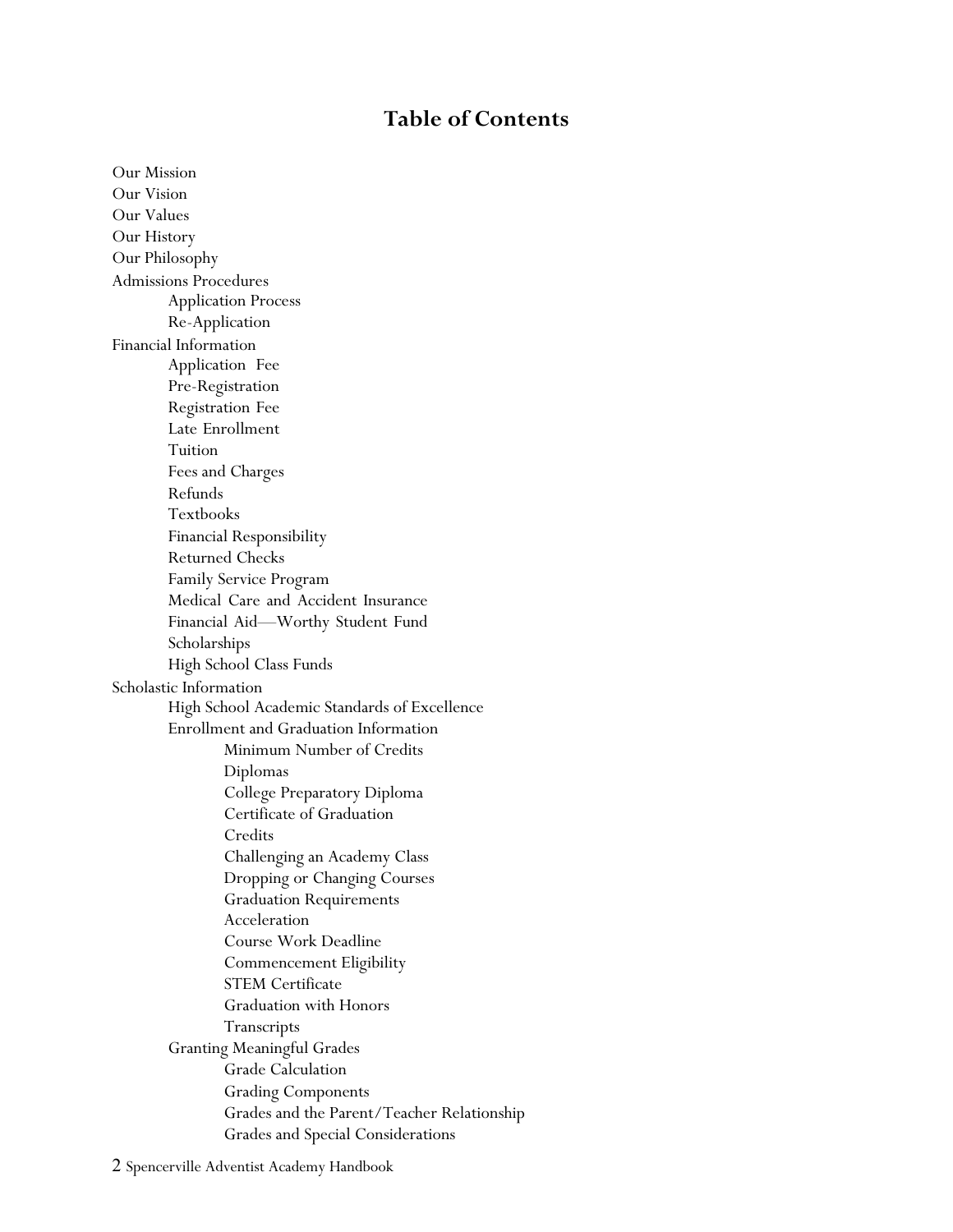Differentiated Instruction Miscellaneous Academic Information Grade Placement Field Trips/Tours Testing Withdrawal from School Resource Philosophy Monitoring Courses of Instruction Fine Arts Foreign Languages Health and Physical Education History, Political Science, and Social Science Language Arts Mathematics Religion Science Technology School Climate Philosophy of Discipline Student Pledge Attendance Excused Absences Unexcused Absences Prearranged Leave of Absence Discipline for Attendance Attendance Failure Christ on Campus Missionary Activities Campus Ministries Weeks of Spiritual Emphasis Chapel Daily Classes Discipline Process Citizenship Tokens Due process Serious Misconduct Dress Code Uniforms Miscellaneous Uniform Information Dress Code Enforcement Procedures Leadership Organizations Student Council Class Officers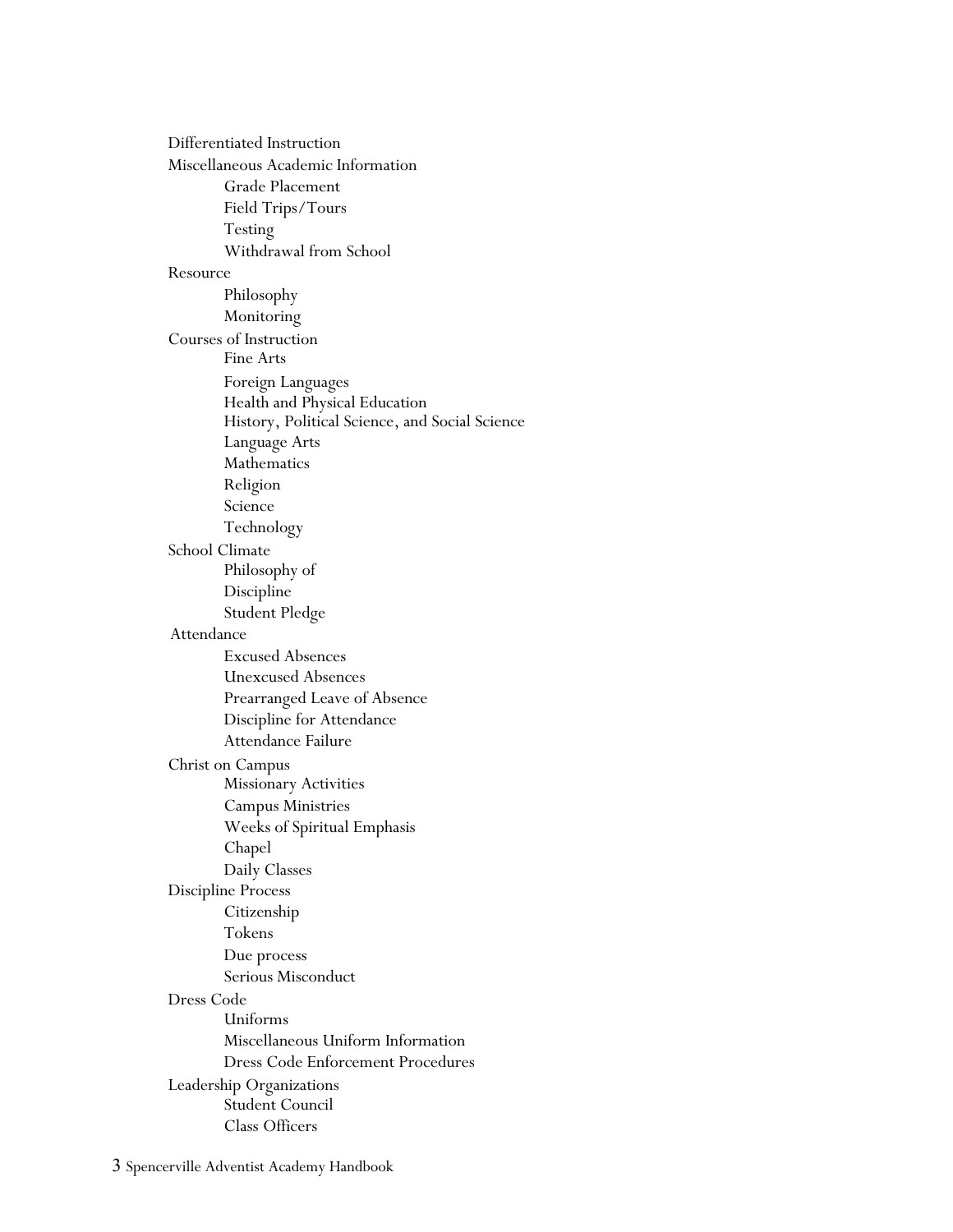|                                 | <b>Officer Eligibility</b>                                |  |
|---------------------------------|-----------------------------------------------------------|--|
|                                 | <b>Voting Procedures</b>                                  |  |
|                                 | <b>Campaigning Guidelines</b>                             |  |
|                                 | Athletic Organizations                                    |  |
|                                 | Men's & Women's Varsity & Junior Varsity Basketball       |  |
|                                 | Women's Volleyball                                        |  |
|                                 | Men's Volleyball                                          |  |
|                                 | Varsity Men's Baseball                                    |  |
|                                 | Women's Fast Pitch Softball                               |  |
|                                 | Gymnastics                                                |  |
|                                 | National Organizations                                    |  |
|                                 | National Honor Society Eligibility and Selection Criteria |  |
|                                 | General Information                                       |  |
|                                 | Administrative Committee Requests                         |  |
|                                 | <b>Banquet Policy</b>                                     |  |
|                                 | Before and After School Supervision                       |  |
|                                 | Computers / Cell Phones / Electronics                     |  |
|                                 | Damage to School Property                                 |  |
|                                 | <b>Extra-Curricular Activities</b>                        |  |
|                                 | Fire Drills and Other Emergency Drills                    |  |
|                                 | Grievance Policy                                          |  |
|                                 | <b>Health Services</b>                                    |  |
|                                 | <b>Legal Considerations</b>                               |  |
|                                 | Lockers/Locks                                             |  |
|                                 | <b>Music Devices</b>                                      |  |
|                                 | Permission to Leave Campus                                |  |
|                                 | <b>Posted Notices</b>                                     |  |
|                                 | Probation                                                 |  |
|                                 | Publications                                              |  |
|                                 | Public Displays of Affection                              |  |
|                                 | Social Event Form                                         |  |
|                                 | Social Invitations                                        |  |
|                                 | Sports Activities                                         |  |
|                                 | Vehicles                                                  |  |
|                                 | <b>Visitors</b>                                           |  |
|                                 | <b>Volunteer Activities</b>                               |  |
|                                 | Walkouts                                                  |  |
|                                 | Weapons                                                   |  |
|                                 | <b>SAA Athletic Booster Club</b>                          |  |
| SAA Home and School Association |                                                           |  |
|                                 | Fundraisers                                               |  |
|                                 | <b>Room Parent Network</b>                                |  |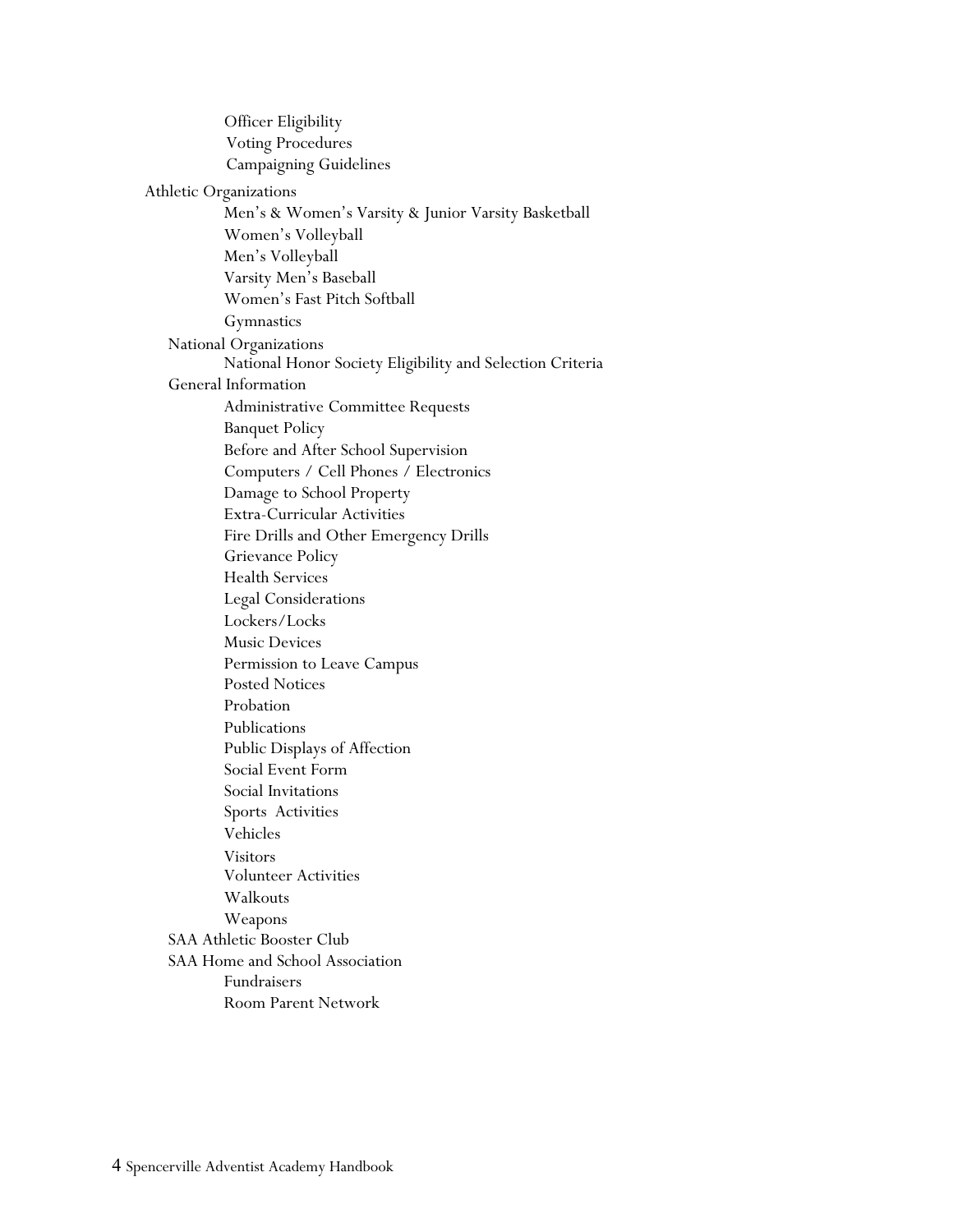# **Spencerville Adventist Academy**

*Love to Learn, Live to Serve, All for Christ*

## **Our Mission**

To provide a distinctly Seventh-day Adventist Christian education preparing the whole person for service to God and man and for eternal life.

## **Our Vision**

We want to be chosen by constituents and community for our strong spiritual emphasis, outstanding academics, deep commitment to service, and sound physical plant, and because we are convicted of our mission and true to our values, we will BROADEN our reach by:

- **B**eing spiritually focused on transforming and converting hearts, making spiritual connections in every class and taking advantage of teachable moments to convey spiritual concepts.
- **R**eaching out and serving as a light to those around us in the community.
- **O**ffering an outstanding academic program, challenging our students and stimulating a genuine love of learning.
- **A**dhering to a sound financial basis of operations, with additional funds available each year tofund future contingencies.
- **D**eveloping a student body that is friendly and accepting and demonstrates respectfulness of each other and adults.
- **E**ducating the "whole person" (physical, mental, and spiritual), by offering a variety of extracurricular activities while teaching the importance of balance.
- **N**ever losing our focus on mission and on the need to make all major decisions with an awareness of their long-range impact on our mission and values.

## **Our Values**

*Spirituality—*We believe students should be nurtured in a vibrant spiritual environment where Christ's character is emulated.

*Excellence—*We strive for excellence, not only in academics, but in the education of the "whole person" through the harmonious development of all physical, mental, and spiritual powers.

*Service—*We encourage our students to develop an attitude of compassionate service toward their community in a manner that expresses their love for Christ.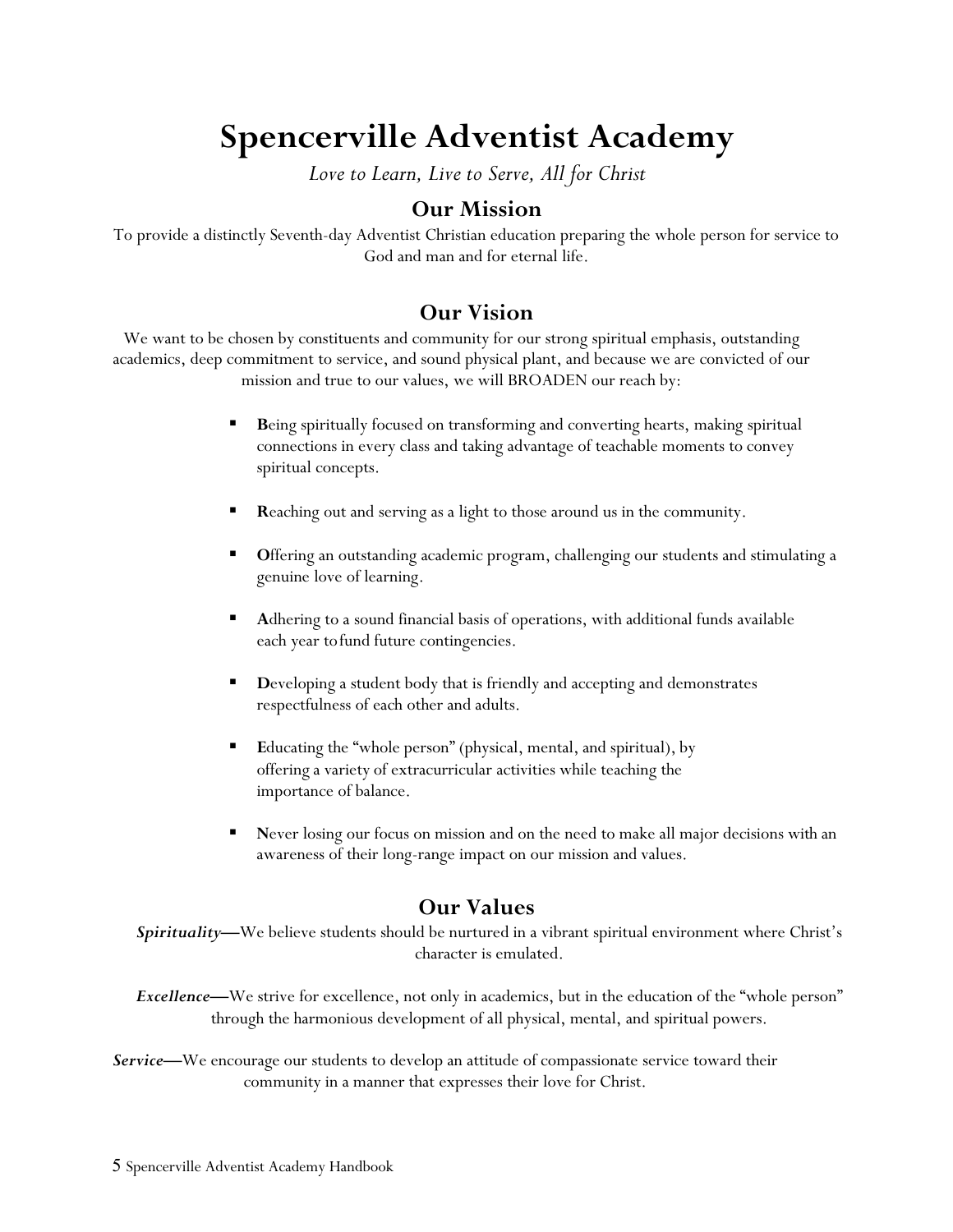# **Our History**

Spencerville Adventist Academy (SAA) was built on a foundation of love and sacrifice by parents desiring a Christian education for their children. In 1943, two years after the Spencerville Seventh-day Adventist Church was organized, a one-classroom school opened with seven students and one teacher, Miss Ruby Ingle. Every church member worked to get the classroom ready.

In 1947, the church members were saving money to build a new church. However, they soon realized how important the school was and voted instead to use that money for a two-room cinder block school. Those classrooms were built through hours of labor by the church members—particularly Edward Reifsnynder.

By 1953, the enrollment had grown, and parents rallied together to add a third classroom and a third teacher. In 1956, the gymnasium was built and finally, in 1964 the three-story brick structure, housing the library, offices, and ten classrooms, was constructed. In the fall of 1997, the parsonage on the property was renovated, renamed Vandeman Hall, and became a part of the educational facility.

We are very proud of our new state of the art facility. Spencerville Adventist Academy is a prekindergarten through twelfth grade school with more than 400 students enrolled. It is accredited by the General Conference of Seventh-day Adventists and the Middle States Accrediting Association (MSA).

## **Our Philosophy**

The Seventh-day Adventist Church recognizes God as the ultimate source of existence and truth. In the beginning God created in His image a perfect humanity, a perfection later marred by sin. Through the guidance of the Holy Spirit, God's character and purposes can be understood as revealed in nature, the Bible, and Jesus Christ. The distinctive characteristics of Adventist Education, derived from the Bible and the inspired writings of Ellen G. White, point to the redemptive aim of true education: to restore human beings into the image of their Maker.

While God presents His infinitely loving and wise character as the ultimate norm for human conduct, human motives, thinking, and behavior have fallen short of God's ideal. Education in its broadest sense is a means of returning human beings to their original relationship with God. Its time dimensions span eternity.

Adventist education seeks to develop a life of faith in God and respect for the dignity of all human beings; to build character akin to that of the Creator; to nurture thinkers rather than mere reflectors of other's thoughts; to promote loving service rather than selfish ambition; to ensure maximum development of each individual's potential; and to embrace all that is true, good, and beautiful. (Ellen G. White, *Education*, p.17)

An education of this kind imparts far more than academic knowledge. It fosters a balanced development of the whole person—physically, intellectually, socially, and spiritually. Working together, homes, schools, and churches cooperate with divine agencies in preparing learners for responsible citizenship in this world and in the world to come.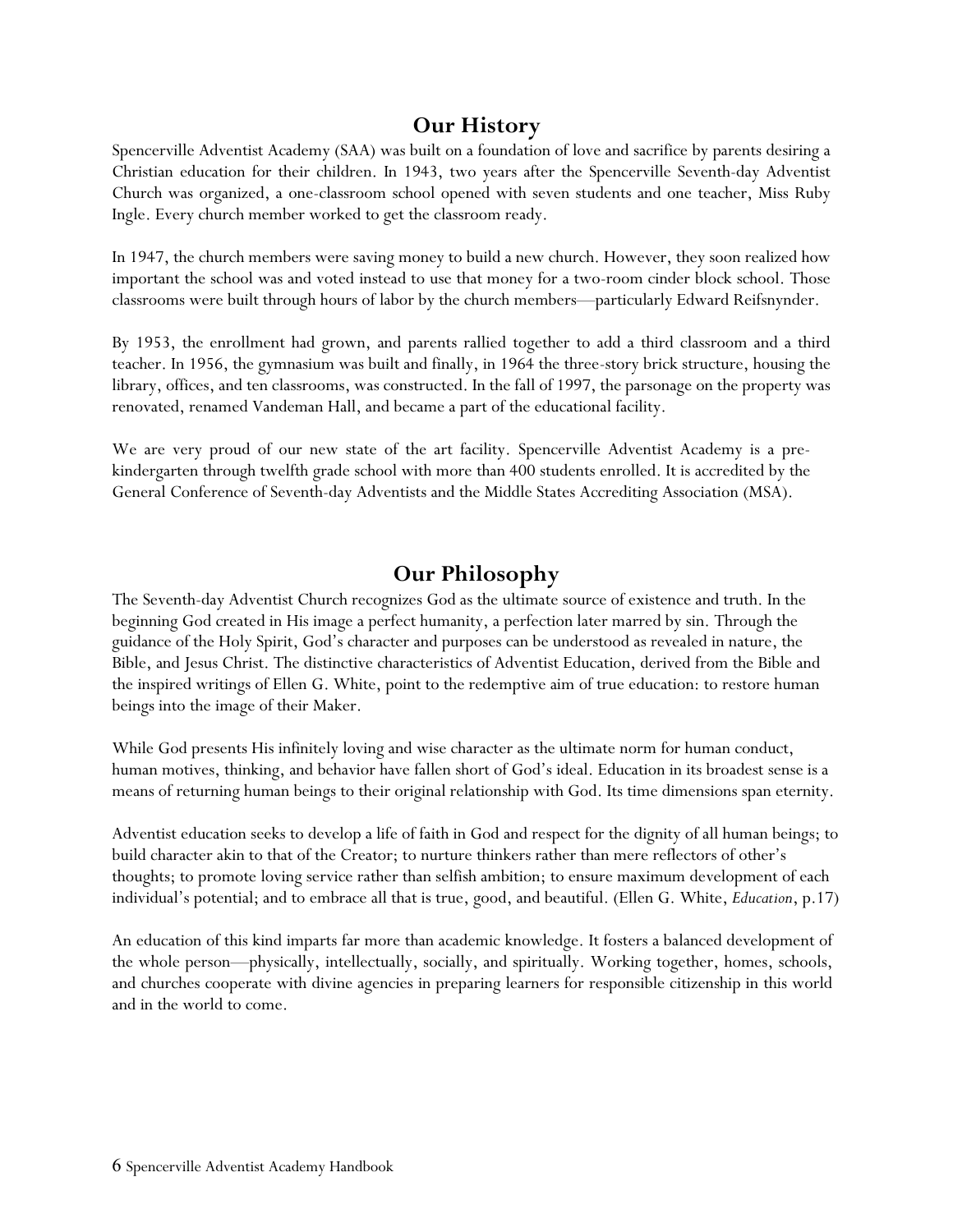## **Admission Procedures**

#### **Application Process**

A prospective student must submit a formal application. All applicants are thoroughly reviewed by the Admissions Committee for approval. A transfer student must submit satisfactory character and academic recommendations, and in some cases, be interviewed by the principal and/or the Admissions Committee before action will be taken on the application. The applicant will be notified by the Admissions Committee to confirm his or her status.

Students who express an interest in a Christian education at SAA must submit evidence of successfully completing the previous grade or its equivalent. There must be evidence of no outstanding financial obligation to any previous school. Membership in the Seventh-day Adventist (SDA) Church is not a requirement for admission; however only those students who have a sincere desire to grow spiritually, academically, and physically should apply. Placement testing may be requested upon review of the student's academic record.

Applicants must complete the following before the application is **processed**:

- 1. Completion of online application (submitted with current application fee)
- 2. Receipt of transcripts and attendance records from previously attended school
	- Transfer high school home school students must have a transcript/report card from an accredited online school to received transfer credit
	- Incoming homeschooled freshman will be tested for readiness by the resource department
	- International students (outside the US) will not receive letter grade equivalents for transfer credit unless the international school is accredited by a US accreditation organization. Students will receive P (pass) or F (fail) grades with no GPA calculation
- 3. Receipt of two letters of recommendation from present teachers
- 4. Submission of any applicable individual education plans, or specialized learning diagnosis
- 5. Submit current medical and immunization records
	- -- Then --

6. Admissions Committee approves or denies the application.

After an applicant is approved by the Admissions Committee, and before **enrollment**, the applicant must:

- 1. Receive financial clearance
- 2. Complete all required forms
- 3. Complete a physical examination by a physician
- 4. Complete any placement testing (upon request)

All students entering SAA are in a nine-week probationary status. Spencerville Adventist Academy does not discriminate on the basis of race, color, national, or ethnic origin in the admission of students. Spencerville strives to maintain reasonable student-teacher ratios in order to offer quality instruction. Acceptance into any class is dependent upon whether or not the class size has reached capacity. Admission to the academy is a privilege and not a right, and may be withheld or withdrawn by the academy at its discretion.

Student acceptance for a given school year does not guarantee acceptance for the following school year(s).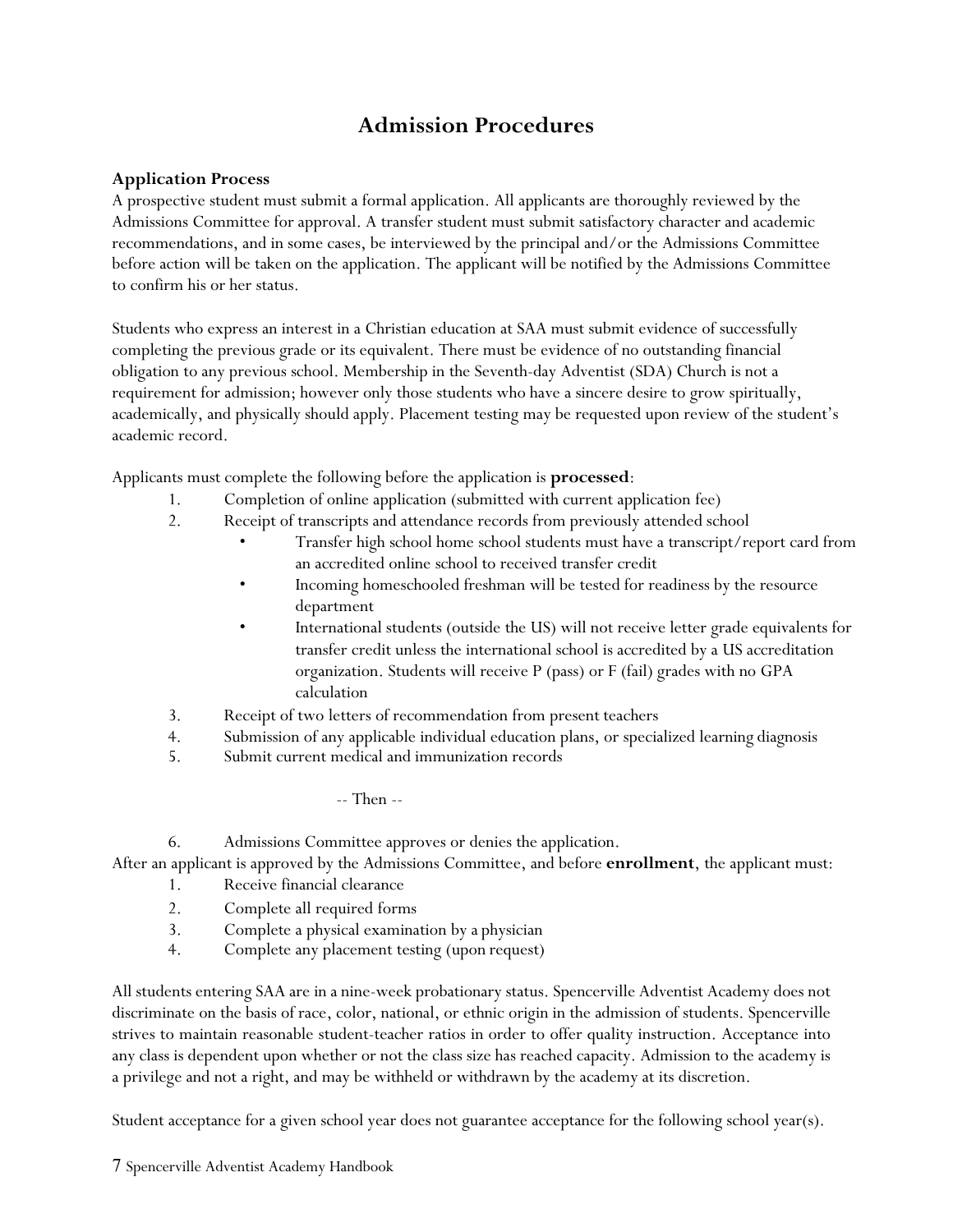# **Financial Information**

#### **Application Fee**

An application must be submitted for each new student. A non-refundable fee of \$75 must be paid when the application is submitted.

#### **Pre-Registration**

Pre-registration may be completed in January of the current school year for the following year. A student may also register after registration day during the summer vacation, but may risk losing their seat to a student on the waiting list.

#### **Registration Fee**

The non-refundable registration fee is a single payment made at the time of registration. A discount is given for early registration in January.

#### **Late Enrollment**

Students transferring from another school are charged a pro-rated tuition rate based on the number of days of school remaining. Registration fees are to be paid in full. Students will not be considered for admission beyond two weeks of a semester.

#### **Tuition**

Tuition may be paid by the year (in advance) or in 2 to 11 payments with SAA's automatic payment processor, FACTS Tuition Management (a yearly administrative fee will be charged for using this service). Payments will be automatically deducted from your checking or savings account on the 5th, 15th, 20th or 25th of each month. Any failed payment attempts will result in late fees. There is a 5% tuition discount for two (2) students from the same family. There is a 10% discount for three (3) or more students from the same family. A 3% discount is given for a full year's tuition paid in advance by the15th of July.

#### **Fees and Charges**

Various organizations and services may have additional fees and charges attached to them. Please see the Fees Schedule online for a current list.

#### **Refunds**

If a student withdraws from school at any time during the school year prior to the beginning of May, there will be a refund of tuition on a pro-rated basis daily. The registration fee is non-refundable. Students who are suspended will not receive any refund of school fees. No refund will be given for any regular school vacations or emergency closings. Refunds other than those stated above will be made only at the discretion of the Spencerville Adventist Academy Finance Committee. Please allow thirty (30) days for any refunds due after withdrawing from SAA.

#### **Textbooks**

Bring Your Own Tablet or Laptop: If you already own a tablet you will receive a \$100 credit placed on your account every year for two years. High school tuition includes a tablet. If you do not have a tablet one will be provided to you your first year in high school.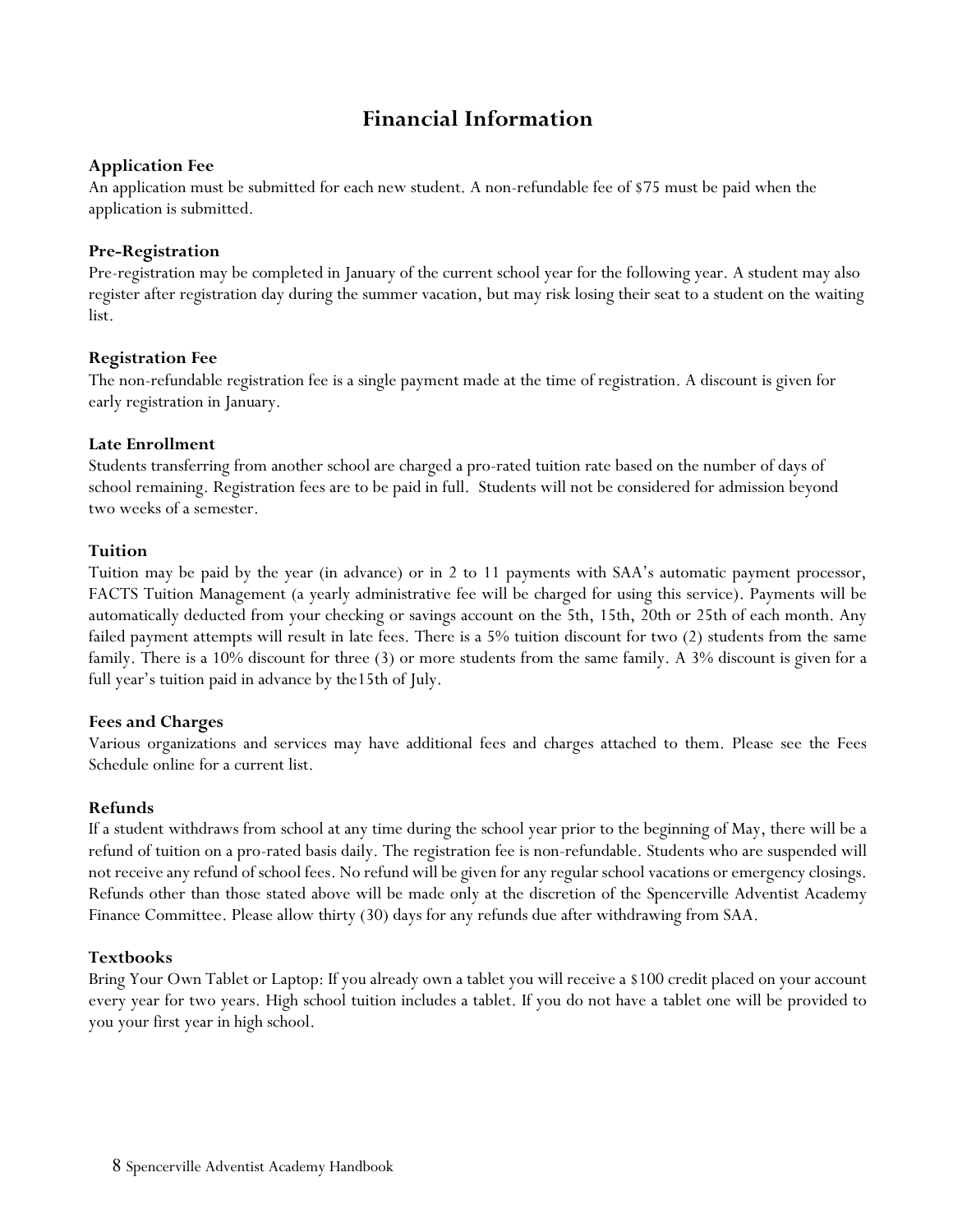Books: There are many options available in the textbook market. Dramatic savings are realized by downloading textbooks directly to your device. Some textbooks are not yet available for download. Textbook lists will be provided for all classes on the school website. Some may choose to purchase hard copy books or some may purchase both applications and hard copy. It is a personal preference for what will work best for the individual student. The cost of applications for your device and textbooks will be the responsibility of the device owner.

## **Financial Responsibility**

A student's status in school is reviewed when an account is more than forty (40) days past due. If an account is more than fifty (50) days past due, the student will be unable to attend school until the account is brought current. A student is not allowed to participate in extracurricular activities unless his/her account is current or satisfactory arrangements have been made. A student's account must be current or arrangement for payment made by semester test time in order for the student to take semester exams.

All final grades, quarterly progress reports, student information, and transcripts will be held by the school until the balance due on the account has been paid in full: academy students will not be permitted to participate in graduation, class trips, or end-of-the-year activities if the account is not paid or arrangements made with the Finance Committee.

A student who has an unpaid balance from the previous school year will not be permitted to re-enroll until satisfactory arrangements for payment have been made. Students with outstanding accounts in another school will not be admitted to Spencerville Adventist Academy until the account has been paid or until satisfactory arrangements have been made with the previous school.

#### **Returned Checks**

A \$25 service fee is charged to the student's account for any check returned due to insufficient funds. Occasionally, it may be necessary to ask that future payments be made by certified check, by money order, or by cash.

## **Family Service Program**

SAA believes that family service is an important part of the success of this school. Because we expect all SAA families to fully participate in this service program, SAA maintains a 20-hour service requirement for the families of all students. Single-parent families are only required to complete 10 hours. In order to ensure that all families meet this requirement, each family is asked to pay a \$300.00/\$150.00 single parent family fee that is refunded at the end of the school year if the service hours are completed. This fee is evenly distributed over the installments of your payment plan.

#### **Accident Insurance**

Spencerville Adventist Academy has purchased Christian Educators Trust coverage which provides coverage for the hours and days when school is in session and while attending school-sponsored and supervised activities.

## **Financial Aid—Worthy Student Fund**

Financial aid is available through the local churches for qualifying worthy students. Parents seeking assistance from the Worthy Student Fund should make their requests through their local church board or worthy student committee.

In addition, SAA has a modest Worthy Student Fund. These funds are granted based on a third-party assessment: www.FACTSTuitionAid.com.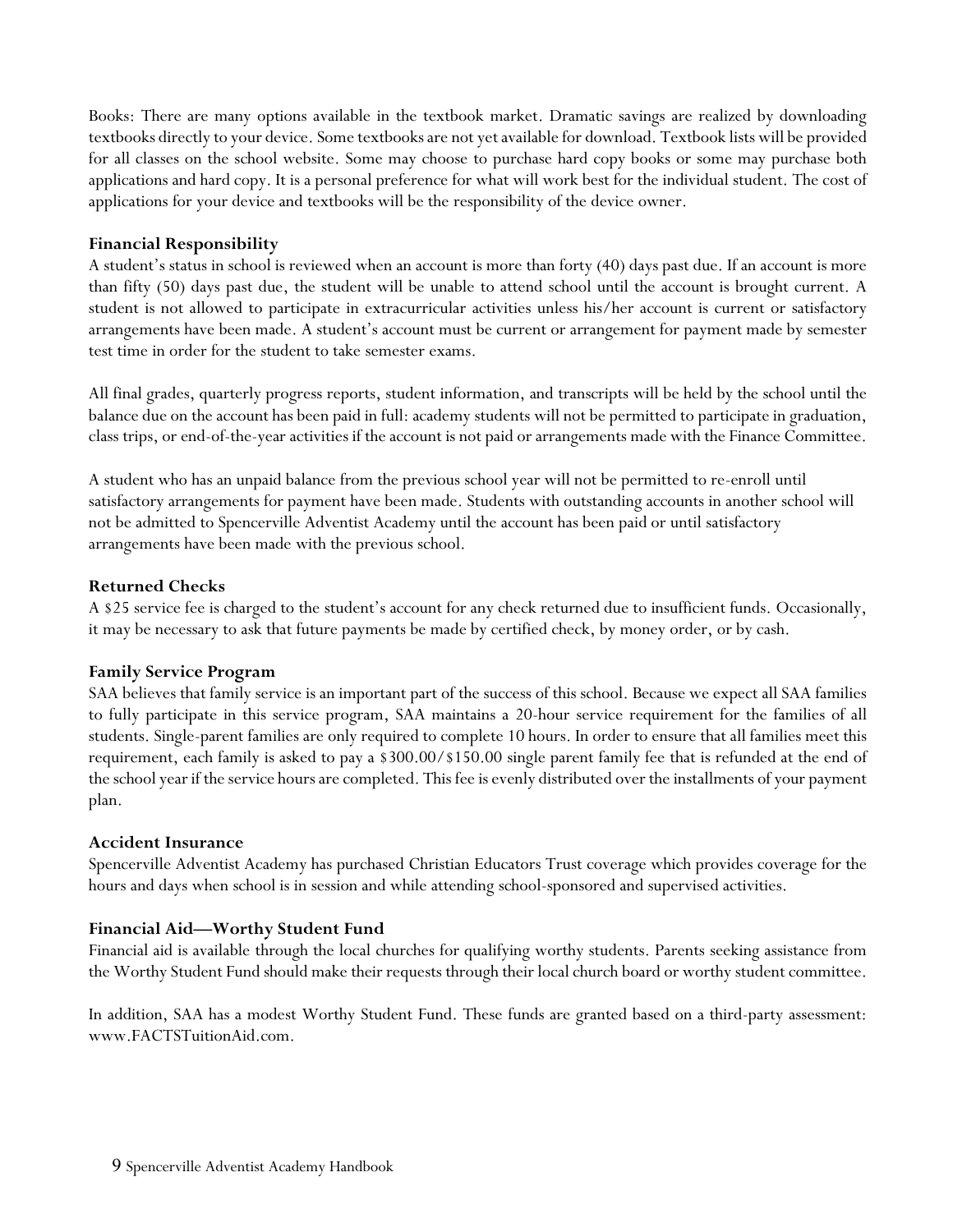Scholarships are granted to graduating 8th graders from surrounding Seventh-day Adventist Schools and SAA and are divided over the four years of high school.

SAA will provide church matching scholarship program to Seventh-day Adventist high school students, limited to \$1,250 per year.

Please contact the business office for more information.

## **High School Class Funds**

Any undesignated balance in a class agency fund that is still remaining two years after a class graduates will be allocated for other use by a school administrative committee.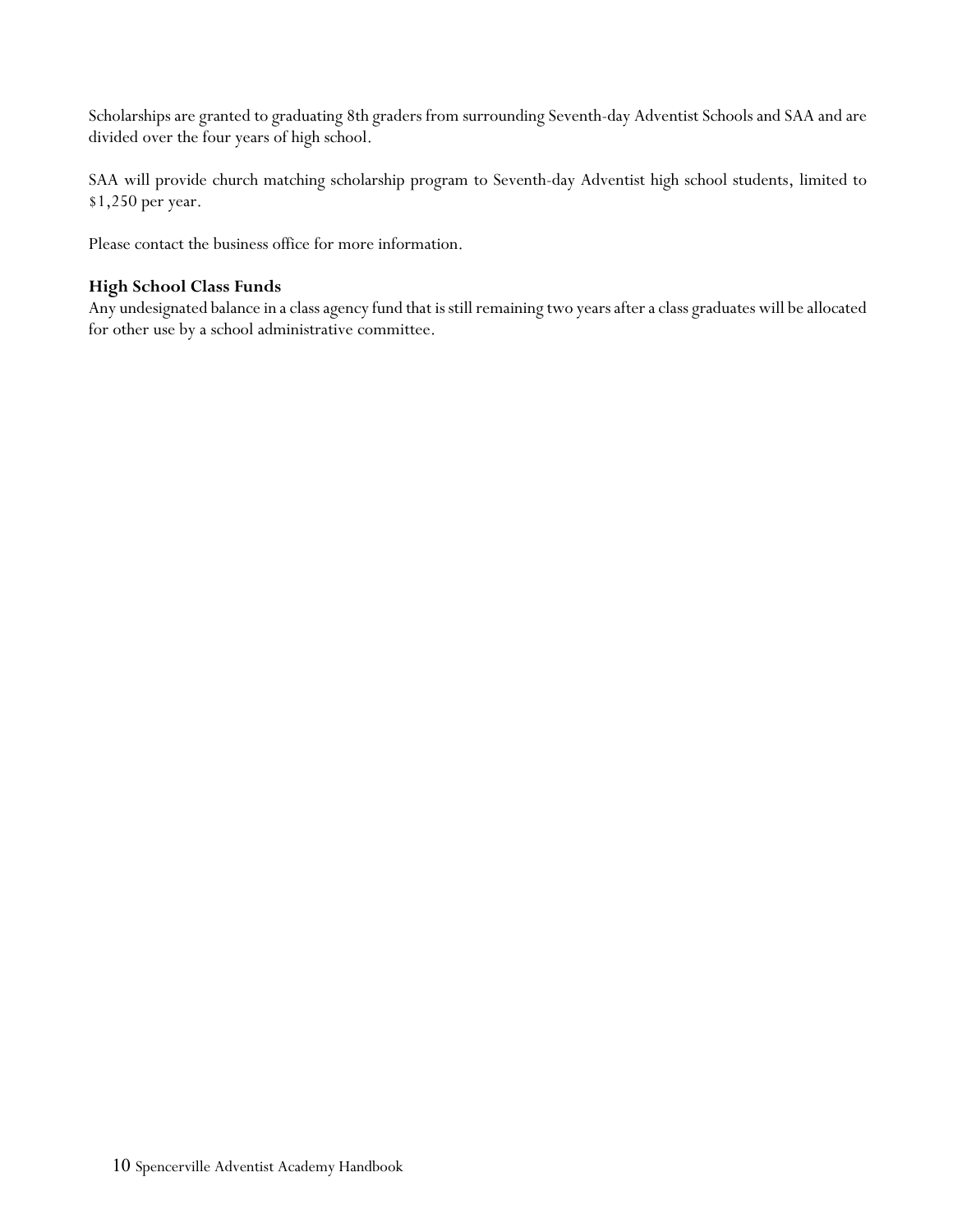# **Scholastic Information**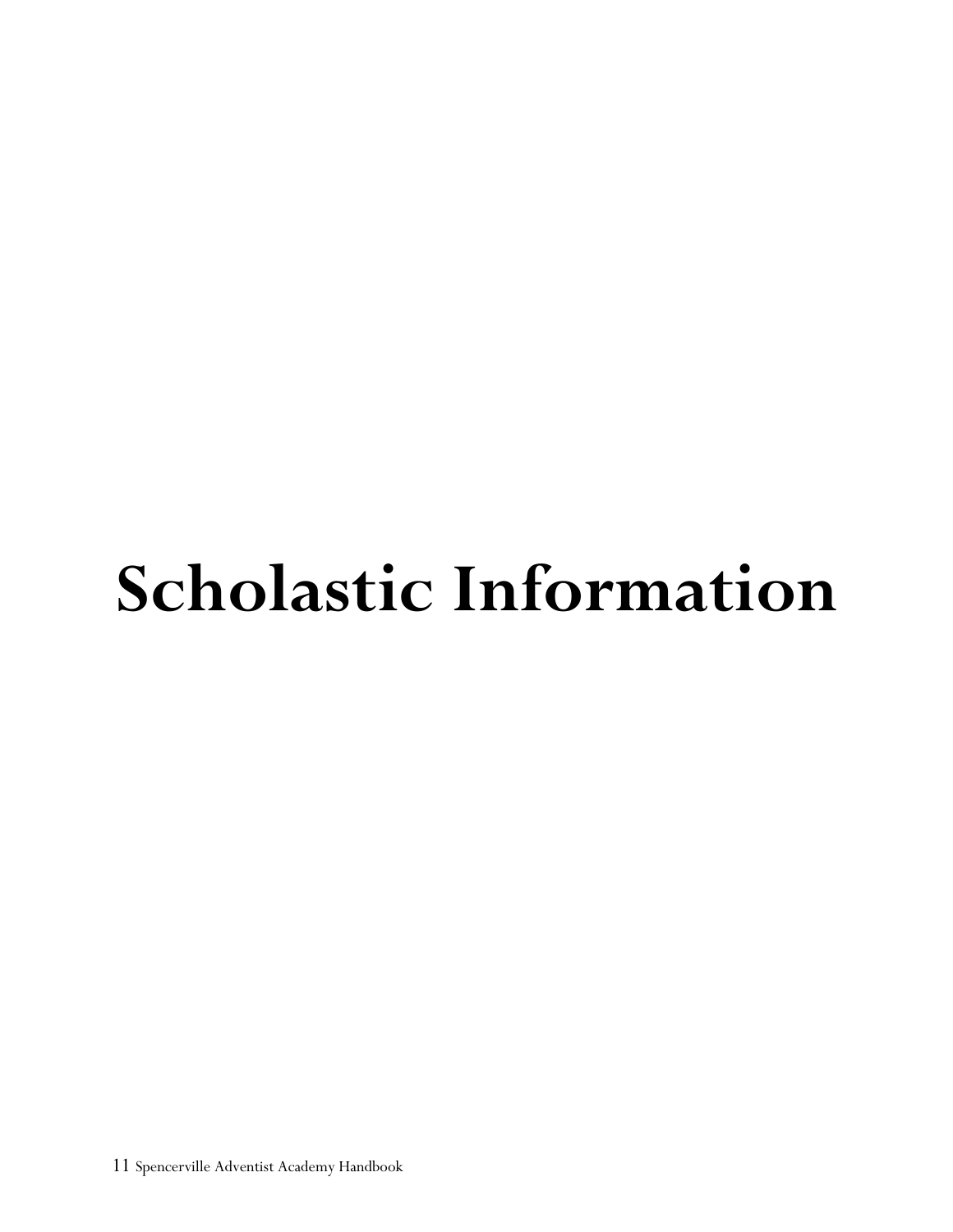## **High School Academic Standards of Excellence**

All of SAA's High School courses use the following guidelines to ensure academic excellence across the curriculum.

SAA courses are rigorous, relevant, and real world. The instructors will:

- o Teach with a focus on learning
- o Integrate faith-based learning
- o Value and encourage higher level thinking using Bloom'sTaxonomy
- o Emphasize writing across the curriculum
- o Value integrity and honor in learning
- o Maintain consistency with the rest of the high school courses by following the standards set forth in the handbook
- o Promote academic excellence through real world experiences
- o Create a nurturing academic environment in which to grow
- o Grant meaningful grades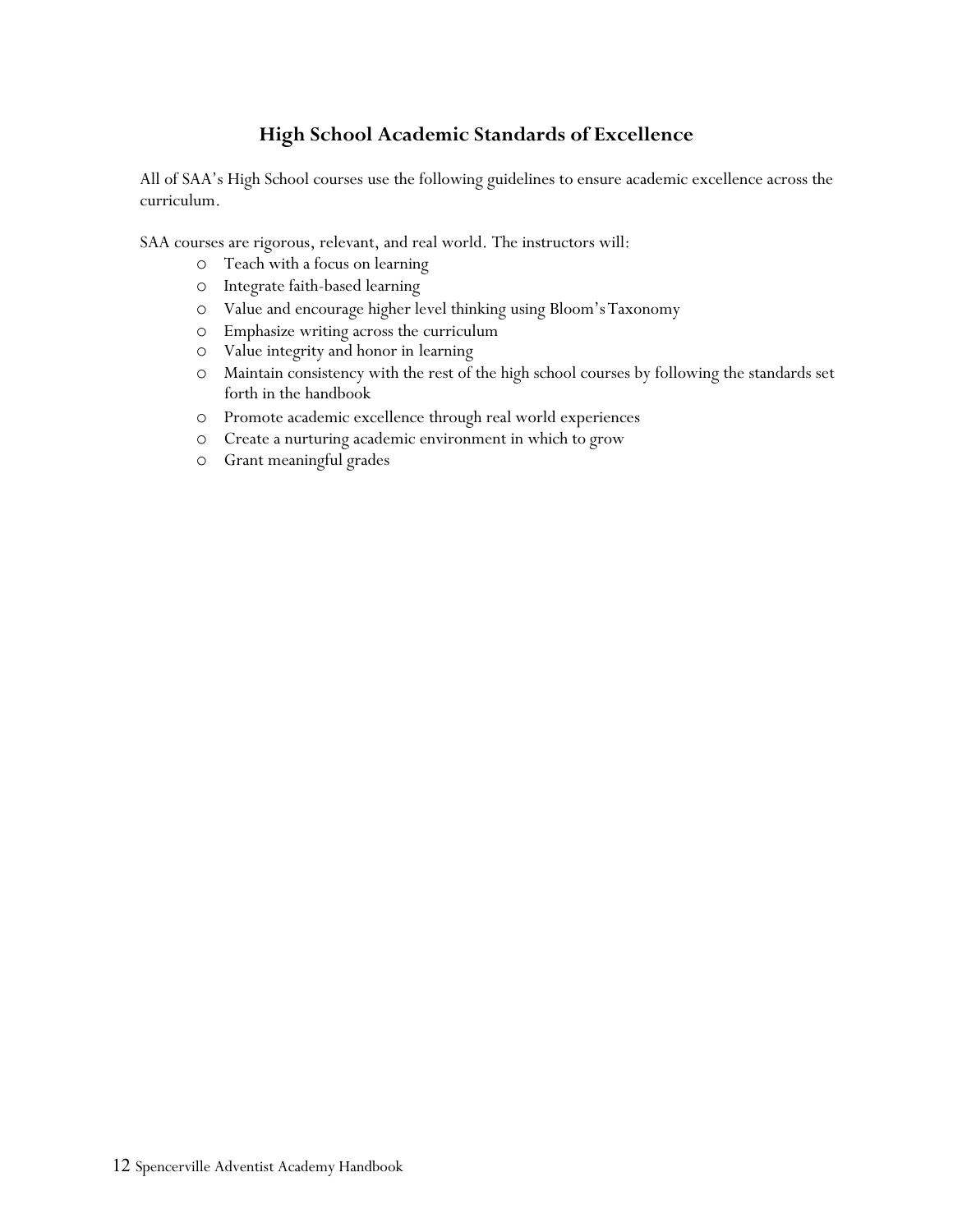## **Enrollment and Graduation Information**

#### **Minimum Number of Credits**

Students must register for a minimum of four (4) credits a year.

#### **Diplomas**

Spencerville Adventist Academy offers a College Preparatory Diploma and a General Diploma.

**College Preparatory Diploma** The College Preparatory Diploma is granted to graduates who have earned credit in the required curricula areas as listed in this handbook and have earned the minimum twenty-four (24) units with a minimum 2.50 cumulative GPA. Pre-algebra, consumer math, other general math or non-lab science courses do not meet the mathematics and science course requirements of this diploma. Even though this diploma is the basis on which a student will seek enrollment in the college of his/her choice, it is necessary for the student to be fully aware of the specific entrance requirements for the institution(s) selected. Entrance requirements vary with some more unique or rigorous than others. It is the student's responsibility to select the courses and earn the GPA that will support future educational choices.

**General Diploma** A student qualifying for a General Diploma will earn a minimum twenty-two (22) units and meet the stated course requirements for this diploma as listed in this handbook. The General Diploma verifies the student's completion of his/her secondary experience without regard to eligibility for college acceptance.

**Certificate of Attendance** Upon the recommendation of the Curriculum Committee, a certificate of attendance may be issued if a student does not meet the requirements for the General Diploma. The student must have attended SAA for a full four years or an equivalent school with the last full year at SAA.

|                              | <b>College Preparatory Diploma</b>                                   | <b>General Diploma</b>                                               |  |
|------------------------------|----------------------------------------------------------------------|----------------------------------------------------------------------|--|
| Bible                        | 4 units                                                              | 4 units                                                              |  |
|                              | (one unit for each year of attendance at<br>an SDA secondary school) | (one unit for each year of attendance at<br>an SDA secondary school) |  |
| English                      | 4 units                                                              | 4 units                                                              |  |
| Fine Arts                    | 1 unit                                                               | 1 unit                                                               |  |
| Foreign Languages<br>2 units |                                                                      | 0 units                                                              |  |
| History/Social               | 3 units                                                              | 2 units                                                              |  |
| Sciences                     | (must include American Government and<br>U.S. History)               | (must include American Government<br>and U.S. History)               |  |
| Mathematics                  | 3 units (Algebra 1 or higher)                                        | 2 units                                                              |  |
| Physical Education           | 1.5 units                                                            | $1.5 \text{ units}$                                                  |  |
| Health                       | .5 unit<br>.5 unit                                                   |                                                                      |  |
| Science                      | 3 units                                                              | 2 units                                                              |  |
| (Laboratory)                 |                                                                      |                                                                      |  |
| Technology                   | 1 unit                                                               | 1 unit                                                               |  |
| Electives                    | 1 unit                                                               | 4 units                                                              |  |
| <b>TOTAL</b>                 | 24 units                                                             | 22 units                                                             |  |

Community Service  $= 20$  hours of service for every year of enrollment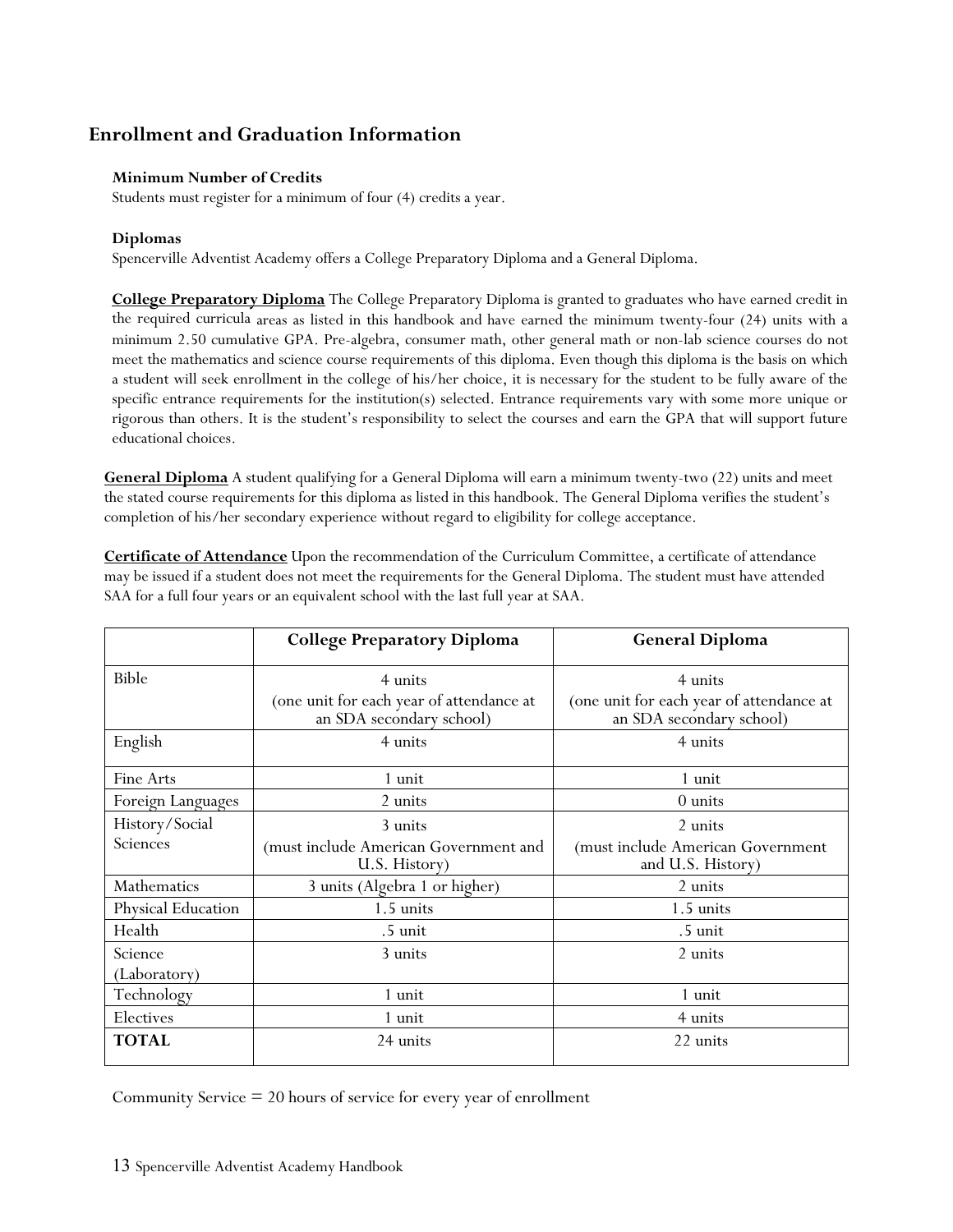#### **Challenging an Academy Class**

Students wishing to challenge an academy class must obtain permission from the High School Curriculum Committee. The student must arrange to take the examination with the appropriate instructor. The grade for that class will be Pass/Fail.

#### **Dropping or Changing Courses**

Permission to enter or discontinue a course must be obtained from the registrar, the parents, and the teacher(s) concerned. No student is considered dropped from any elective until he/she presents a properly signed Drop/Add Slip. The add/drop period starts at the beginning of each semester and lasts for 2 weeks (school days). Students dropping a class after the add/drop period will receive a WF (withdraw fail) that will factor into the student's cumulative GPA.

Students entering a music organization after the fourth week of the semester will not receive any credit for that semester. Students dropping any class after the fourth week of a semester will receive a WF (Withdrawal Failing) and the grade will factor in the cumulative GPA.

To change a schedule, the student must follow the procedure outlined below:

- 1. Request a Drop/Add Slip from the office
- 2. Get the signature from the parents/guardians
- 3. Get the signature from the teacher
- 4. Obtain the signature from the Registrar
- 5. Submit the form to the Registrar

#### **Acceleration**

SAA does not recommend early graduation. For the intellectual, physical, social, and spiritual development of young people, it is usually in the best interest of the student to attend four (4) years of high school. Individual exceptions will be considered. The Columbia Union Conference of Seventh-day Adventist's Board of Education has established specific guidelines for acceleration. Please talk to the registrar for more information.

#### **Course Work Deadline**

All classroom course work must be completed by the close of the last day of classes prior to graduation. Students must also complete any correspondence courses by May 1 with a final grade received by the registrar at least 48 hours prior to graduation.

#### **Exams**

Exams should be taken during the regularly scheduled exam times unless prior arrangements have been made with the teacher.

#### **Final Exam Exemption**

*At the teacher's discretion* students can be exempt from a final exam if:

- Students have maintained an average of 95% or above in that subject
- Students have no unexcused absences
- **Students** have no disciplinary actions
- Students have not been referred to the discipline committee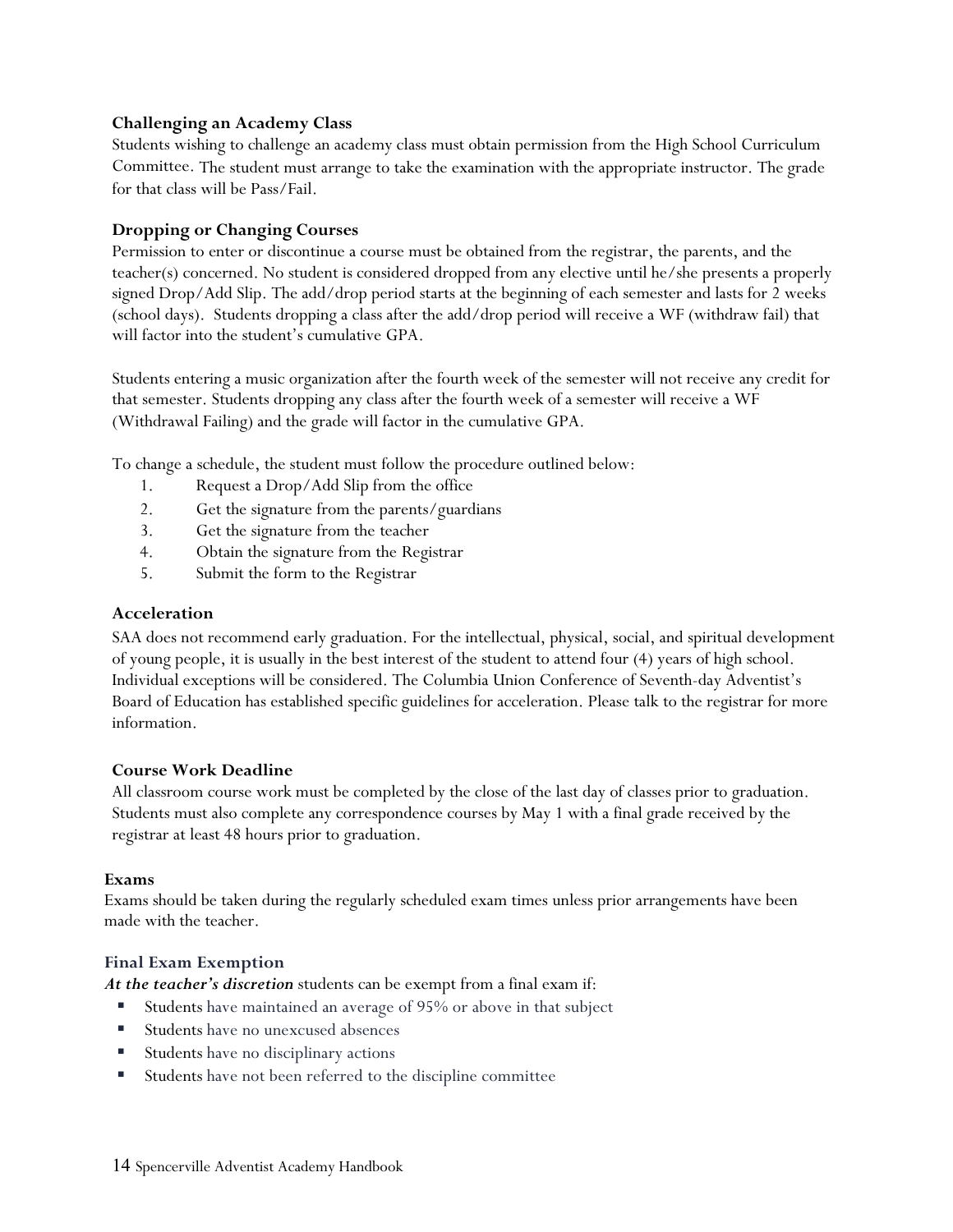#### **Commencement Eligibility**

Seniors eligible to participate in commencement services must meet the following requirements:

- 1. Be a full-time student during the final semester of the senior year.
- 2. Complete all graduation requirements (including the classes enrolled in during the final semester) by the specified deadline.
- 3. Submit all transcripts from previous schools.
- 4. Complete all correspondence courses by May 1 with a final grade received by the registrar 48 hours prior to graduation.
- 5. Complete all community service and work-experience hours by specified deadline.
- 6. Pay all school accounts by May 15.

#### **STEM Certificate Program**

Students are prepared for college and beyond by exposure to our STEM Program where science, technology, engineering, and mathematics are taught as an integrated learning model based on real world applications and by utilizing problem-based learning. This approach engages and motivates students to learn so that they will be prepared for the challenges and demands of a highly technological society.

#### **STEM Entrance Requirements**

Students can apply to be considered for the program at the end of their freshman year. Students will be accepted into the program if they have a B average in science and mathematics classes at the end of their freshman year. They must also write a 250-word essay as to why they would like to be in the program.

#### *\*STEM High School Certification Program incurs an annual fee\**

## **STEM Certificate Completion Requirements**

A high school STEM Certificate will be awarded to students who have completed the following requirements:

- One (1) credit of STEM electives offered at SAA or any pre-approved and acceptable alternative from an accredited institution
- A minimum of eighty (80) hours internship at a university, STEM industry, or a STEM enrichment program
- Half (0.5) credit of visual arts, graphics design class or approved art class
- One (1) credit of STEM Project-Based Learning Classes taken over two years
- A grade of B average in all STEM classes
- Completion of core requirements for college prep diploma
- Twenty (20) hours of STEM-related community service credits (which can count as part of the hours required for graduation)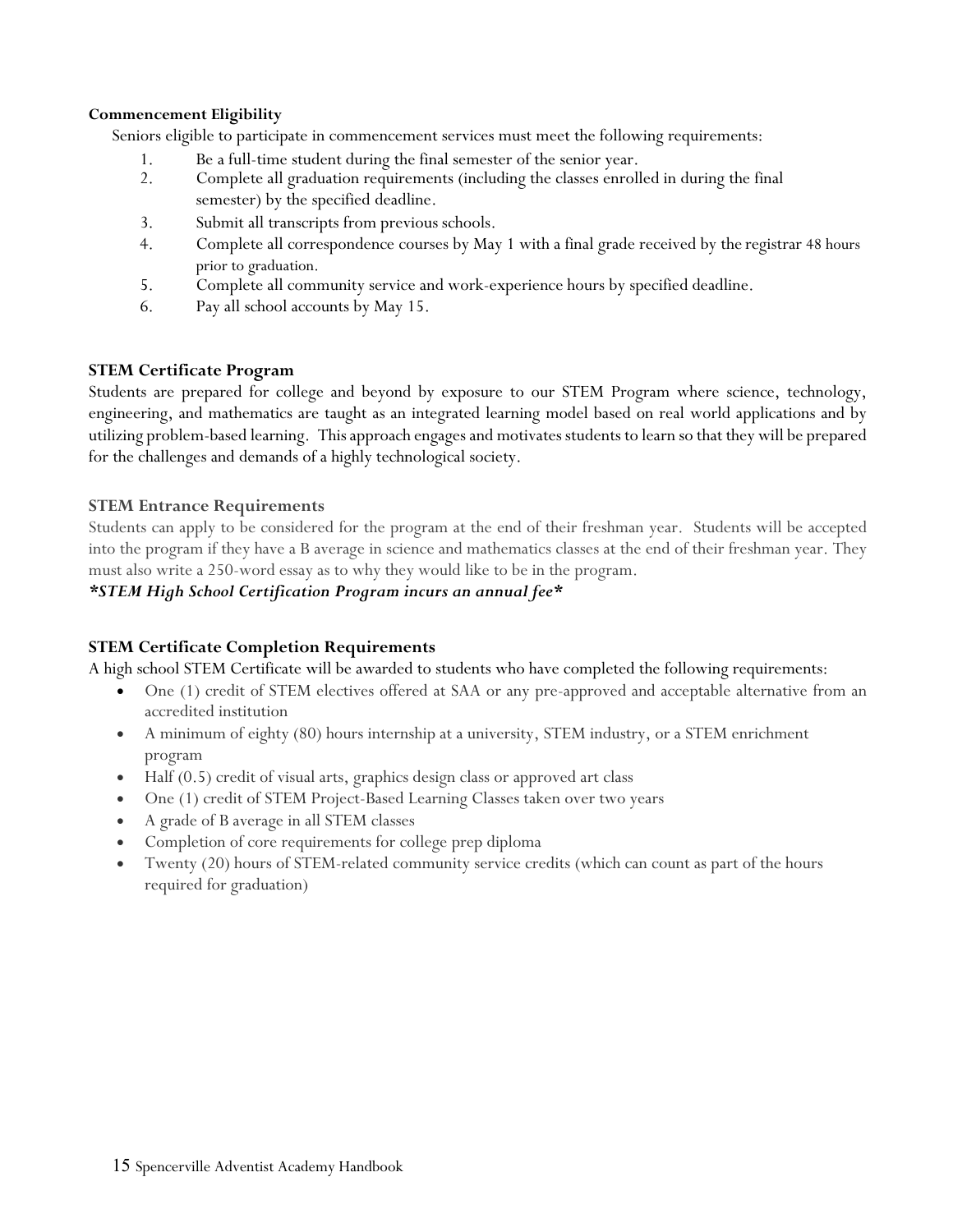#### **Honors AP and Honors Courses**

SAA offers advanced placement courses and honors classes. All AP classes are approved and cleared through the College Board under the coordination of the AP coordinator. The AP coordinator is a designated member of the SAA staff. Upon completion of an AP course, a student is prepared to take the AP exam which is offered on site and proctored by the AP coordinator. Honors classes are also available. At the beginning of the year teachers will give the students an opportunity to participate in an honors section in certain courses. Students must maintain the honors standards and requirements set by the teacher. The students must successfully complete the requirements of the honors courses, with no grade lower than a B in any of those courses. If a student should receive a grade lower than a B in an honors course, the course will be labeled as the regular course section on the student's transcript.

Students wishing to take AP Exams should speak with our AP Coordinator or Registrar for test dates, registration information, and any applicable fees.

#### Graduating with Honors

A student will graduate with honors if they have a cumulative GPA of 3.0 to 3.49, high honors if they have a cumulative GPA of 3.50 to 3.89 and highest honors if they have a cumulative GPA of 3.90 or higher. Color cords are provided and worn at graduation to show the different designations.

#### National Honor Society

Members of the Spencerville Adventist Academy Chapter of the National Honor Society will be specifically honored at commencement.

#### Valedictorian/Salutatorian

The student with the highest cumulative GPA is the valedictorian of the class and is so honored at commencement. The student placing second is the salutatorian of the class and is so honored at commencement. In a tie for valedictorian, both (all) students will be co-valedictorians, and there is no salutatorian.

#### Academic Acknowledgments

Students who have maintained a GPA of 3.75 or higher through the end of the  $1<sup>st</sup>$  semester and who continue to maintain grades of  $B+$  or higher  $2<sup>nd</sup>$  semester, will be invited to attend an academic awards ceremony to celebrate their high academic achievement for the year.

#### **Transcripts**

When a student's account has been paid in full, a transcript or diploma is released. Please submit a written request for transcripts.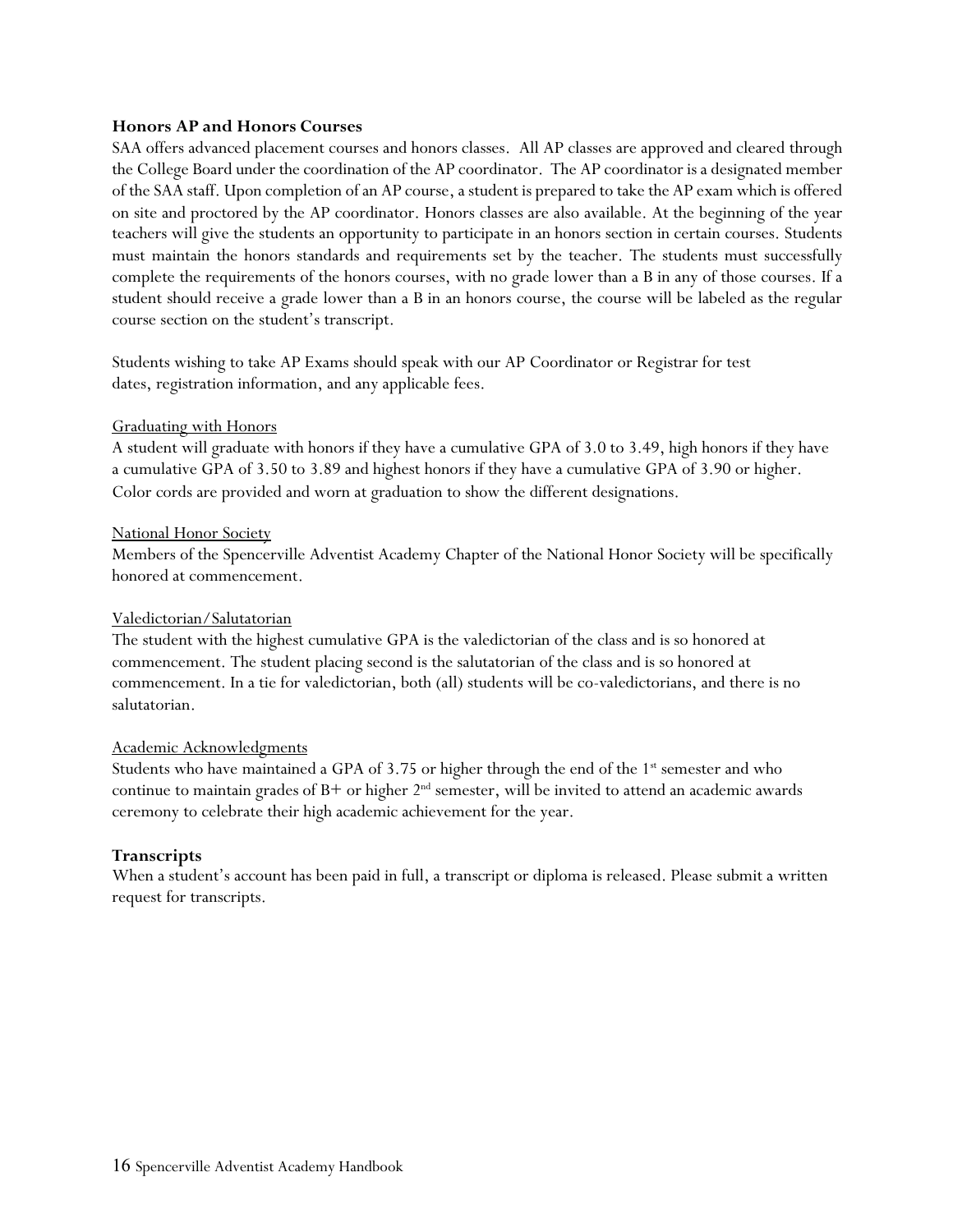## **Granting Meaningful Grades**

#### **Grade Calculation**

#### Percentage Points

Grades are calculated using percentage points and are then converted into letter grades for the official grade reports.

#### Quality Points

A system of honor points is used to determine a student's academic standing.

#### Grade Point Average (GPA)

Grade Point Average is a numerical value that expresses the student's average academic standing. The GPA is figured by dividing the total number of quality points attained by the total number of credits attempted. This figure is used to provide a rank order of student progress. Many colleges consider the GPA a key statistic in admission selections.

#### **Incompletes**

If, because of illness or other extenuating circumstances, a student has not completed sufficient class work to earn a grade, he/she may receive an Incomplete upon obtaining approval from the teacher.

Incompletes must be removed during the two (2) weeks immediately following the end of the grading period. No late work will be accepted after the two-week grace period. Any missing work, which is designated by M in the grade book, not submitted by the end of the two-week deadline will be entered at 0%, and the grade will be calculated.

#### Approved RenWeb Gradebook Codes

| $A^*$          | Absent     | Weighted     | Student responsibility to provide documentation<br>regarding doctor's notes, etc. |
|----------------|------------|--------------|-----------------------------------------------------------------------------------|
| AE             | Absent     | Not weighted | Used when proper documentation is provided by                                     |
|                | Excused    |              | student and/or parent                                                             |
| $M^*$          | Missing    | Weighted     | Work is not submitted                                                             |
| E              | Excused    | Not Weighted | Used at teacher's discretion                                                      |
| P              | Pending    | Not Weighted | Turned in, but not graded as yet                                                  |
| $0*$           |            | Weighted     | Graded; student has received a zero for work not                                  |
|                |            |              | submitted by due date                                                             |
| $\mathbf{I}^*$ | Incomplete | Weighted     | Returned to student for correction/completion                                     |

\*Codes that are **weighted** are equivalent to a zero until updated.

#### Auditing Classes

A student may "audit" a course thus receiving a grade of Au. Student must fill out a "Request to Audit" form available in the registrar's office. Form must be properly filled out will all required signatures. This means that the student has participated appropriately in the course but arranged in advance with the instructor to take the class without credit. This course does not affect a student's GPA.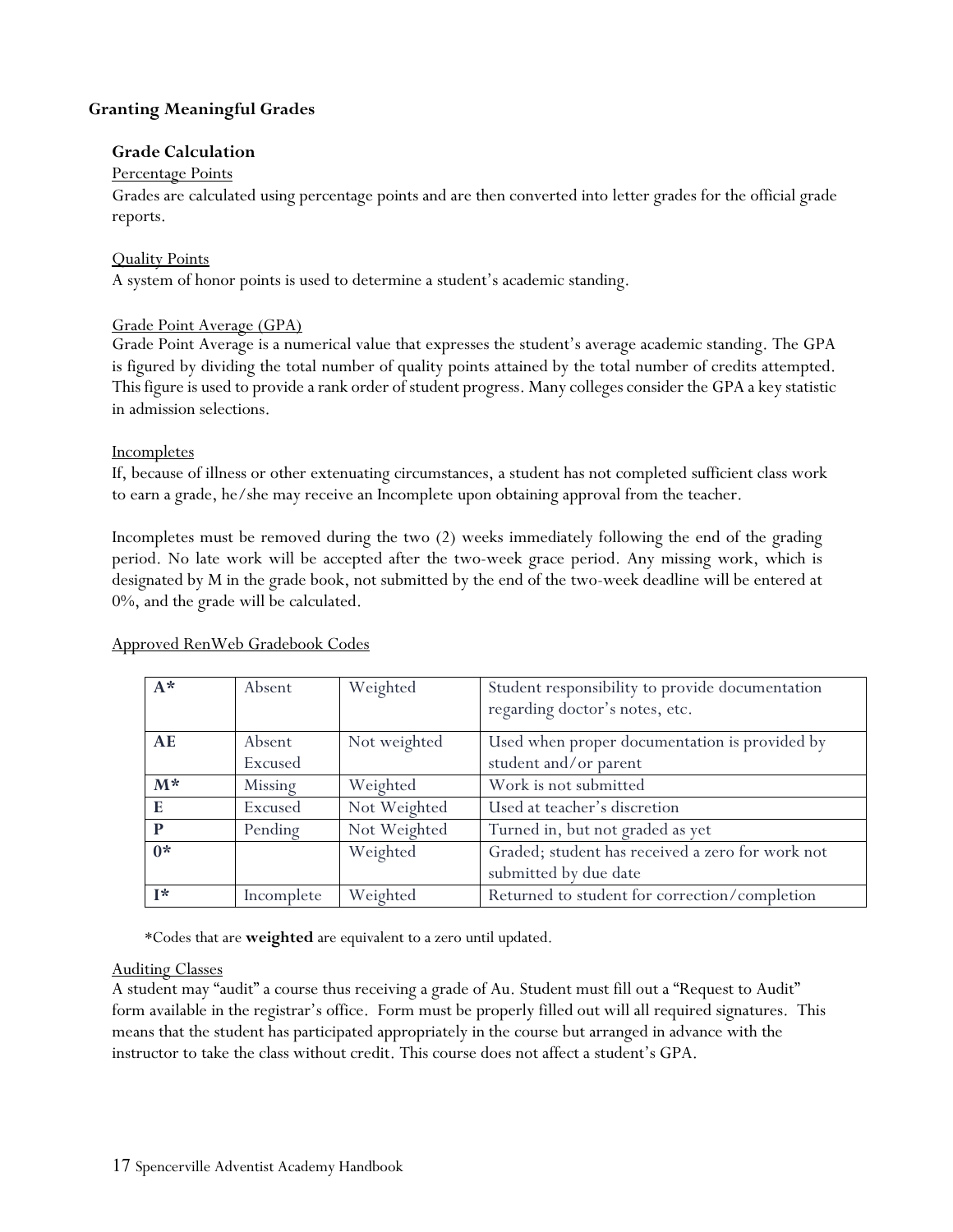| Letter        | Percentage (rounded<br>to the nearest whole<br>number) | <b>Quality Points</b> | <b>GPA Weights</b> |
|---------------|--------------------------------------------------------|-----------------------|--------------------|
| $\mathbf{A}$  | 93-100                                                 | 4.00                  | $\overline{4}$     |
| $A-$          | 90-92                                                  | 3.75                  |                    |
| $B+$          | 87-89                                                  | 3.50                  |                    |
| $\mathbf{B}$  | 83-86                                                  | 3.00                  | 3                  |
| $B-$          | 80-82                                                  | 2.75                  |                    |
| $C+$          | 77-79                                                  | 2.50                  |                    |
| $\mathcal{C}$ | 73-76                                                  | 2.00                  | $\overline{2}$     |
| $C-$          | 70-72                                                  | 1.75                  |                    |
| $D+$          | 67-69                                                  | 1.50                  |                    |
| D             | 63-66                                                  | 1.00                  | 1                  |
| D-            | 60-62                                                  | 0.75                  |                    |
| $\mathbf F$   | 59 and below                                           | 0.00                  | $\theta$           |
| $\, {\bf P}$  | No percentage                                          | No points             | $\overline{0}$     |
| <b>WP</b>     | No percentage                                          | No points             | $\theta$           |
| WF            | $\theta$                                               | $\Omega$              |                    |
| AU            | No percentage                                          | No points             | $\overline{0}$     |

## **Grading Components**

#### Categories (Weighting)

Each department has established a weighting system consistent with the overall goals and objectives of its courses. The departmental weighting system is included in each course syllabus. The courses encompass a variety of categories to ensure that students are evaluated in a variety of ways. For example, a course may include formative assessment and summative assessment as its major categories. Formative assessment is assessment for learning. Summative assessment is assessment of learning. School work for practice or preparation for instruction (formative assessment) may account for a maximum of ten percent of the marking period grade (examples of assignments may include math practice, journaling, bell work, worksheets, reading reactions, etc.).

## Assignments (Points)

Each category is comprised of points given to each type of evaluation

- 1. Tasks not directly related to curriculum objectives may not be included in the marking period grade. (Examples: securing parent signatures, bringing in supplies, showing parents tests, etc.)
- 2. Extra credit may not be used
- 3. Teachers will re-teach and reassess as needed throughout the course in order to give students the opportunity for mastery. A higher grade will be recorded when a reassessment option is given

## Attendance and Its Effect on Academics

Punctual attendance at all appointments is vitally important. The attendance policy of Spencerville Adventist Academy is designed to encourage all students to develop habits of punctuality and responsibility. A continued pattern of poor attendance limits academic achievement and results in decreased mastery levels. Written excuse slips must be submitted to the Attendance Officer for all absences.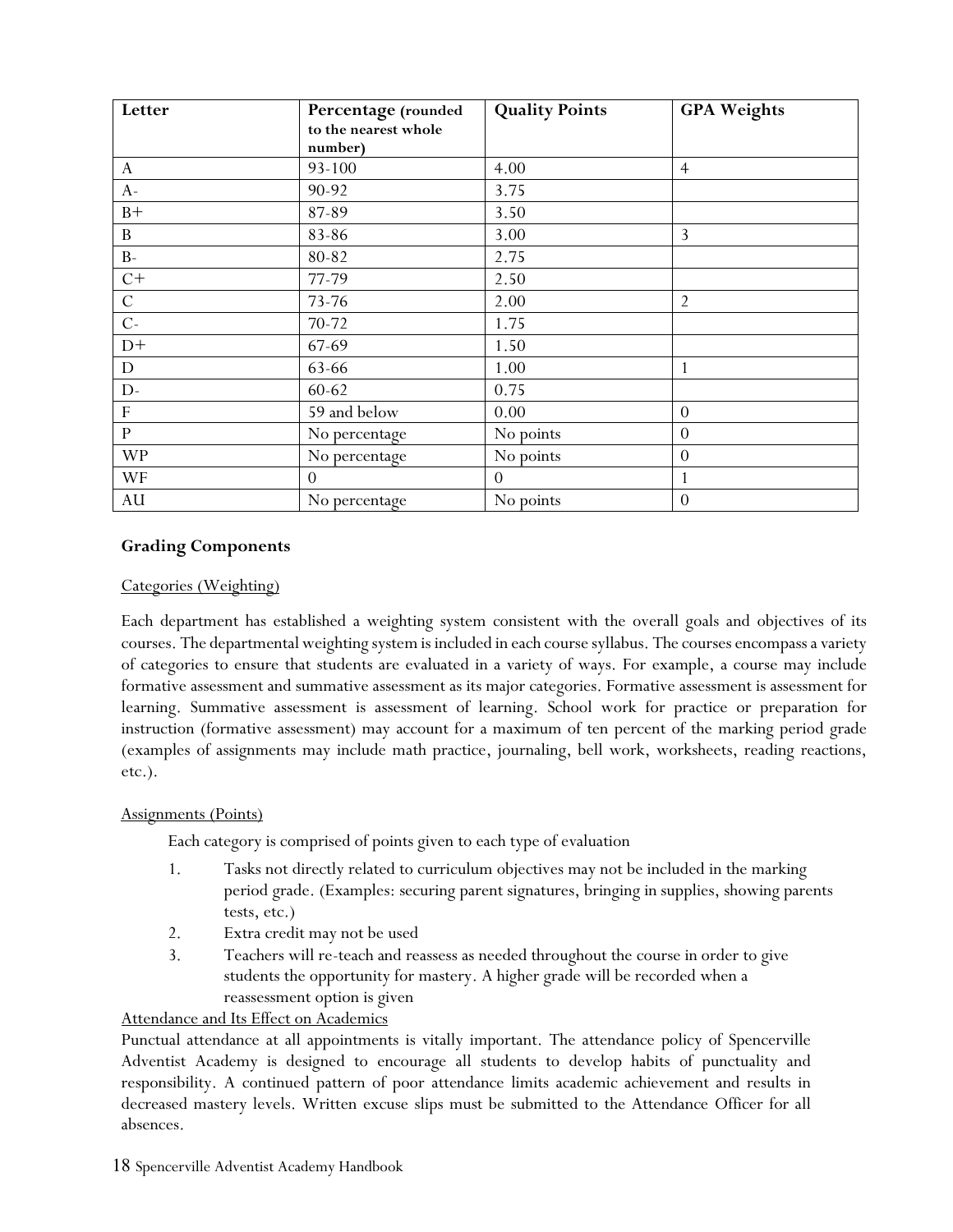We encourage each student to make up work missed due to unexcused absences, but the assignments may receive a late work penalty or may not receive credit when they are turned in. Each student will be allowed to submit class work missed due to excused circumstances. If the student misses a class but is at school, the student is responsible for turning in all homework that day and getting all assignments for the next day's classes.

#### **Probation**

Students placed on probation for academic or behavioral reasons allows a period of time in which the student has an opportunity to improve. Failure to successfully complete a probationary period may be grounds for dismissal.

Students with outstanding behavior reports or other related conduct issues are placed on behavioral probation. Students with a D or F grade at mid-semester or as a final semester grade are placed on academic probation. Students who are on academic and/or behavioral probation are not permitted to participate in extracurricular and afterschool programs (i.e. sports/SA/nonacademic field trips/etc.) to allow them additional time to continue working on classroom assignments. Students on academic and/or behavioral probation will not be permitted to enroll in any extracurricular classes for the duration of their time on probation. Academic and Behavioral probation runs a full nine-week period and is reviewed at the end of the nine-week period. Students must have all grades of a C or above at the end of the designated time to be removed from Academic Probation. Students who have satisfactorily met the requirements outlined in their behavior contract at the end of the semester will be removed from Behavior Probation. All probations are reviewed by administration.

#### **Grades and the Parent/Teacher Relationship**

#### Academic Progress Reports

The school year is divided into two semesters. Weekly progress reports are emailed to parents and students. Only semester grades will be recorded on the student's transcript. Hard copy report cards are available upon request from the registrar.

#### Student-Parent-Teacher Conferences

Two student-parent-teacher conferences take place during the school year. These conferences are an essential part of the process in a cooperative relationship among the students, parents, and teachers. It is essential that students be involved in working with their parents and teachers as they become self-directed learners. Please refer to the calendar for the specific dates for these conferences. Parents schedule their appointments using Pick-a-Time, an online scheduling facilitator.

We believe communication between home and school promotes the spiritual, the academic, and the social well-being of each student. Naturally, parents are encouraged to contact the teacher at any time to schedule additional conferences as needed. Teachers may be unaware of certain problems and appreciate being the first to know if a student might be experiencing difficulty.

#### **Grades and Special Considerations**

#### Repeating Courses

Courses may not be repeated thus duplicating credit previously earned. Music courses are exceptions to this policy. Music courses may be repeated on an unrestricted basis.

A further exception exists where a student desires to repeat a course in which the first attempt resulted in an unsatisfactory grade. When the course is repeated for this reason, the better of the two grades will be included in the cumulative GPA and credit for only one course will be included in the accumulated transcript total, but the original course grades will still be reflected on the transcript. In order to repeat a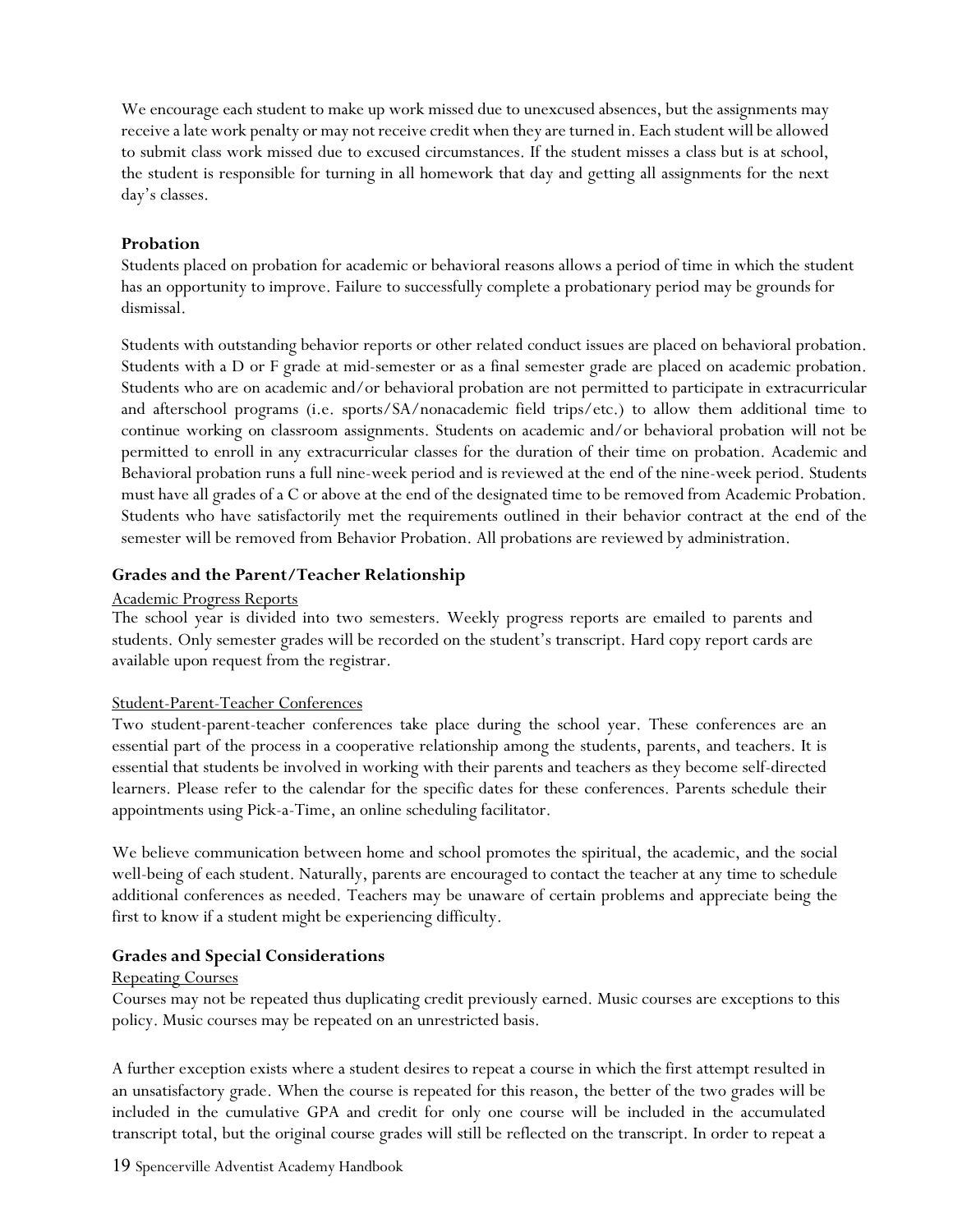course the student should:

- 1. Submit a request to repeat a course in writing to the registrar.
- 2. Complete the form including signatures of student and parent.
- 3. Return the form to the registrar.

The registrar will submit the request to the High School Curriculum Committee for processing.

## **Retake Philosophy**

Spencerville Adventist Academy believes that students may master material at different times. As a high school we try to offer our students the opportunity to retake formative and summative assessments. The process to qualify for a retake is outlined in each teacher's syllabus. Please note there are times where the nature of assessments make it impossible to offer a retake opportunity (i.e. semester exams, final exams, public performances, etc.).

## **Physical Education Waiver**

Students are required to take two (2) credits of physical education, 1  $\frac{1}{2}$  credits for PE and  $\frac{1}{2}$  for health. Varsity sports may qualify for up to a  $\frac{1}{2}$  PE credit. SAA strongly encourages students to take physical education in their freshman year (1 credit). If a student cannot meet this requirement for medical reasons, a waiver, written by a medical doctor, must be submitted. The waiver does not reduce the total number of credits required for graduation. Health class will still be required.

## **Correspondence or Outside Courses**

Students must receive approval from the High School Curriculum Committee before registering for any courses taken from another institution. All correspondence and online schools must be properly accredited to issue high school credit. The school information needs to be submitted to the curriculum committee for accreditation review. Approval will only be given if the course does not fit into the student's schedule. These courses will be counted as part of the regular class load.

A senior taking any courses from another institution must complete the course by May 1. The transcript must be received before the student may participate in graduation exercises.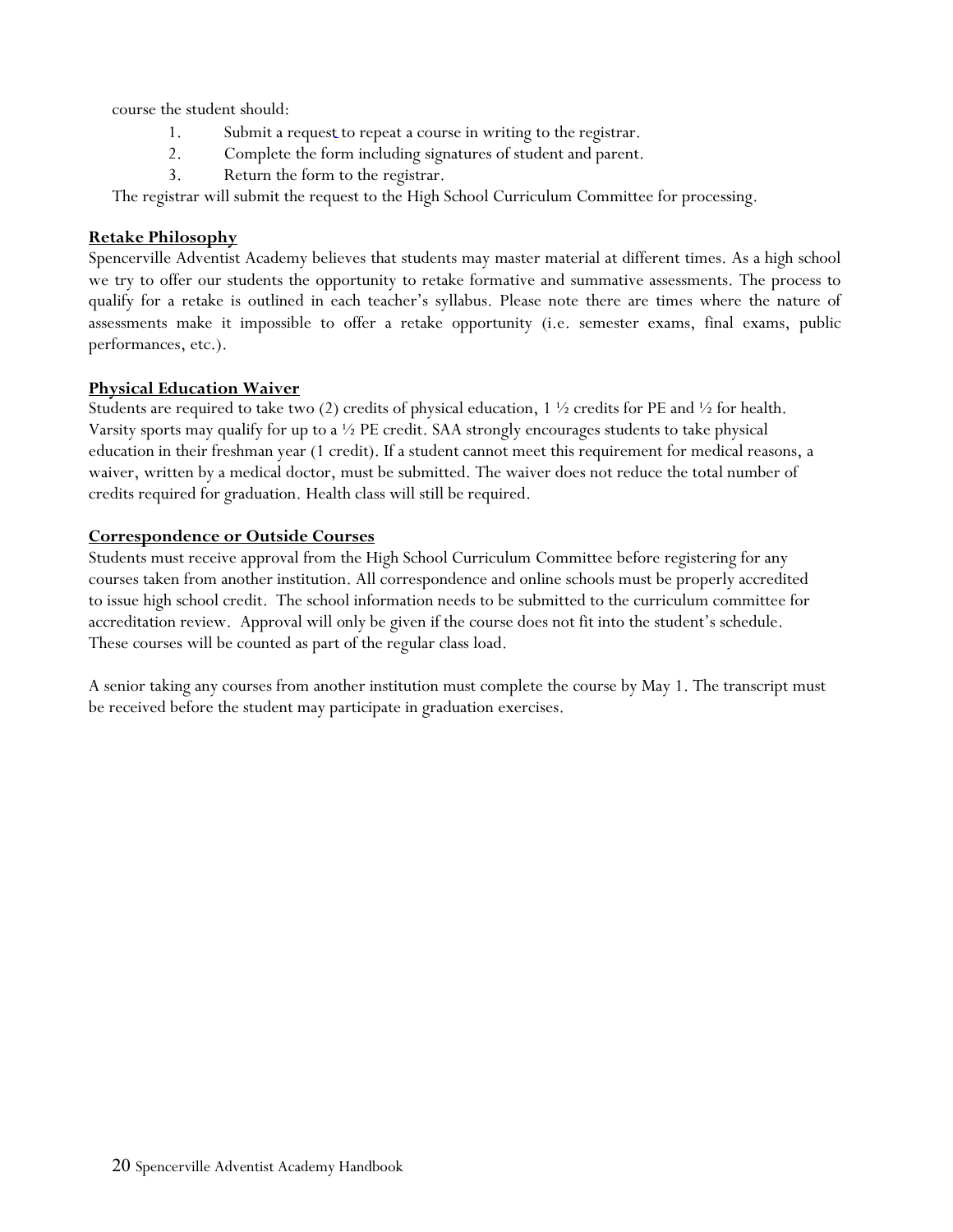# **Differentiated Instruction**

One of the key components of the curriculum structure at SAA is the inclusion of Differentiated Instruction (DI) in our curriculum planning and course administration.

## **Characteristics:**

Mastery: Intentional Teaching: Meaningful Feedback on Assessments: Meeting Students' Individual Learning Needs: Standards-based Curriculum, Instruction, and Assessment Classrooms that Include a Variety of Educational "Best Practices": Increased and Improved Communication Regarding Student Learning

## **Objectives for Student:**

Increased Student Motivation, Increased Understanding of How the Student Learns, Increased Mastery in Subject Areas, Increased Student Responsibility for OwnLearning

## **Objectives for Teacher:**

Meet the Needs of More Students, Increase the Number of Students who Achieve Mastery, Challenge More Students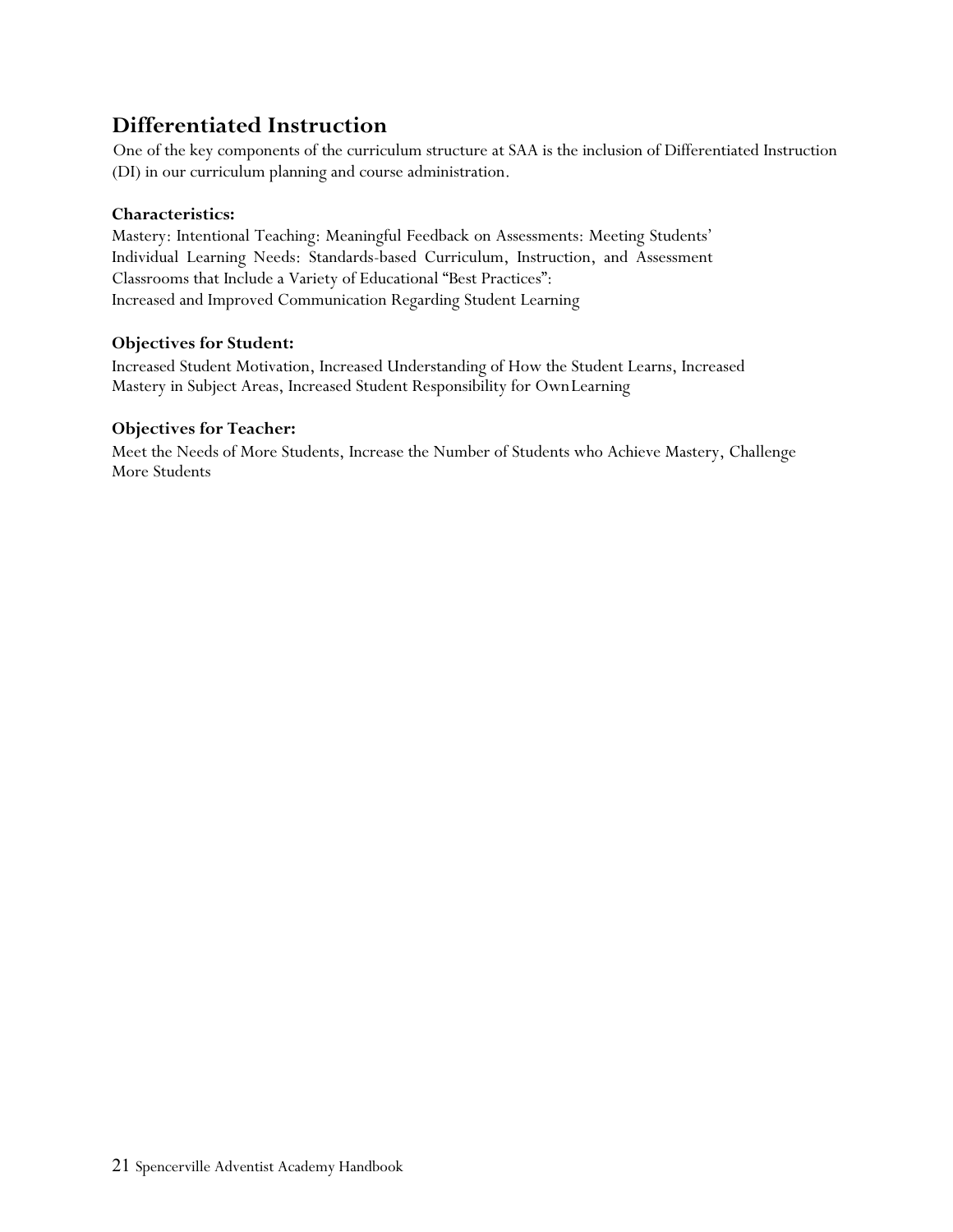## **Miscellaneous Academic Information**

#### **Grade Placement**

All students with less than five (5) units are considered freshmen. All second year students or transfer students having at least five (5) units, including one (1) unit of English, are considered sophomores. All third year students or transfer students with a minimum of eleven (11) units, including two (2) units of English, are considered juniors. To be a member of the senior class, a student must have a minimum of sixteen (16) credits, including three (3) units of English.

#### **Field Trips/Tours**

Philosophy: The trips that each teacher plans throughout the school year are meant to be experiences where the students will feel and be safe. The school and faculty are liable for each student in their care throughout the school day. The field trips are also meant to stimulate growth in the students' personal, spiritual, and/or academic life. In order to most effectively achieve these goals and the specific goals set forth for every experience, the staff has set down the following guidelines:

- 1. All students must use school sanctioned transportation throughout the field trip.
- 2. All student must adhere to SAA electronic device policies during field trips.
- 3. Trips are only for eligible students, faculty, administrators, and invited sponsors. Eligibility requirements for each trip will be outlined by the faculty and administrators organizing the trip. The administration will invite extra sponsors as needed.
- 4. There will be a male and female sponsor for all field trips.
- 5. There will be an administrator when possible as well as male and/or female faculty sponsors for all overnight trips.
- 6. Faculty sponsors will be utilized as much as possible before inviting outside sponsors.
- 7. Reduced rates and discounts available on field trips or study tours are available only to the eligible students, faculty, administrators, and invited sponsors.
- 8. Students are not to invite or encourage ineligible peers to attend field trips or study tours.
- 9. Students on restricted status will not be permitted to attend field trips/tours.
- 10. Students who possess a grade lower than a C- will not be permitted to attend the field trip/tour until the grade is raised to a C or better. This policy will not be enforcedduring the first two weeks of any semester and may be waived at the administrator's discretion.

#### Freshman Mathematics/Science Tour

This tour consists of several day trips that focus on the mathematics and science areas of the curriculum.

#### Sophomore SDA History Tour

This is a directed study tour of important places in Seventh-day Adventist history.

#### Junior Study Tour

Occurring on multiple days in a row, this tour is a directed study of important places in American history.

#### Senior English/Arts Tour

This multi-day tour is spread throughout the year and connects to the British Literature and fine arts aspects of the senior curriculum.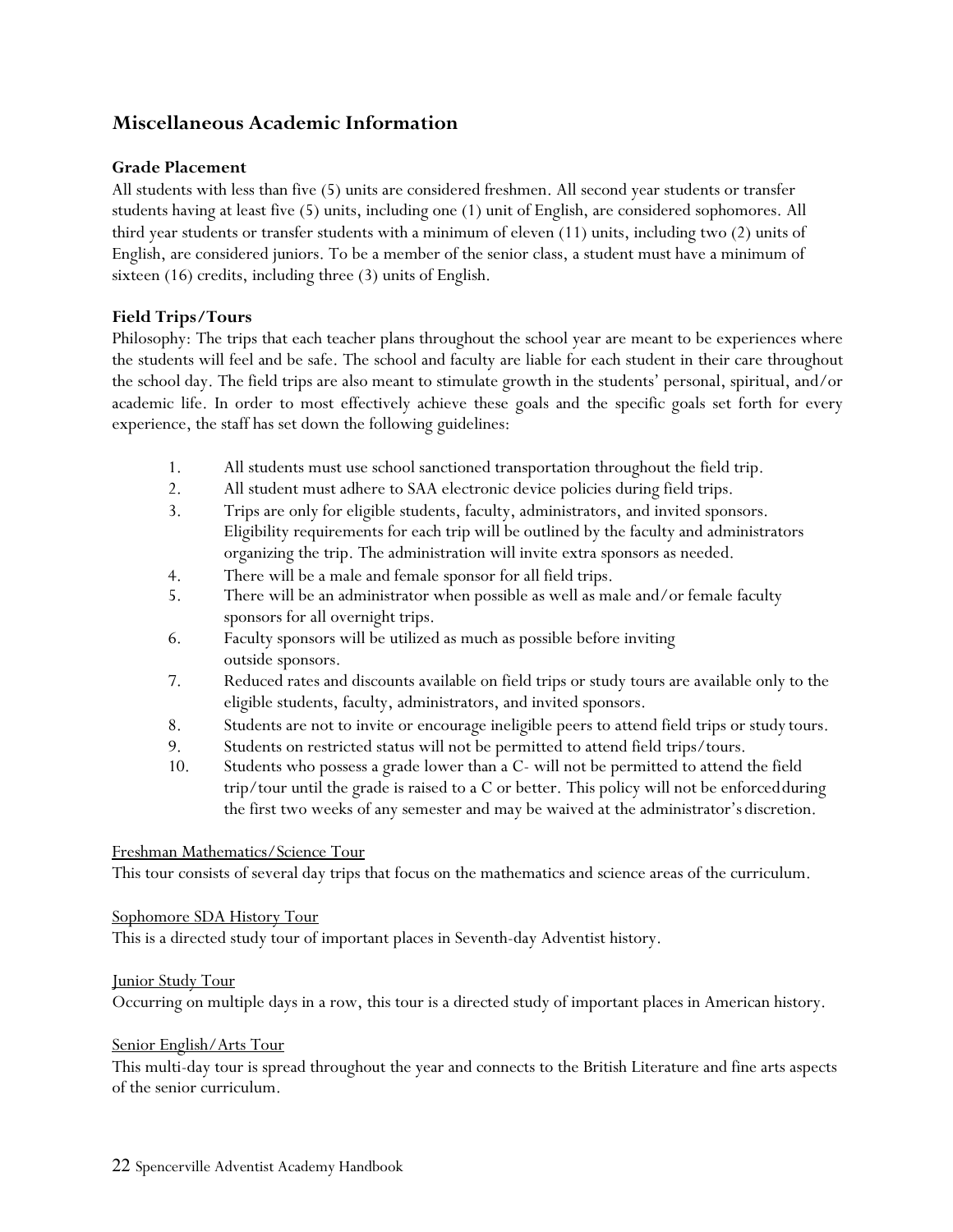#### **Senior Class Trip**

To participate in senior activities a student must not currently be on academic or behavioral probation and must have met all financial obligations. Students with on-going behavioral challenges may lose the privilege of senior class trip. Final approval for students to attend class trip is left to the discretion of administration.

#### **Testing**

Sophomores and Juniors may take the PSAT. Juniors and seniors are encouraged to take the SAT and ACT tests on designated national testing dates. Standardized achievement tests are administered during the first nine weeks to determine the level of academic learning. These tests are taken by students in grades nine through eleven (9-11) as a way to evaluate and improve current instructional practices.

#### **Withdrawal from School**

Before a student can officially withdraw from SAA, the parents and student must have an interview with an administrator and complete a withdrawal voucher. Tuition will be charged through the  $20<sup>th</sup>$  of the month.

#### **Resource Services**

The Resource Department at SAA is designed to support teachers and parents with additional academic resources for students. This is mainly accomplished via teacher and parent conferences, and dialogue between staff and the Resource department. If concerns that impact the academic progress of a student continue, the next level of conversation between the school and home is an SST meeting (School Services Team). One day a month is set aside for scheduling these daytime meetings, exceptions being September and a floating late winter/early spring month based on the school calendar. This group is made up of Resource, the classroom teacher(s), parents and administration and/or their designee, and is a collaborative platform to address questions and gather possible solutions for education, behavioral/social and spiritual questions. The flow process from this is unique to each individual student, based on his or her specific needs and what SAA can reasonably provide in terms of interventions, accommodations, etc.

For students who enroll at SAA who then present needs as they journey through their education here, Resource works in a Response-to-Intervention (RTI) model where classroom teachers provide baseline intervention (Tier 1) and if progress is insufficient, Resource provides supplementary support in addition to classroom instruction (Tier 2). Tier 3 support occurs directly with the student, outside of the classroom, with pulled-out Resource instruction. This occurs usually in the cases where a student is not achieving in spite of systematically increased academic support. At all times, the Resource Department communicates with all stakeholders and provides transparency through documentation and ongoing conversations. SAA also works with local school systems and private providers should the need to explore outside instructional options and/or additional information via pyscho-educational testing becomes evident. Should social-emotional and behavioral concerns be the dominant area of need, Resource works under the SAA Guidance office's direction to provide reasonable supports if possible.

For students who enter SAA with public school 504 plans or IEPs (Individualized Education Plan), SAA determines during the admissions process what supports can be offered based on the present, individual situation. For those applying to SAA as a first-time student with an IEP or Section 504 plan, a copy of the complete document(s) and any supporting testing reports will be requested as part of that admissions process.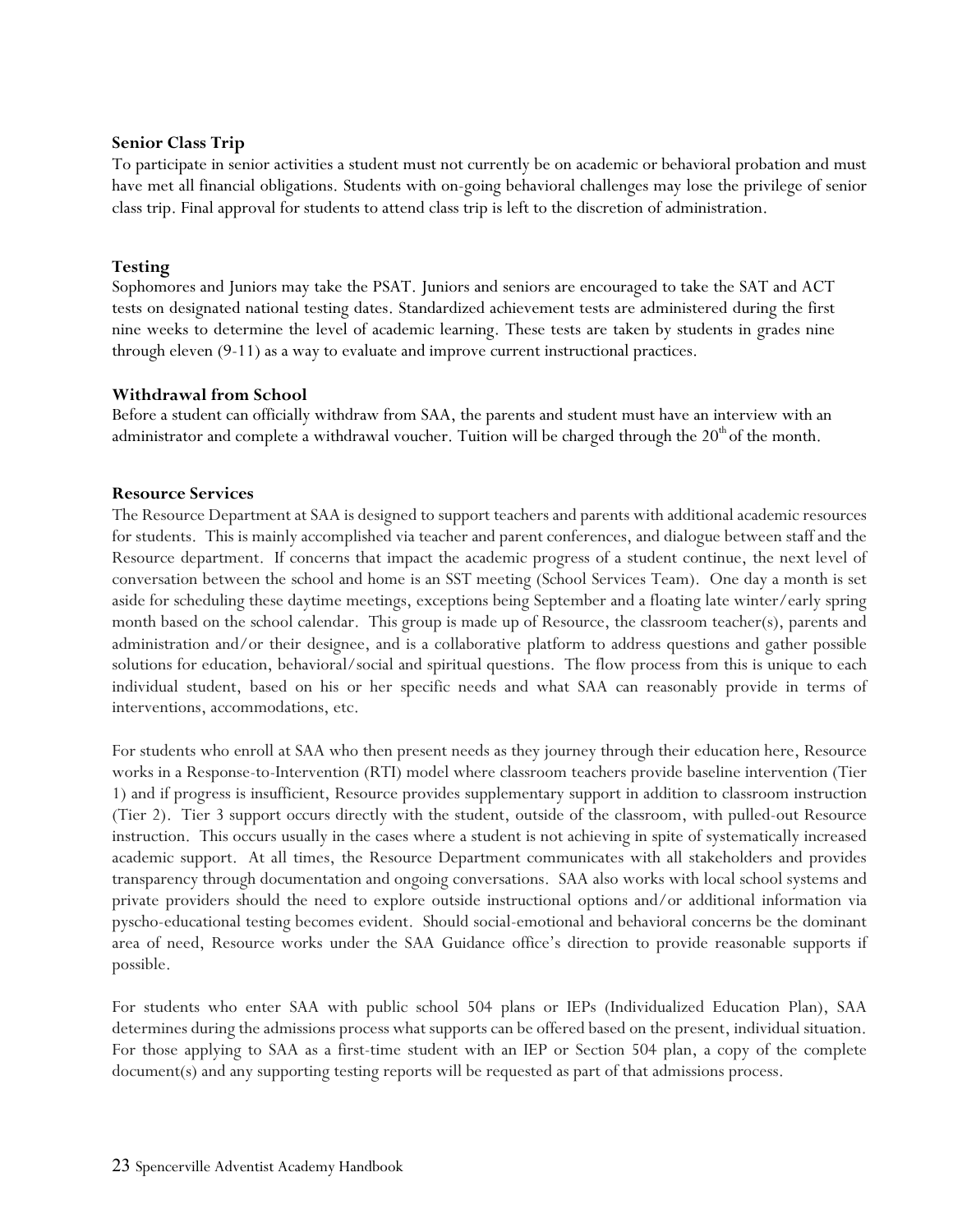#### **Monitoring of Student Progress**

Teachers use formal and informal assessment to gauge a student's level of academic achievement. This information will be issued to influence instruction and provide intervention. It is also used to determine if the student should begin exploring the Resource support process and diagnose which level of support is most appropriate for the student.

# **Courses of Instruction**

## **Unit—Defined**

One Carnegie Unit is equal to 200 minutes of seat time per week over 36 weeks.

## **Fine Arts**

#### Art I—1 unit

This class covers the basic elements and principles of design. A variety of techniques are introduced. Students learn to draw by observation, training the eyes to see detail and perspective. Mediums used are pencil, charcoal, ink, conte crayon, pastel and block printing.

#### Concert Winds—0.5 unit

The band performs regularly throughout the year for church services, concerts and other special programs. Auditions for new members determine seating and placement. Attendance is required at all rehearsals and performances. *Prerequisite: Successful audition and director's permission.*

#### Academy Bell Choir—0.5 unit

Academy Bell Choir, specifically for freshmen and sophomores, performs occasionally throughout the year. Rhythm, performance skills and musical interpretation are emphasized. Attendance is required at all rehearsals and performances. No prior bell experience is necessary.

#### Spencerville Ringers—0.5 unit

This honors bell choir is a select group of students involved in traveling performances. *Prerequisite: Bell Choir experience, audition only.*

#### Academy Chorale—0.5 unit

The choir is open to all students. Sight-reading, basic vocal production, theory and part-singing are stressed in preparing for performances. All performances and traveling are obligatory once accepted into the chorus.

#### Honors Chorus—0.5 unit

This choir is a select choir and is open to qualified students by audition only. Advanced vocal, musical and performance techniques are explored. All performances and traveling are obligatory once accepted. Private voice lessons recommended. *Prerequisite: Admission by audition. Choir trip is scheduled on alternate years.*

#### Musical Drama—1.0 unit

This class focuses on the various aspects of stage performance, technical production, character development, voice projection, and movement. The class performs a full-scale musical in the spring. *Prerequisite: Admission by audition.*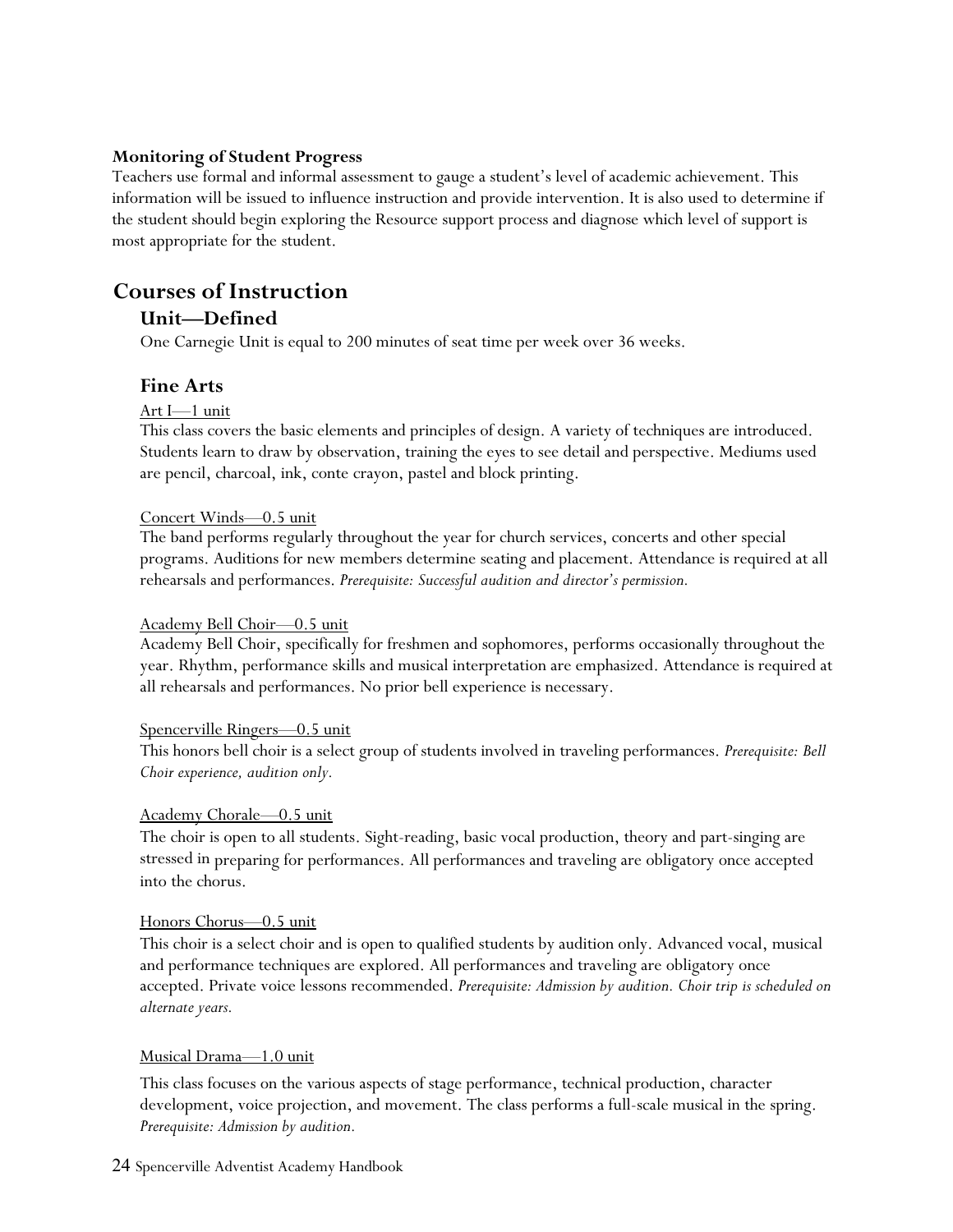#### Private Music Instruction—0.5 unit

One half credit will be given for private music instruction in piano, instrumental or voice upon submission of a form obtained from the office and signed by the student's music teacher stating that the student received weekly lessons throughout the school year. In addition, the student must present a minimal repertoire for a jury panel.

#### Yearbook—1 unit

The students involved in the production of the annual school yearbook will receive extensive experience in the areas of journalism, graphic design, editing, photography, etc. This is a time intensive course but extremely rewarding for those involved. *Elective*

## **Foreign Languages**

#### Spanish I—1 unit

This course offers an introduction to basic conversational skills in Spanish stressing beginning grammar and vocabulary development.

#### Spanish II—1 unit

This course is a continuation of Spanish I with emphasis on continued vocabulary building, listening comprehension, pronunciation, conversation skills, and proficiency in reading and writing. *Prerequisite: Spanish I or permission from the instructor.*

#### Spanish III—1 unit

This is an honors course designed for students who have already reached a mid-high level of proficiency in speaking, reading, writing and comprehension of the Spanish language. Class members experience an extended look into various cultural aspects and complete a variety of projects designed to provide them with authentic learning and first-hand experiences. Upon completion of this course, students will have enough preparation to take the College Advanced Placement Spanish exam if they sochoose.

#### French I-1 unit

The goal of this course is to help students discover more about ourselves and the world around us while acquiring proficiency in French through linguistic, communicative, and cultural approaches to language learning. With a project based learning focus, students will acquire linguistic skills in authentic an context using French.

#### American Sign Language—1 unit

This course introduces the basics of American Sign Language (ASL). This course is designed for students with no or minimal sign language skills to develop basic skills in use of ASL. Emphasis is upon acquisition of comprehension, production and interactional skills using basic grammatical features.

#### Other Languages—to be determined

Students can receive credit for other languages by being tested through an outside agency. A written request must be submitted to the Curriculum Committee and approved before a test can be scheduled. There is an additional fee for this testing.

## **Health and Physical Education**

#### Health Education—0.5 unit

The four aspects of health are carefully studied: Physical, Mental/Emotional, Social and Spiritual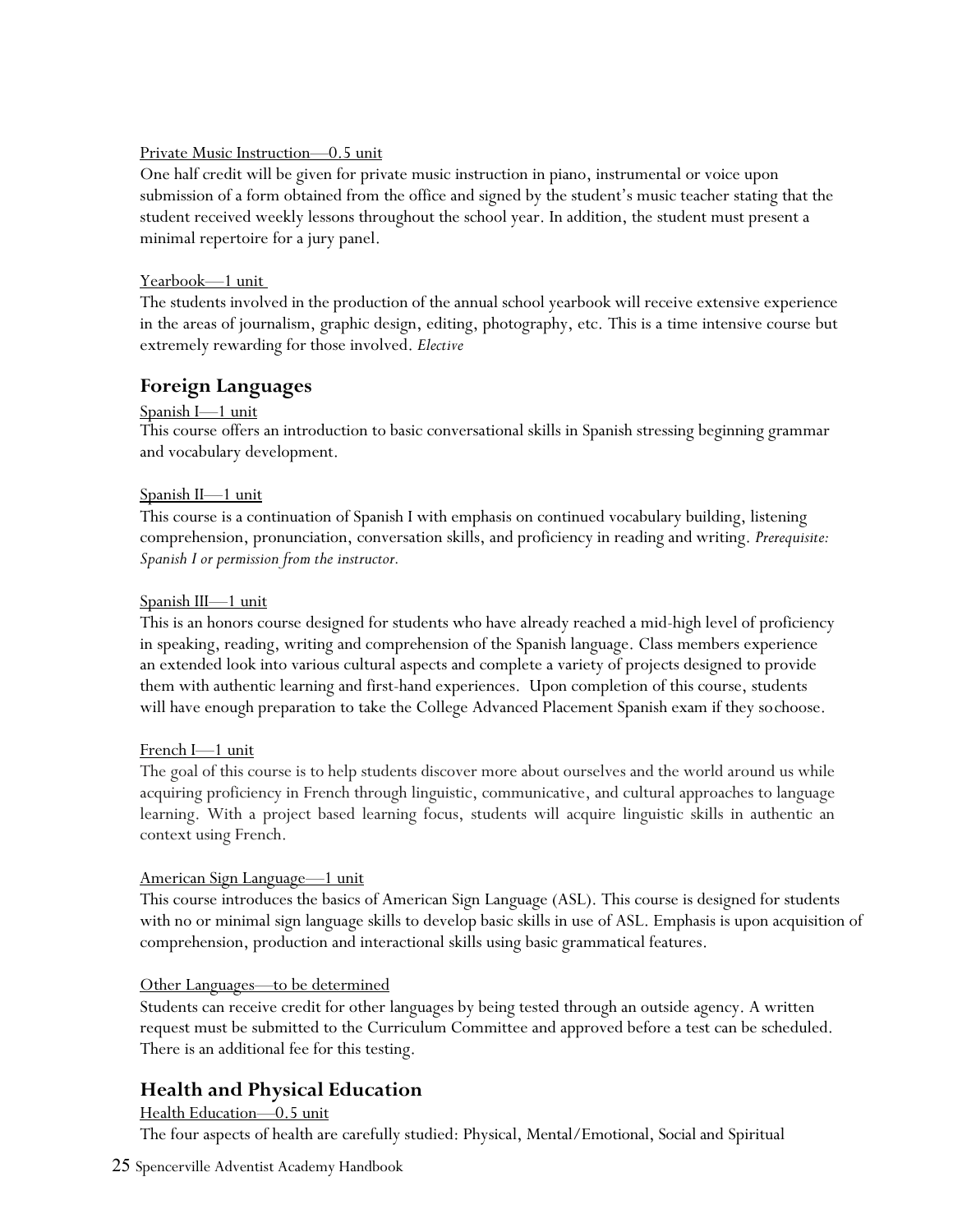health. An emphasis is given to Biblical guidelines, as well as Ellen G. White's writings in reference to wellness and health. *Required.*

#### Physical Education—0.5 unit

This class emphasizes team sports. Physical fitness and basic skills are parts of the program. *Required.*

#### Personal Fitness Education—1.0 unit

This course focuses on helping the students establish habits of life-long physical fitness.

Gymnastics—1 unit In this course, students learn the basics of tumbling and acrobatics.

## **History, Political Science, and Social Science**

## World History—1 unit

This course examines the events and direction of humanity. Particular emphasis is given to exploring the fascinating connections between geography, technology, ideas, and global human development. Themes of this course include: struggle and conquest; social, agricultural and technological innovation; the role of weapons and disease in conquest; the development of religious ideas. *Required*.

#### American History—1 unit

This course introduces students to the formation of American values and institutions during the period from the Colonial Era to the end of the American Civil War. Emphasis is given to the tension between local and central authority during the struggle for independence, the establishment of the Constitution, economic and social change, our nation in times of war and reconstruction prior to America's westward expansion post-civil war. *Required*.

## Twentieth Century History—0.5 unit

This course takes a closer look at history in the United States and Europe from 1900 to the present time. Topics include globalization, the Cold War, United States and European foreign policy, social changes, and other such topics. Outside reading and classroom discussions are required. *Required*.

#### American Government—0.5 unit

The course begins with a detailed look at the United States Constitution and its impact on American Heritage. Students will then explore the development of politics and policy-making on such domestic issues as education, welfare, voting patterns, discrimination and others. *Required.*

## **Language Arts**

## Freshman English—1 unit

This course provides student with the knowledge and skills related to the area of language arts that will help them be successful throughout their high school academic career. The students are introduced to formal essay writing, study skills, vocabulary development, and critical thinking as well as literature in its varying forms: drama, fiction, and non-fiction. *Required.*

## Sophomore English—1 unit

This course focuses on expanding the students' appreciation and application of language arts skills through continued vocabulary development, writing experience, and exposure to various forms of creative writing (literature and film, poetry, fiction,and non-fiction). In addition to these knowledge and skill areas, the students will work on cross curricular skills such as critical thinking, working in groups, reading comprehension, and proper written expression. *Required.*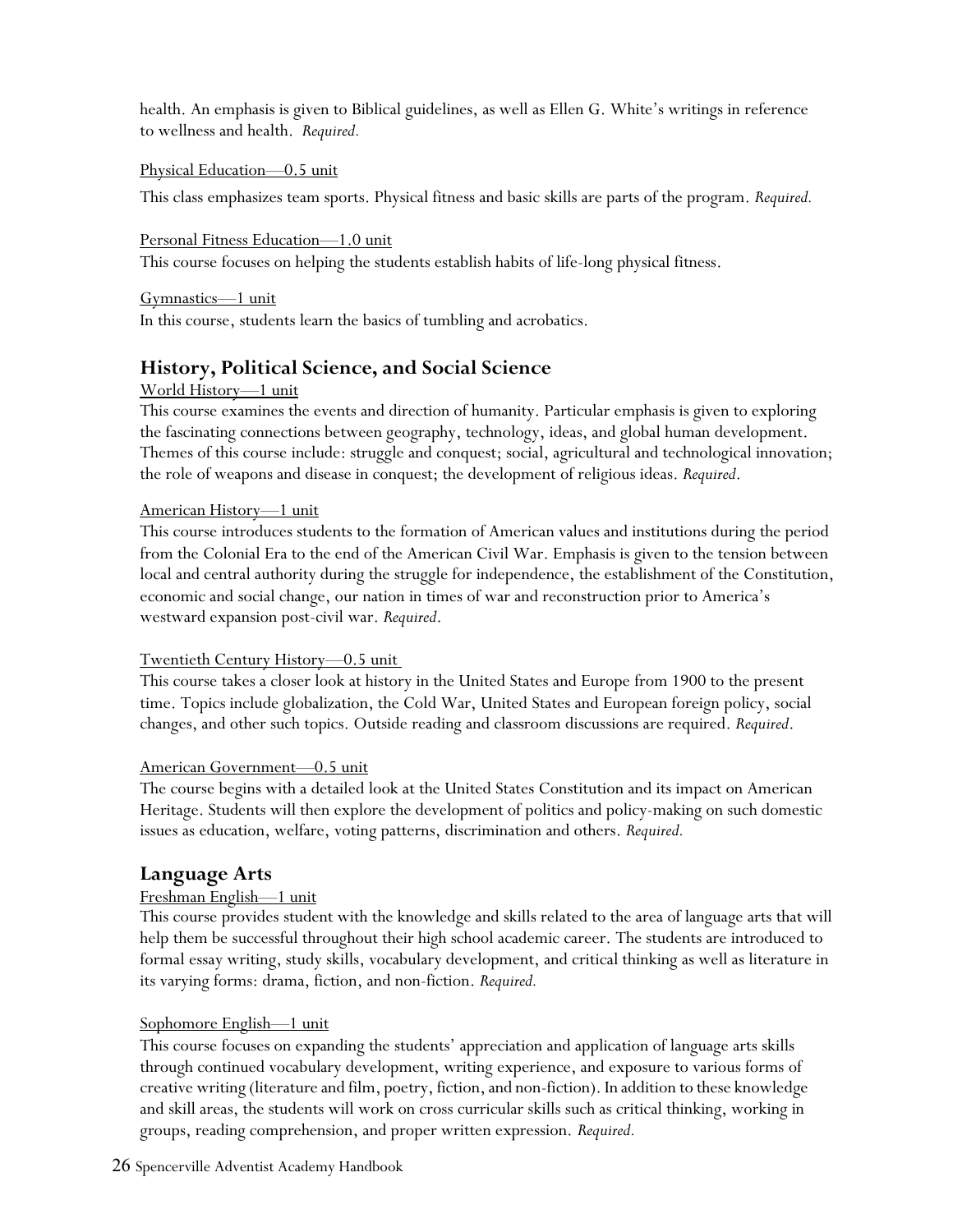#### Junior English—1 unit

Students will read works from the literary cannon including pieces of fiction, poetry, non-fiction, and drama. The students will work on continually strengthening their composition, reading comprehension, and vocabulary skills throughout the course. *Required. Honors available.*

#### Senior Composition—1 unit

This year long course presents the various types of rhetorical writing that will be required of our seniors during their first year of college. The students will practice the writing process on rhetorical pieces such as narrative writing, descriptive writing, and analytical writing. They will also develop their research skills during the second semester of this course. After taking this course, students will be able to navigate their college writing courses with ease. *Required.*

#### AP Literature and Composition—1 unit

During this course for seniors, students will continue to work on their literary analysis skills in the four major genre areas: drama, poetry, fiction, and non-fiction. The students will also learn about the history and development of the English language. Composition skills, reading comprehension, vocabulary, and critical thinking will be strengthened throughout the course. Students will be prepared to take the AP Literature and Composition Exam at the end of the year. *Elective*. *Prerequisite: Must have read at least two American Literature texts as assigned in Freshman, Sophomore, or Junior English.*

#### Introduction to Creative Writing—1 unit

This is designed as an introductory course to the art and act of creative writing. As such, the course revolves around short writing samples as well as long-form story-telling. The goal of this course is to fully explore the art of writing by undertaking numerous assignments and writing activities that will approach the creative arts by practicing various methods of writing. While the first semester focuses on the examination and creation of Fiction, the second semester sees the addition of Creative Non-Fiction. Combined, these two halves provide a complete introduction to the recursive act of writing, while allowing students the freedom of expression and creative thought. Writing will be analyzed based on peer-review and in-class critique with the ultimate goal of creating a well-developed portfolio.

#### Broadcast Journalism/TV News—0.5 unit

This class is reserved for students interested in a communications type field. This is a technology class and gives the student hands on training in video editing, camera technique, on camera reporting, news writing, and directing. Students will participate in daily reading, writing, analyzing, and discussion activities. They will also complete exercises to stretch their creativity. Students will create a news program/magazine that will inform the student body about events, issues, and interesting topics for biweekly viewing on SmartBoards in all classrooms. Some students will participate in an end of the year project that can be a five minute original movie or documentary film. Students will also develop oncamera speaking skills. *Elective.*

## **Mathematics**

#### Pre-Algebra---1 unit

This course covers topics needed for entrance into Algebra 1. It utilizesa two-pronged approach – classroom instruction and computerized instruction. The first focuses on major topics to prepare a student for algebra. The second utilizes a web-based learning system which uses computerized assessments to differentiate the learning to focus on topics that each student needs to master before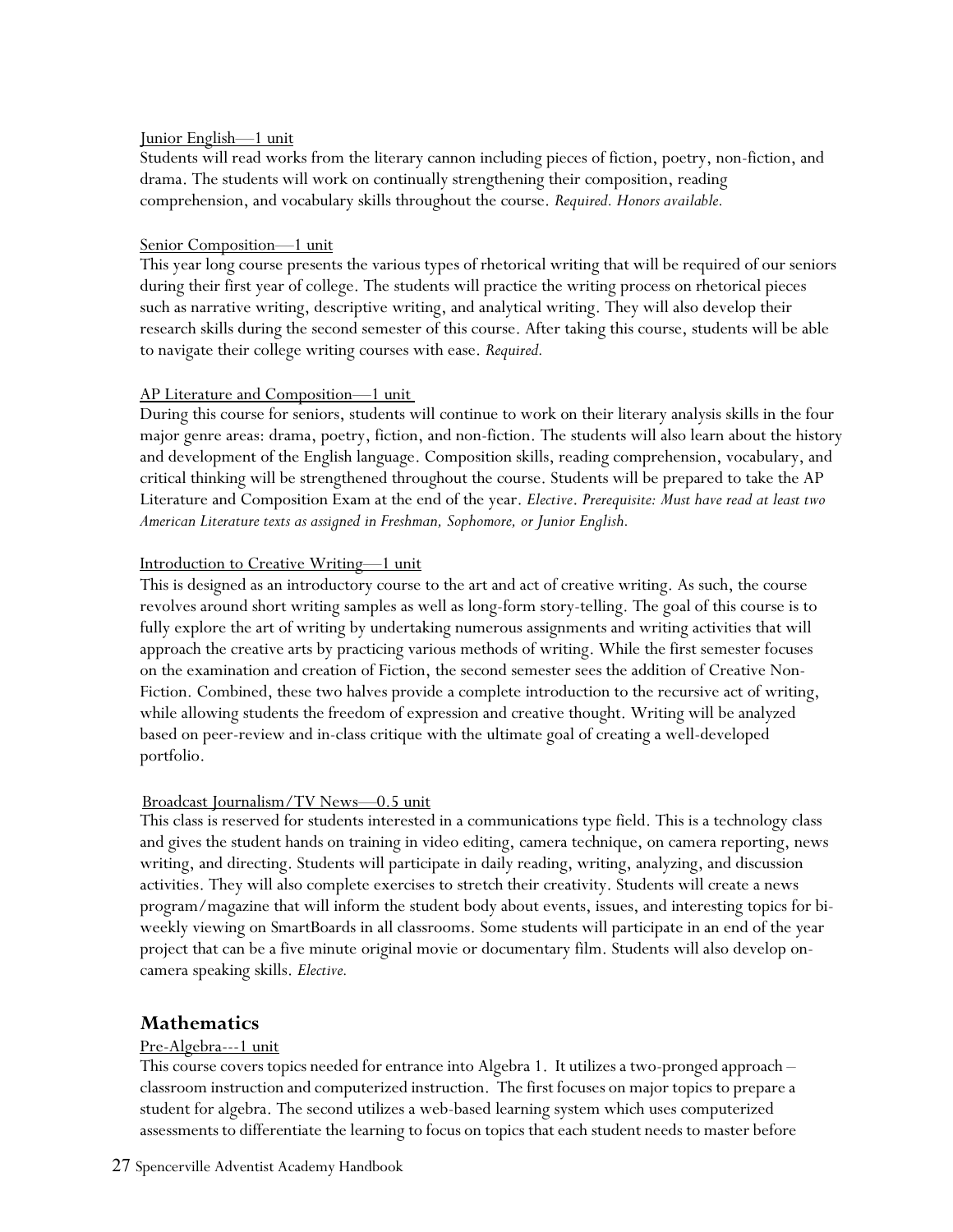entering Algebra 1. High school students not ready for Algebra 1 will be placed inthis class.

#### Algebra I—1 unit

A basic course designed to develop algebraic concepts through examples and real life problems. The concepts taught include linear equationsand inequalities, systems of equations, polynomials, exponents, square roots and quadratic equations. This provides a foundation for further study both in algebra and geometry. *Prerequisite: Algebra Readiness Test Results. (For Accelerated Students: Completion of steps for accelerating a math student.)*

#### Geometry—1 unit

This course is a study of the properties of points, lines, and planes and the evolution of plane geometry as a unique mathematical study. The formal proof is developed as a part of the logical thinking process. This study also includes an introduction to trigonometry, constructions, area, volumes, and transformations. *Prerequisite: Algebra I with a minimum grade of C or permission of the instructor. (For Accelerated Students: Algebra I with a minimum grade of B-.)*

#### Algebra II—1 unit

An extension of algebra that builds on the skills of solving equations, systems of equations and inequalities. This course focuses on connecting concepts algebraically and graphically. Students will develop a thorough understanding of linear, quadratic, polynomial, exponential, logarithmic, rational, and radical functions. *Prerequisite: Algebra I with a minimum grade of C. (For Accelerated Students: Algebra I with a minimum grade of B-.)*

#### Pre-Calculus—1 unit

This course covers the topics of elementary functions and graphs—polynomial, rational, exponential, logarithmic, and trigonometric. Algebraic techniques necessary for success in calculus will be emphasized. Limits are introduced. *Prerequisite: Algebra II and Geometry with a minimum grade of C+. (For Accelerated Students: Algebra II and Geometry with a minimum grade of B-.)*

#### Personal Finance —0.5 unit

This is a one-semester course focused on introducing students to financial matters of adulthood. Prerequisite. Algebra I with minimum grade of C+.

#### AP Calculus—1 unit

Calculus is an advanced mathematics course that focuses on the two fundamental concepts of calculus differentiation and integration. In this course, we will explore meaningful problems using appropriate technology in order to develop concepts and applications related to these concepts. *Prerequisite: Precalculus with a minimum grade of B-.*

#### Probability and Statistics – 1 Unit

This course equips students with the tools to be both a consumer and a distributor of statistics. This course takes an algebraic approach to statistics and will serve as a great introduction to college-level statistics.

## **Religion**

#### Religion I—1 unit

This course pursues answers to meaningful questions about God's Word. What can we discover about God through the pages of the Bible? What does the Bible teach us about God's interaction with people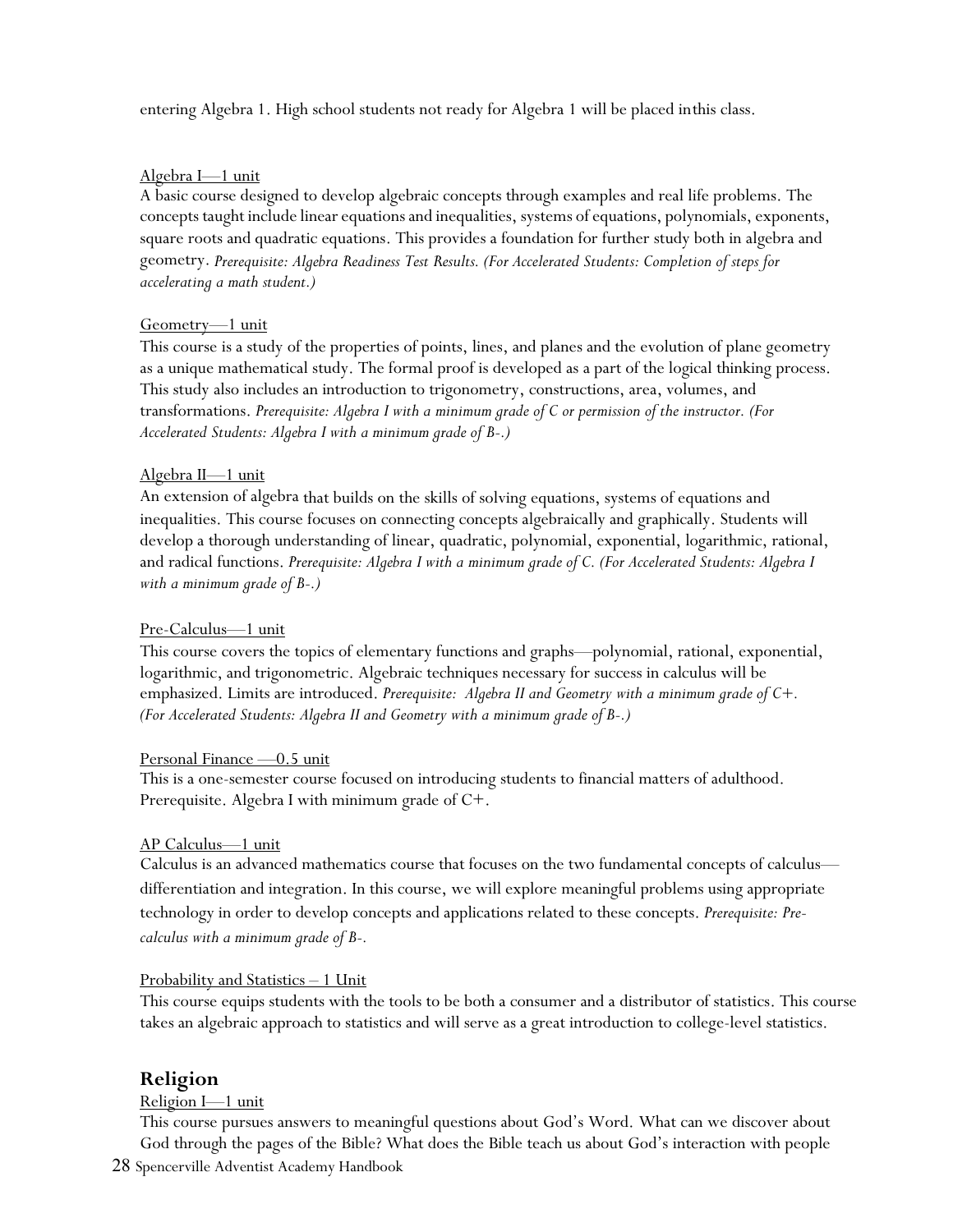throughout history? And how does the life, death, and resurrection of Jesus intersect with our lives, not merely in the here and now, but for eternity? The Old Testament book of Genesis and the Gospels provide the basis for this course. *Required.*

#### Religion II—1 unit

This course is a whirlwind tour of world history with a particular focus on the development of God's community of believers. Throughout this course the students will be covering the topics of the Old Testament (Exodus through the Prophets), Acts, Early Christian History, and Seventh- day Adventist history. Learners will discover a faithful God interacting with growing people, growing their own faith in the process. *Required.*

#### Religion III—1 unit

This course combines several mini-courses. Two are taught every year: Daniel & Revelation and SDA Doctrines. Two additional courses are selected from dating, friendship, and sexuality; the book of Romans; and a course on a variety of topics about living life as a Christian in a world of money, careers, and dealing with advertising in life. Additional topics are adduced throughout the course. *Required.*

#### Religion IV—1 unit

The primary focus of this course is on the book of Hebrews, worldviews and religion, and marriage and family. Either a devotional study of John or a class in a Life Philosophy and Contemporary Moral Issues is included. A variety of additional topics round out this year of study. *Required.*

#### **Science**

#### Biology—1 unit

This course is a study of the fundamental principles of living things. Areas of study are: cells, heredity, creation and origins, ecology, the kingdoms, utilizing biological concepts to influence lifestyle choices, and stewardship. This is a lab course.

#### Chemistry—1 unit

Areas of study for this course will include the atom, compounds, formulas, the periodic chart, bonding, acids/bases, and electrochemistry. This is a lab course. *Prerequisite: Algebra I and Algebra II (or take concurrently) with a minimum grade of C. Honors available.*

#### Physics—1 unit

This class studies the fundamental laws of physics as related to mechanics, heat, sound, light, electricity, magnetism, and atomic-nuclear physics. This is a lab course. *Prerequisite: Algebra I, Geometry, and Algebra II either completed or taken concurrently with minimum grades of C.*

#### Anatomy and Physiology—1 unit

This course is a two-semester sequence that covers the macroscopic and microscopic structure and function of the organ systems of the human body. Some applications to pathology and health are made, but the emphasis is on the understanding of "normal" functions of cell types, tissues and organs, and how organ systems are integrated. All of the major systems of the body will be covered (muscular, nervous, cardiovascular, etc.) *Prerequisite: Seniors only, unless arranged with instructor.*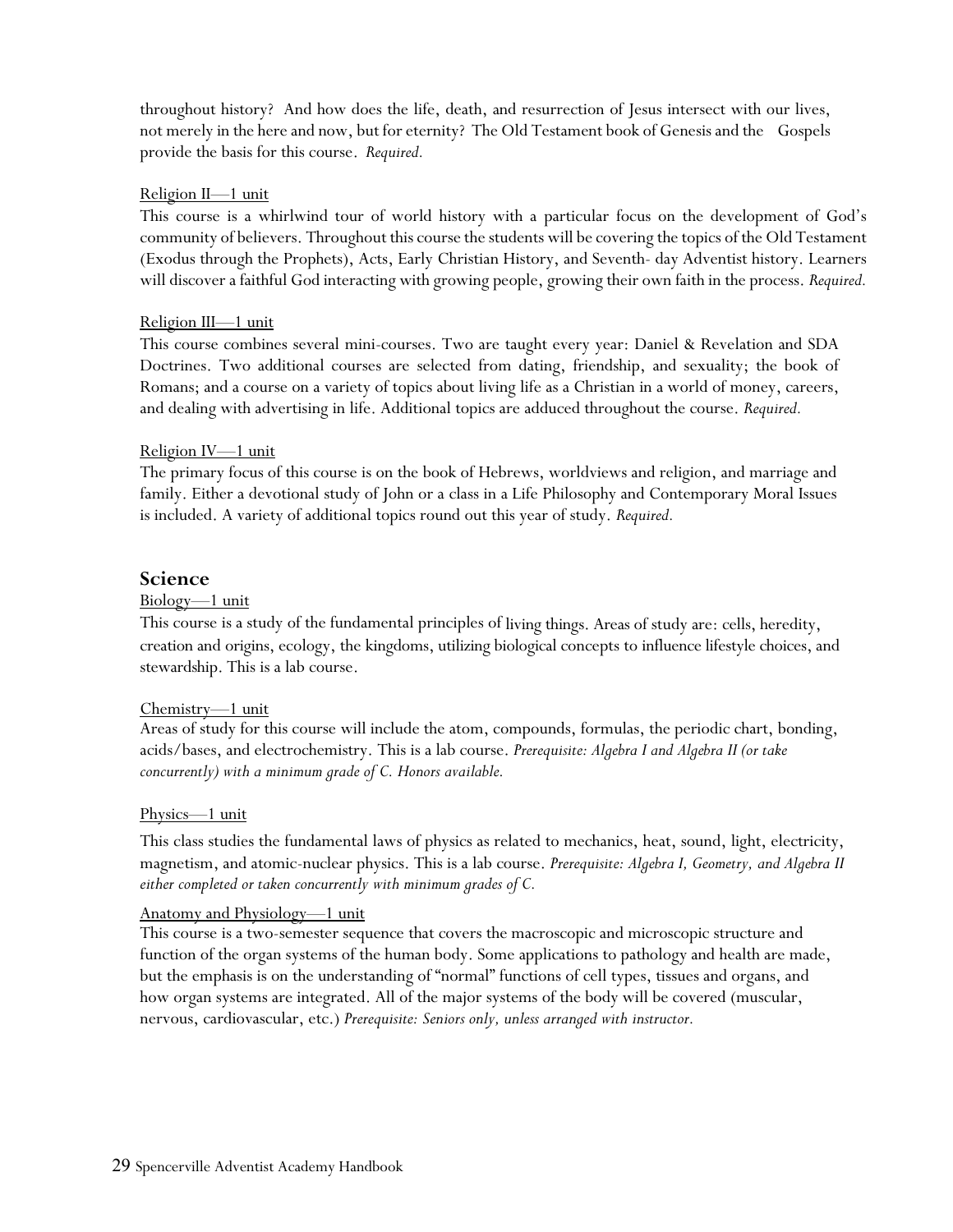#### PBL I and II—.5 unit

Project Based Learning (PBL) is a class that is required for our STEM Certification. PBL helps students gain knowledge and skills by working for an extended period of time investigating and responding to an authentic, engaging, and complex question, problem, or challenge. Students demonstrate their knowledge and skills by developing a public product or presentation for a real audience. As a result, students develop deep content knowledge as well as success skills such as critical thinking, collaboration, creativity, and communication skills in the context of doing an authentic, meaningful project. PBL unleashes a contagious, creative energy among students and teachers. The students will investigate problems in the areas of Physics, Life Science, Earth Science, Ecology, Engineering, Chemistry, and many other areas. They will learn to think and act like a scientist as they work to solve their challenge.

#### Integrated STEM—1 unit

This course is designed to introduce students to various STEM (Science, Technology, Engineering, and Mathematics) disciplines, and integrate the disciplines in projects and assignments with authentic problems and experiences. The topics covered in this class include ecology/environmental science, physical science, space/earth science, and engineering.

#### Launching into Aviation <u>—1 unit</u>

This core aerospace and aviation course provides the foundation for both pathways. It is designed to give students a clear understanding of career opportunities in aviation and aerospace and the critical issues affecting the aviation system. Students will also begin to drill down into the various sectors of aviation and the elements that make up the aviation and aerospace ecosystem. They will discover how advances in aviation created a need for regulation and will learn about the promulgation of civil aviation oversight. Students will explore modern innovations and develop their own innovative ideas to address real-world challenges facing the aviation industry. They will be exposed to a variety of career options in aviation and aerospace and take an in-depth look at the opportunities available. For schools offering multiple pathways, this course will allow students to begin to define their individual interest.

#### Introduction to Flight—1 unit

This course offers students pursing the pilot and UAS tracks a closer look at the aircraft they may one day operate. Students will begin with an exploration of the types of aircraft in use today before going on to learn how aircraft are made and how they fly. Students will understand how aircraft are categorized, be able to identify their parts, and learn about aircraft construction techniques and materials. They will gain an in-depth understanding of the forces of flight—lift, weight, thrust, drag—including how to make key calculations. They will then touch on aircraft design, looking at stability, aircraft controls, and maneuvering flight. The course will conclude with a focus on career skills related to these topics.

## **Technology**

#### Computer Science in the Modern World—1 unit

This year long course will establish the student's data processing skills. Students will become proficient users of the Office suite. The students will also be introduced to Corel Graphics web design and other relevant computer technology.

#### Microsoft Certification – 1 Unit

This course will improve the students' proficiency using Microsoft Office productivity applications (Word, Excel and PowerPoint). Upon completion of the course, students have an opportunity to test for Desktop Pro Certification.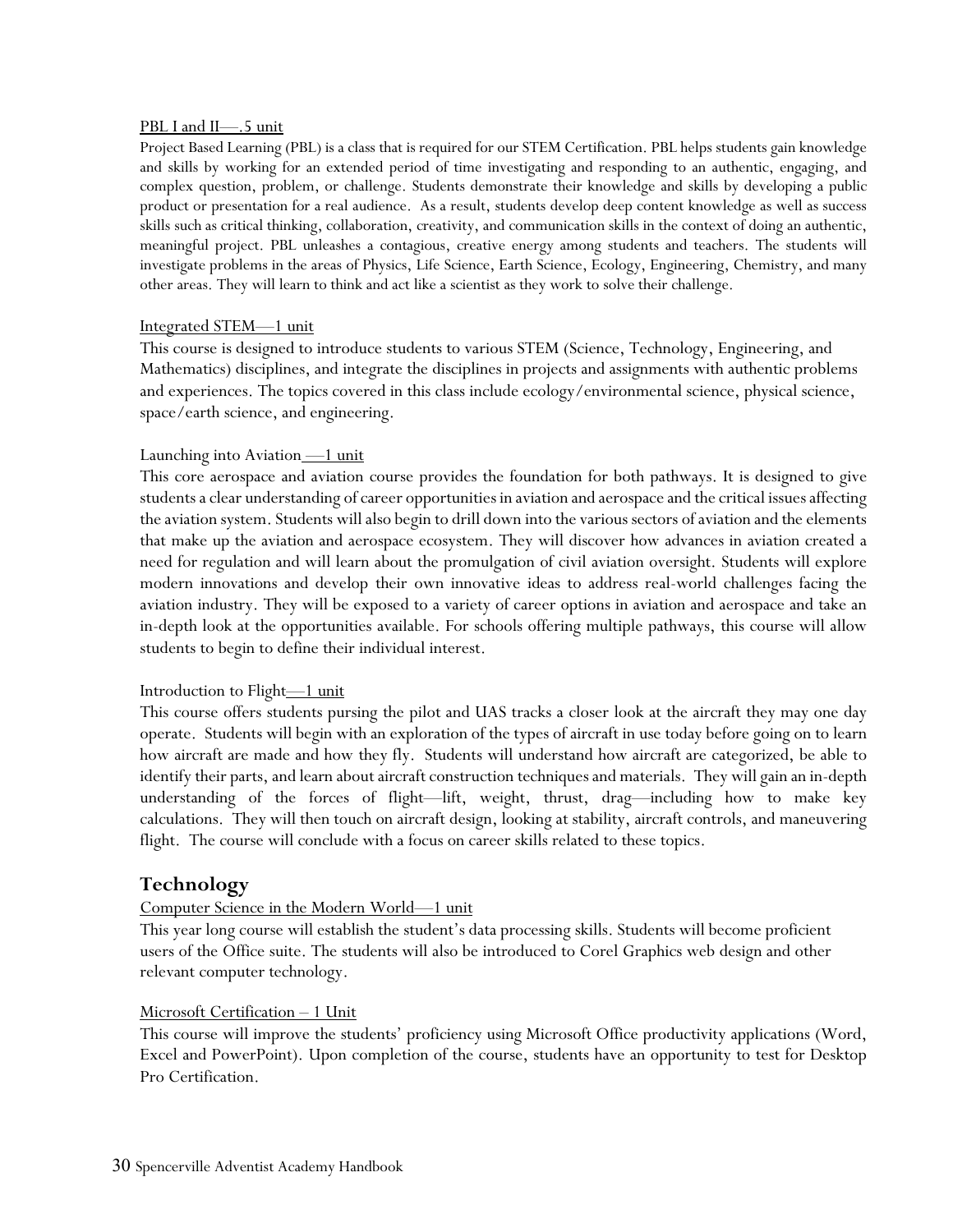# **School Climate**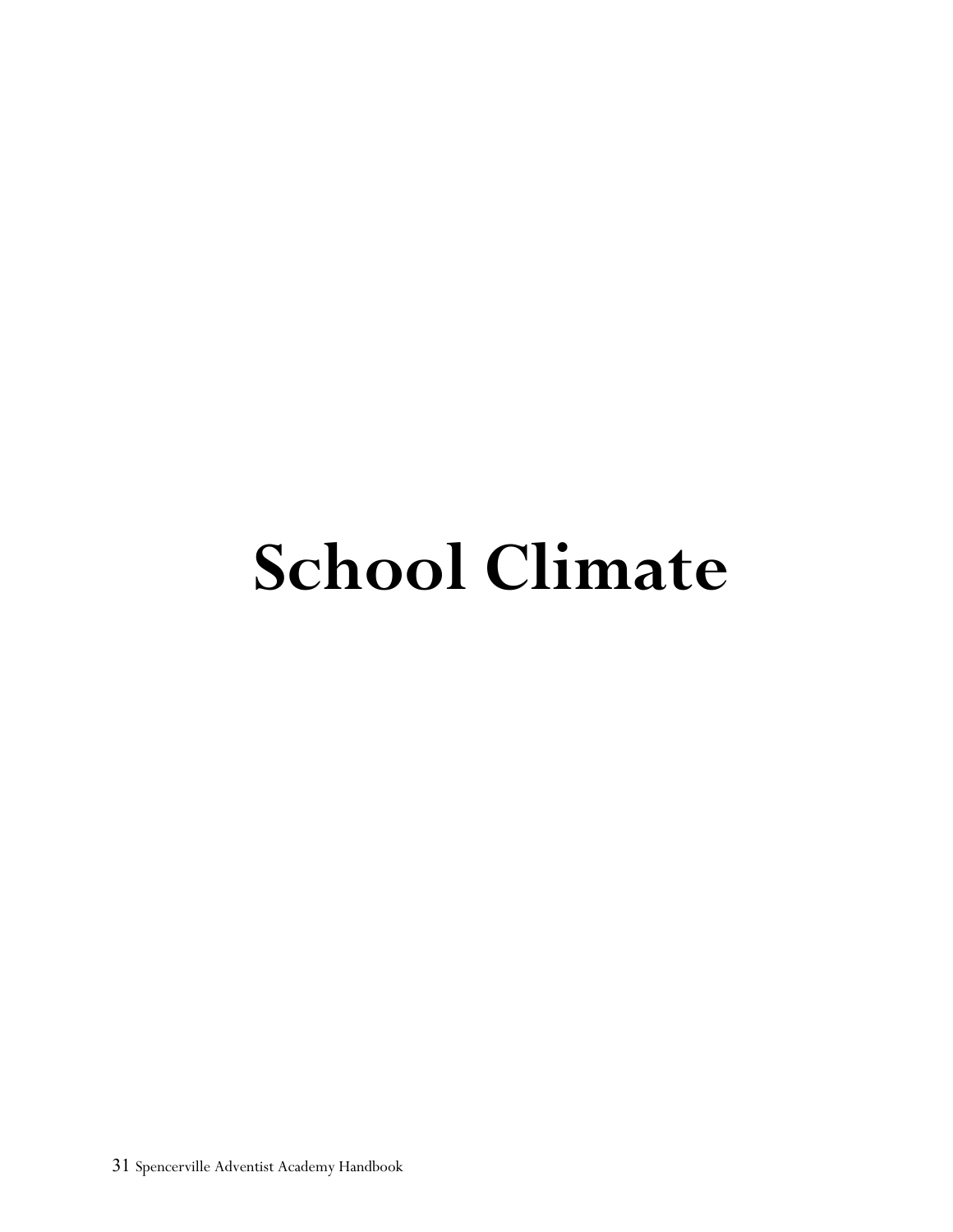# **Philosophy of Discipline**

- We believe that students should be guided and expected to solve the problems they create without creating problems for anyone else.
- We believe that we should make every attempt to maintain the dignity of both the student and the adult during a disciplinary situation.
- We believe that students should see a reasonable connection between their actions and the consequences that follow.
- We believe that student and teacher relationships are built on the principle of mutual respect.
- We believe that students should be given the opportunity to make decisions and to live with the consequences, be they good or bad.
- We believe that misbehavior should be handled with natural and logical consequences.
- We believe that students should have an opportunity to invoke a simple "I am not sure this is fair" discussion, if they believe the consequences are unfair.

## **Student Pledge**

It is distinctly understood that students who are accepted to Spencerville Adventist Academy thereby pledge to observe the Christian principles and commitment to scholarly work upon which this academy is operated, whether on or off the campus. If this pledge is broken, it is also understood that by such infractions they may forfeit this membership, and if longer retained, it is only by the forbearance of the faculty. Please read your bulletin carefully so you are aware of all school policies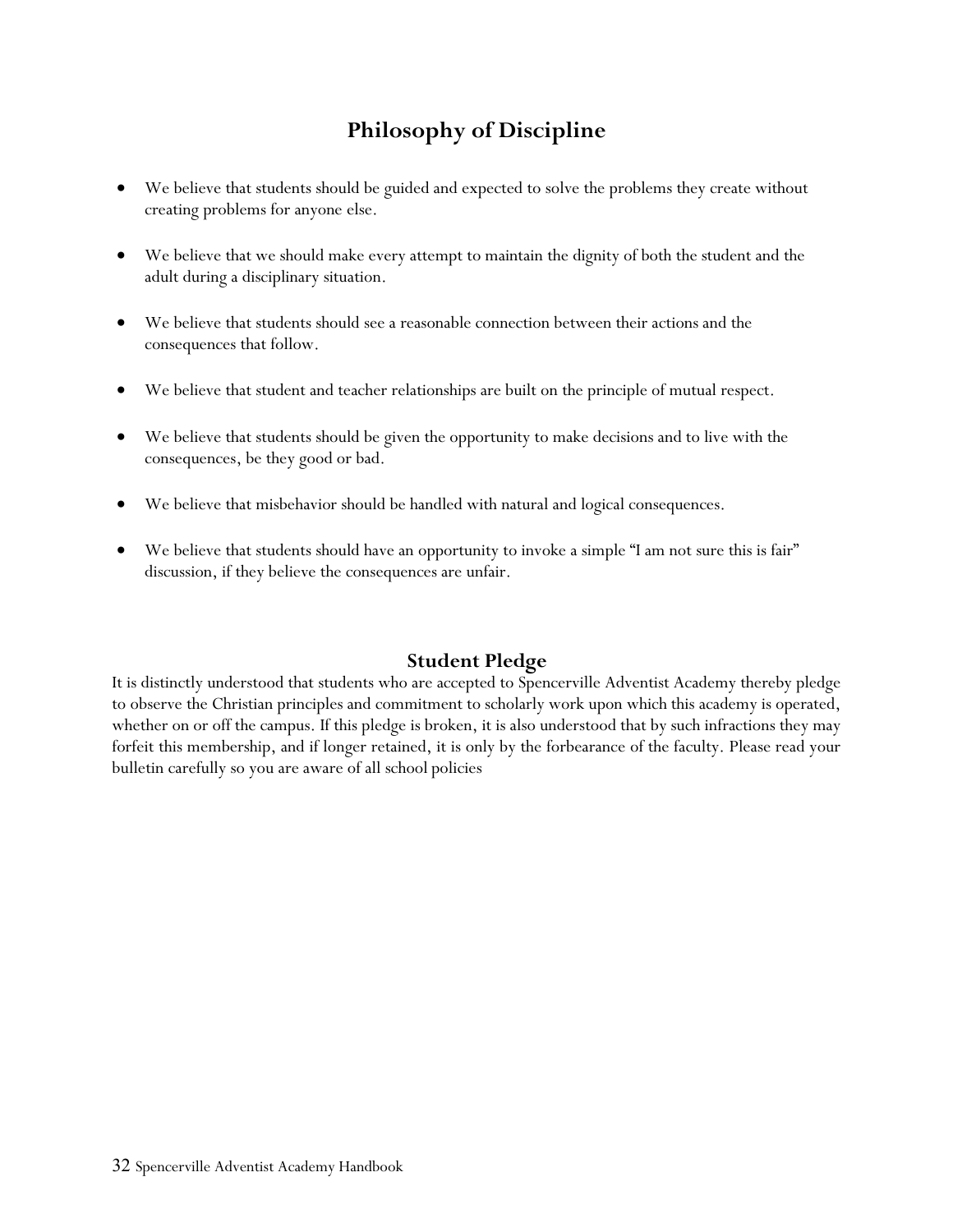## **Attendance**

## **Excused Absences**

Compulsory education laws require students to attend school. For medical absences exceeding three (3) days, a written doctor's excuse must be submitted. The following are legitimate reasons for absences:

- 1. Illness
- 2. Death in the family
- 3. Medical or dental appointments
- 4. Court appointments
- 5. School trips
- 6. Emergency

The student will be responsible for completing and turning in any missed assignments, projects, and tests when he/she returns. Students will complete and turn in for full credit work missed due to an excused absence, school trip or pre-approved planned leave. The formula will be (2) business days of deadline extension for every (1) missed day due to an approved absence.

## **Unexcused Absences**

We realize parents do take their children out of school for reasons other than those stated previously. Please realize this is an unexcused absence and policies will be followed.

## **Make-Up Policies for Assignments**

Retakes, make-ups, missed work will be graded within two weeks (10 school days) of submission.

- Work missed due to an absence will receive an absent or absent excused code depending on the nature of the absence.
- It is the student's responsibility to coordinate with their teacher(s) for missed assignments.
- For each day absent a student has two days tocomplete and submit all make-up work.
- Make up tests are not permitted during class periods where the students is schedule to be in another class.
- Once missing work is submitted, students receive a "pending" status which does not impact their grade until a grade has been assigned.

## **Prearranged Leave of Absence**

Spencerville Adventist Academy supports quality family time and encourages families to plan their family vacations during scheduled school vacations. Missing multiple days of school has a negative impact on a student's educational experience. Valuable class interaction is missed when absences occur. When planning vacations such as church mission trips or outside conferences, parents need to consider the following policy.

A Pre-Arranged Absence Request Form must be submitted to the office one week in advance of any planned absence. Students will be granted no more than five (5\*) pre-arranged days per year. This would include church-sponsored mission trips, family vacations, etc. School-sponsored trips would not be included. Upon approval from the Administration, the student will be responsible for completing and turning in any missed assignments, projects, and tests when he/she returns. Each student will be allowed to submit work missed due to prearranged leaves of absence. Absences in excess of the approved five day limit will be subject to attendance and late work policies.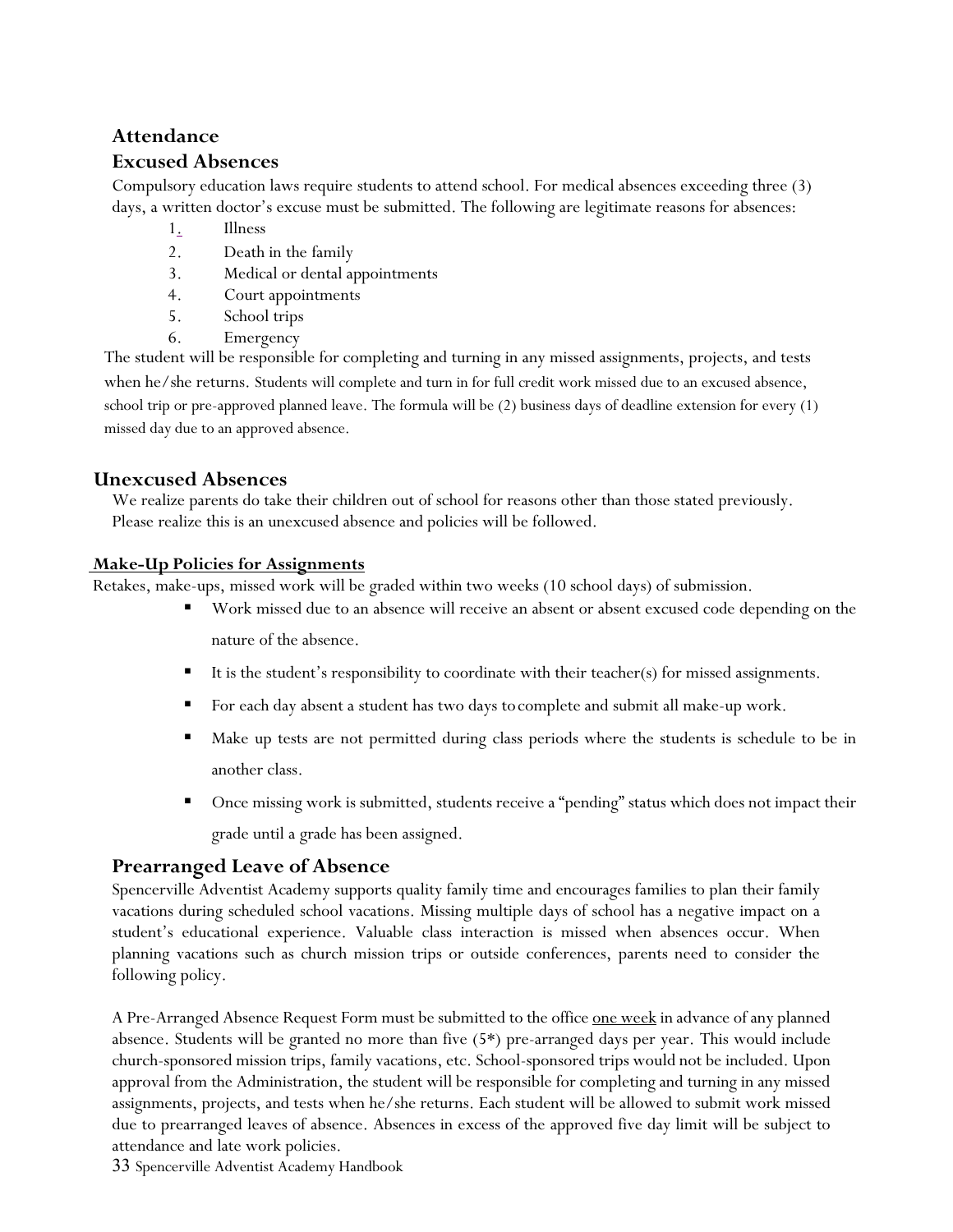\*Note: Seniors are granted an additional 3 days of planned absence for college visits and college tours. Juniors are granted an additional 2 days of planned absence for college visits and college tours.

Note: In accordance with page C-43 of the Maryland Student Records Manuel/2011, these absences will not be excused.

## **Discipline for Attendance**

Attendance discipline is enforced on a bi-weekly basis. Students are expected zero (0) unexcused absences and no more than two (2) unexcused tardies during each weekly period. Absences are defined as missing a class. Tardies are defined as being 9 or fewer minutes late to a class. Absence due to tardy is treated as an absence in regards to discipline and occurs when a student is 10 or more minutes late to a class. Written excuses will be accepted at the high school vice principal's office up to 3 days after the offense occurs.

Whenstudent's attendance record exceeds those limits the following consequence will occur: Warning Email home to parents.

If a student achieves two or more unexcused absence or four or more unexcused tardy marks they will be placed on Restricted Status for one week and will be required to attend detention on the Wednesday of the upcoming week.

*If a student attends detention more than twice within the quarter for the same offence a mandatory meeting with the parents, student, and administration will be set up and can result in a student being placed on probation.* 

## **Attendance Failure**

It is self-evident that positive attendance behaviors correlate with real learning. Students are expected to maintain a connection inside their community of learners by regularly attending class, and participating to the best of their ability. Students who miss class or arrive late will only be permitted to submit work or make-up missed assignments or tests, if their excuse for missing is approved by the office of the Principal.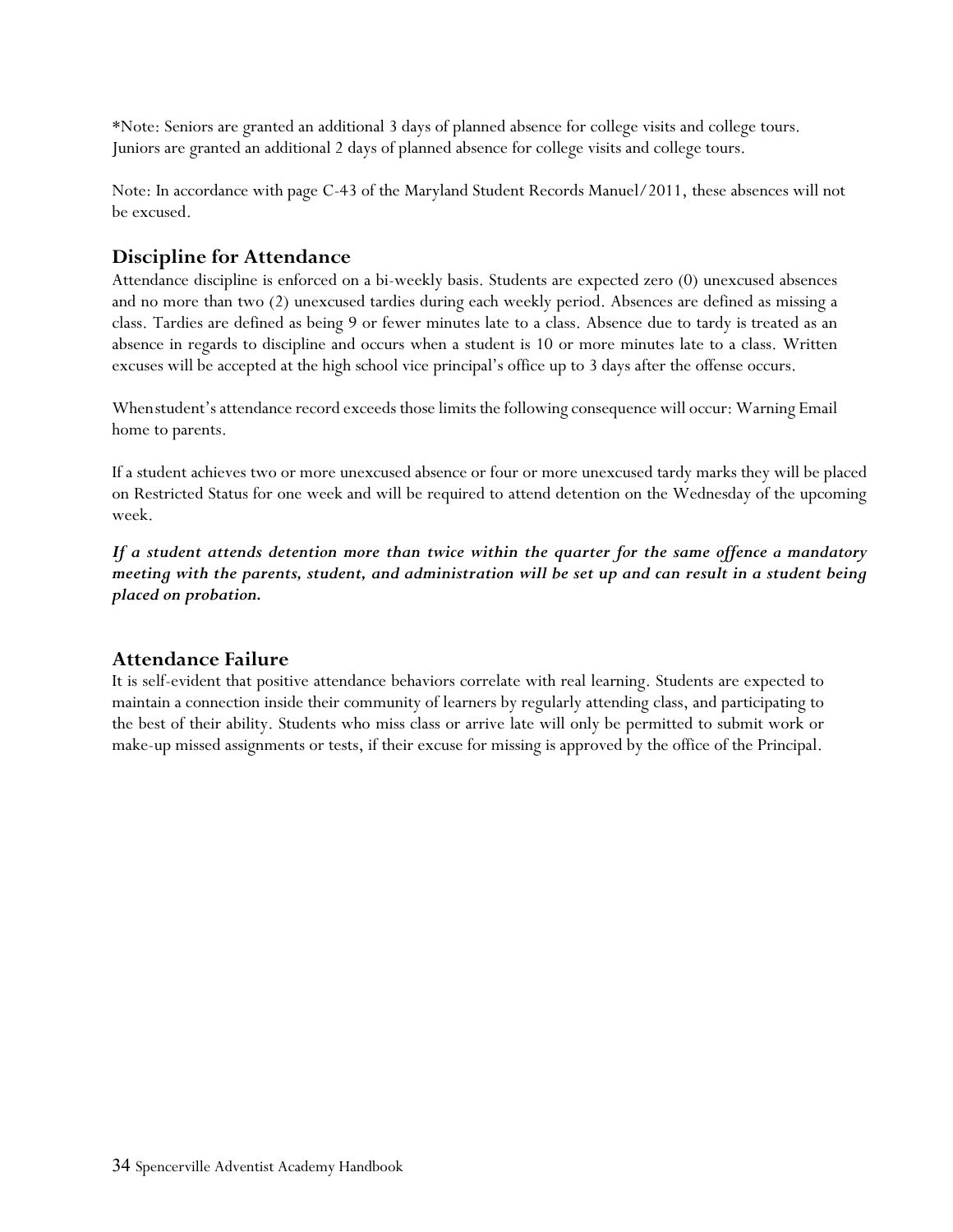# **Christ on Campus**

#### **The mission of Seventh-day Adventist Education is:**

- To bring our students into a saving relationship with Jesus Christ, with a lifelong sense of worth, purpose, and mission.
- To provide students with opportunities to worship and invest in a loving relationship withGod, individually and as a community, on campus and off with the broader church family.
- To invite students to create a redemptive environment for their communities, utilizing their individual talents, interests, and skills.
- To enable each believer to develop a servant's heart for God's children here and around theworld.

#### **Our Process:**

Spencerville Adventist Academy believes in a three-step spiritual education process. Step one happens in Bible class: learn everything you can about God's plan throughout history to reconcile with and save humanity through His Son, Jesus Christ, and how to live in light of that saving relationship. But the next steps move beyond sitting at a desk. Step two: worship. Respond to God's love and forgiveness through hearttransforming moments. Step three: do something that benefits the whole of God's creation, beginning in our own campus and extending into the whole world.

#### **Campus Ministries:**

Campus Ministries is an organization developed to provide ministry opportunities for the students at Spencerville Adventist Academy. We employ a chaplain who works with student leaders, particularly the Student Association Pastor, to develop a vision for ministry on our campus. Together, they enable the entire student body to have opportunities for worship and service, both on and off campus.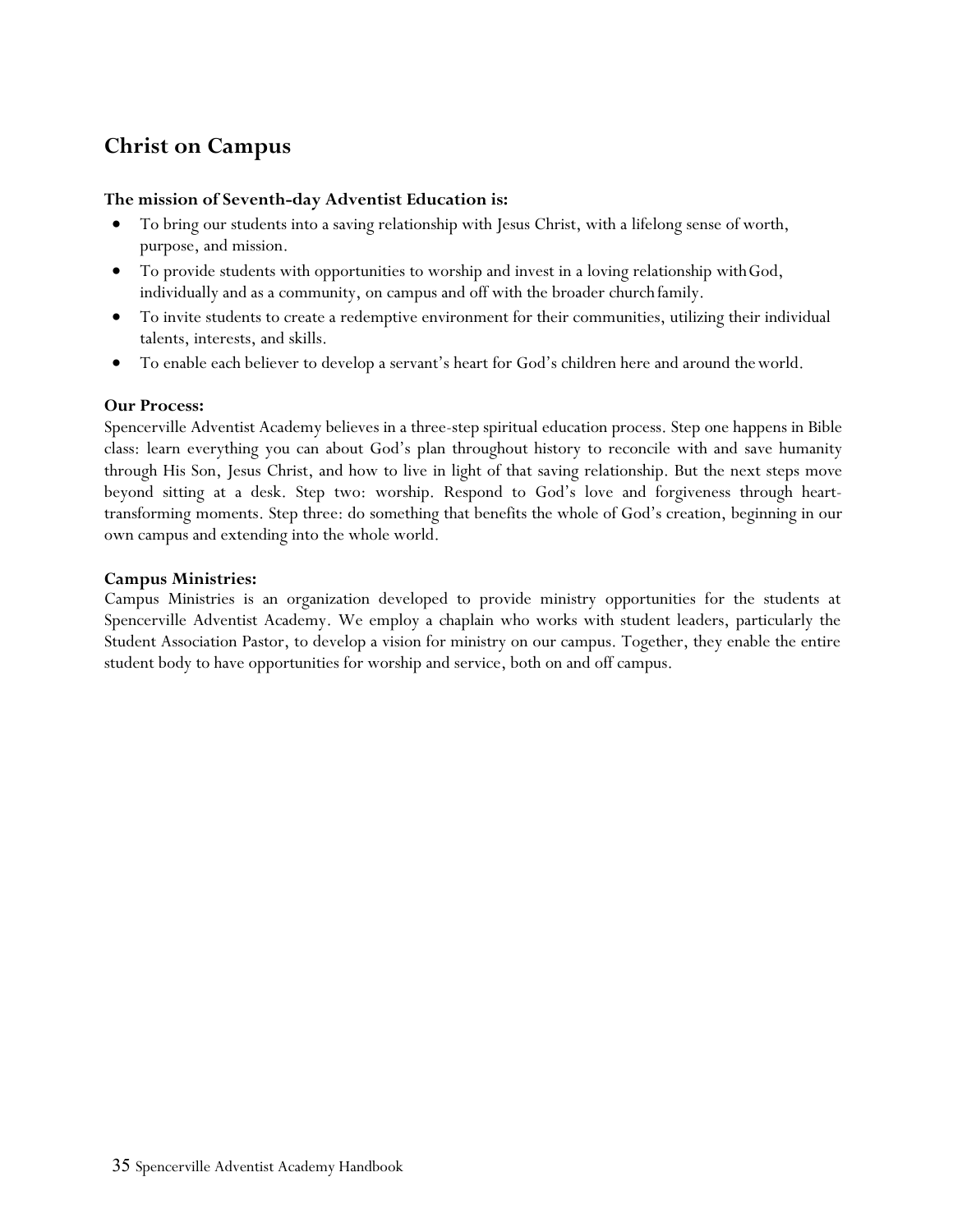# **Discipline Process**

## **Citizenship**

We call our system of discipline "Citizenship". This is a system of negative and positive reinforcements, designed to increase the frequency of positive behavior in the areas of attendance, behavior and dress code compliance. We are always open to student and parent input as we continue to refine this innovative approach to discipline and inevitable changes occur throughout the year. When such changes are made, they will be announced at chapel, in the newsletter and via email.

## **Restricted Status**

Student attendance and behavior is reviewed regularly. A student who meets the following conditions will be placed on Restricted Status for one week (5 consecutive school days) beginning the day after the review and email notification has been sent to parents and student. Any student placed on Restricted Status will be required to attend detention the Wednesday of the upcoming week.

- Attendance 2 or more unexcused absences or 4 or more unexcused tardies
- Behavior  $-3$  or more behavior write-ups
- Dress Code 3 or more dress code violations

*Restricted status makes a student ineligible to participate in extracurricular and afterschool programs (i.e. Athletics/SA /nonacademic field trips/etc.).*

## **Due Process**

Student violations of the standards of behavior will result in disciplinary measures. Self-control, selfgovernment, and acceptance of responsibility for one's behavior will be emphasized in each situation. Every effort is made to help the student take ownership for the problems they have created and to come up with solutions. The discipline approach will vary depending on the circumstances of the misconduct, the individual student, and the school community. The first desire of the school is for discipline to be an opportunity for growth. The following steps may be taken when corrective discipline is needed:

- 1. Conference with student and teacher.
- 2. Conference with student, teacher, and administrator.
- 3. Conference with student, teacher, parent, and administrator.
- 4. \*Discipline Committee Referral: The Discipline Committee is a small group of Administrators and teachers called together for serious misconduct. It is called by the school principal or acting administrator. The student may ask any teacher of choice to be present. At least one parent is asked to be present but preferably both. We take a redemptive approach to discipline which focuses on supporting the student and parent in finding ways to change behavior. This means that discipline is very individualized with consequences that logically fit the infraction whenever possible. We also ask that the student and parent be involved in making suggestions for consequences. After hearing all the facts with the parents and student together, the committee convenes separately to finalize the decision.
- 5. School Board action.

## *\* Students will be automatically be placed on ISS or OSS while discipline committee conducts its investigation and arrives at a final decision. All disciplinary actions are at the discretion of the Discipline Committee.*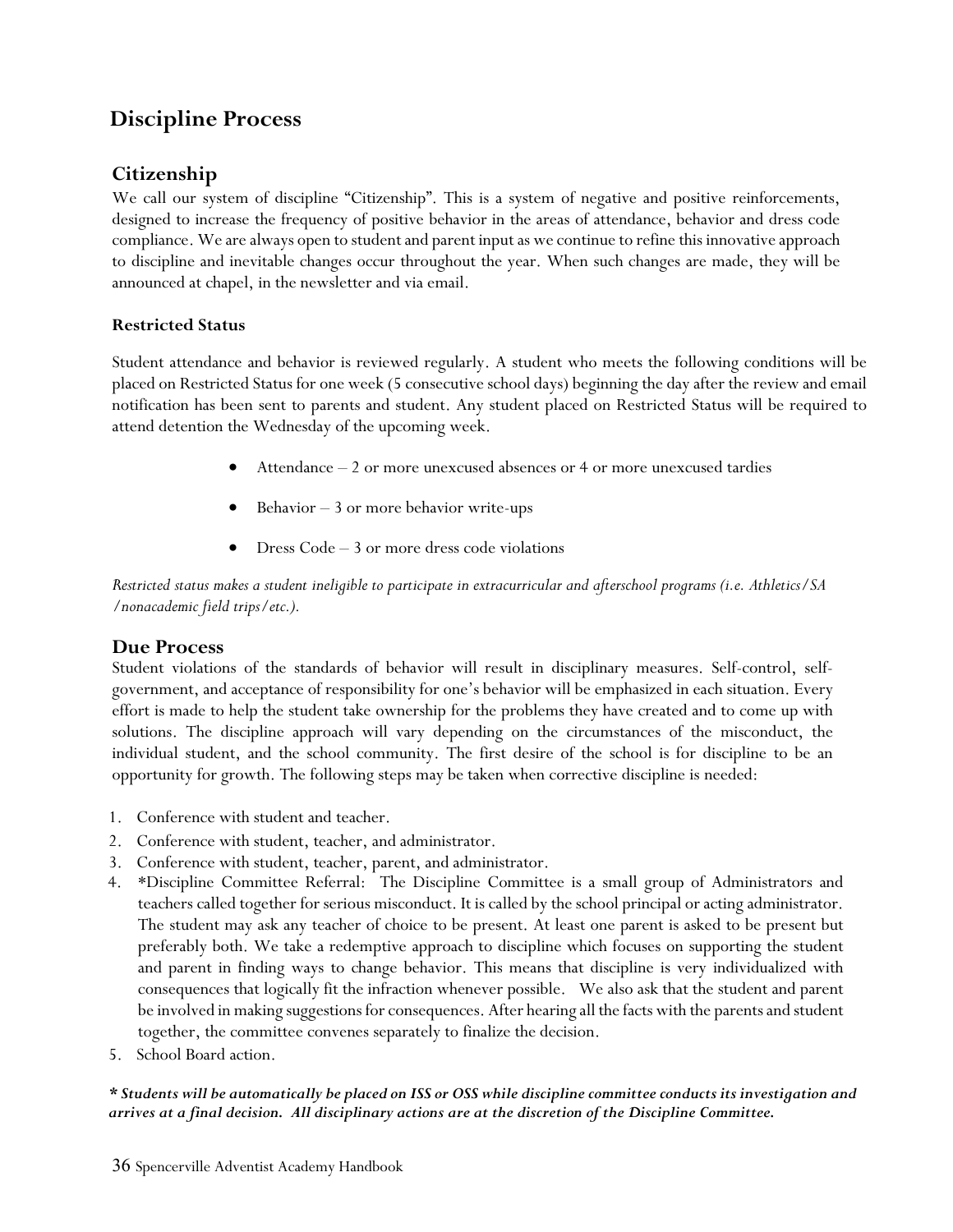## **Serious Misconduct (major write-up)**

A student who violates the basic principles of the school by engaging in certain disapproved practices may receive serious discipline, a fine, or dismissal from school. The disapproved practices include, but are not limited to, the following:

- 1. Using profane language, using God's name in vain, or the possession of ordisplaying obscene literature or pictures, or indulging in lewd conduct or suggestions.
- 2. Using tobacco; the misuse or illegal possession of drugs or narcotics in any form.
- 3. Drinking or possessing alcoholic beverages.
- 4. Gambling and/or betting.
- 5. Participating in dishonesty including theft, cheating, lying, and willful deception regarding violation of school regulations in any phase of school work, orbusiness.
- 6. Meeting persons at any unauthorized time or place, and/or engaging in improper social or sexual conduct.
- 7. Failure on the part of a student to conform to the stipulations of any discipline which has been administered.
- 8. The use, handling, or possession of air pistols, firearms (or toy facsimile), knives, lighters, matches, firecrackers, or explosives.
- 9. Engaging in willful destruction or vandalism of school property or property of others on or off the campus.
- 10. Tampering with doors, fire alarms, security systems, or fire-fighting equipment.
- 11. Unlawful entry to any school facility.
- 12. Copying or unauthorized use of school keys.
- 13. Fighting.
- 14. Leaving campus without permission.
- 15. Bullying.
- 16. Harassment/Sexual Harassment.
- 17. Inappropriate use of electronic devices.
- 18. Willfully defying the authority of school officials.
- 19. Any student who becomes a clear and present danger to the life of safety of school personnel or students.

## **Sexual Misconduct**

Spencerville Adventist Academy may, at its sole discretion, not admit or retain individuals who engage in sexual misconduct, which includes non-marital sexual conduct, or the encouragement of advocacy of any form or behavior that would undermine the Christian identity or faith mission of Spencerville Adventist Academy and the Seventh-day Adventist Church.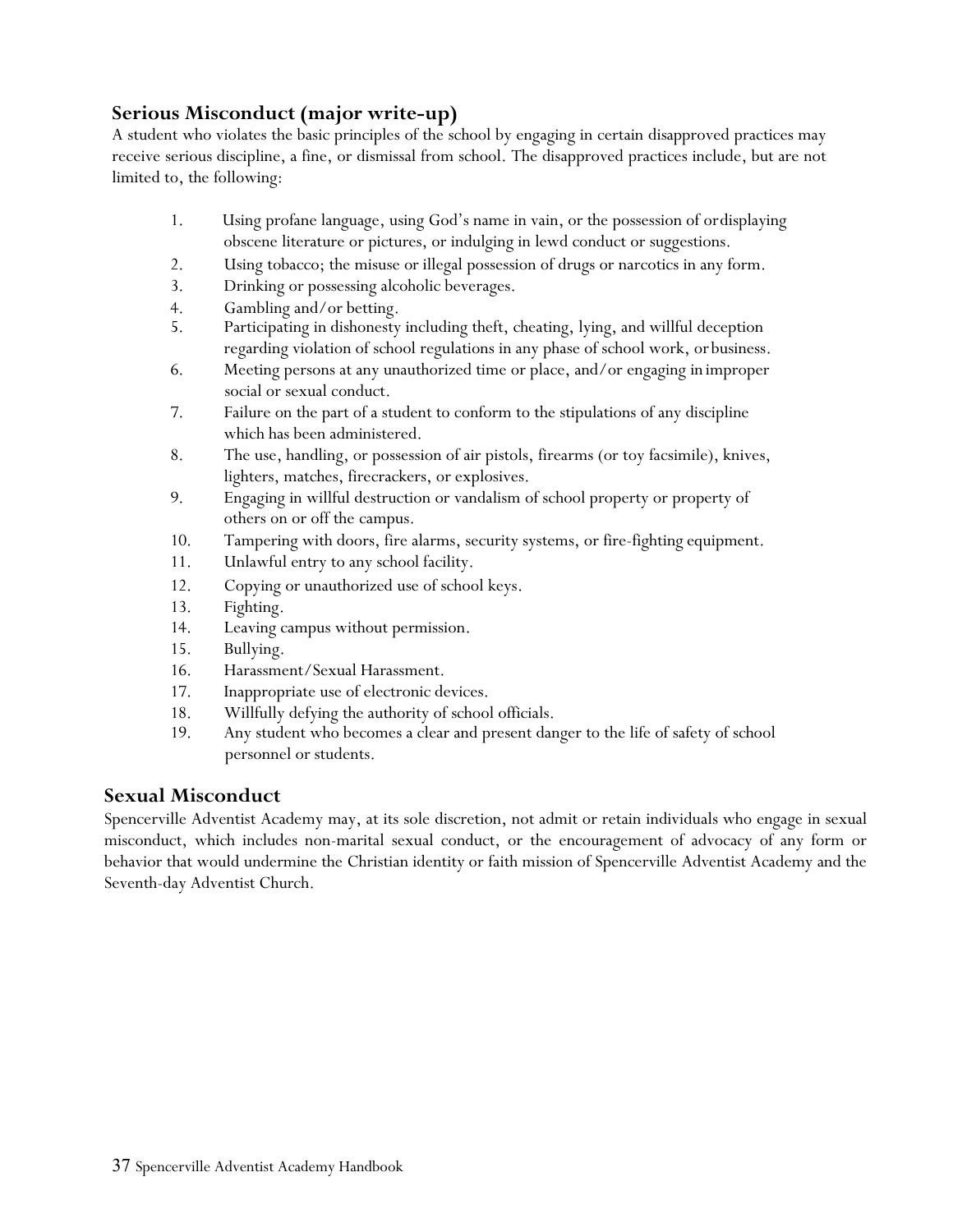## **Miscellaneous Uniform Information**

#### **Uniforms:**

Used uniforms are available throughout the year in SAA's used uniform store. Inquire in the office. New uniforms can be ordered at any time during the school year by going to the School Uniforms by Tommy [Hilfiger website](https://www.globalschoolwear.com/) On the Find Your School page, enter either our Partner School Code SPEN01 or search by school name and location. Select your student's grade, gender and program type. For all customer service questions, please call 1-877-825-2860. Customer Service is available in English and Spanish. More detailed ordering instructions are available on the SAA website.

Hair: Hairstyles must reflect the tone of the dress code; namely, neat, clean and out of the eyes. Nontraditional hairstyles, including but not limited to spiked hair, Mohawks, shaved heads and unnatural color dyes are unacceptable. The school reserves the right to determine what is appropriate and/or acceptable in clothing, facial hair, hairstyle, and accessories.

#### **Skirt Length:**

Skirts should be no shorter than 2 inches above the top of the knee.

#### **Tucked In**:

Shirts must be tucked in while in the school building. Girls wearing a uniform skirt may leave their shirt un-tucked.

#### **Other Accessories:**

Tattoos or body piercing of any kind may not be displayed on the body. No jewelry of any kind to include leather, rubber, or cloth bracelets may be worn. Sunglasses, hats or other head gear are not to be worn inside the school building. These items will be confiscated.

#### **T-shirts:**

Shirts worn underneath the uniform must not extend beyond the length of the uniformshirt.

#### **Field Trips:**

Uniforms are to be worn on educational field trips unless otherwise stated. The polo is preferred for safety reasons.

#### **Outer Wear:**

Only SAA approved outerwear may be worn in the school building and classrooms. All other outwear should be placed in the student's locker and not worn during the school day unless going outside.

#### **PE Uniforms:**

Students in grades 5-12 are required to wear an SAA P.E. uniform when attending a physical education class.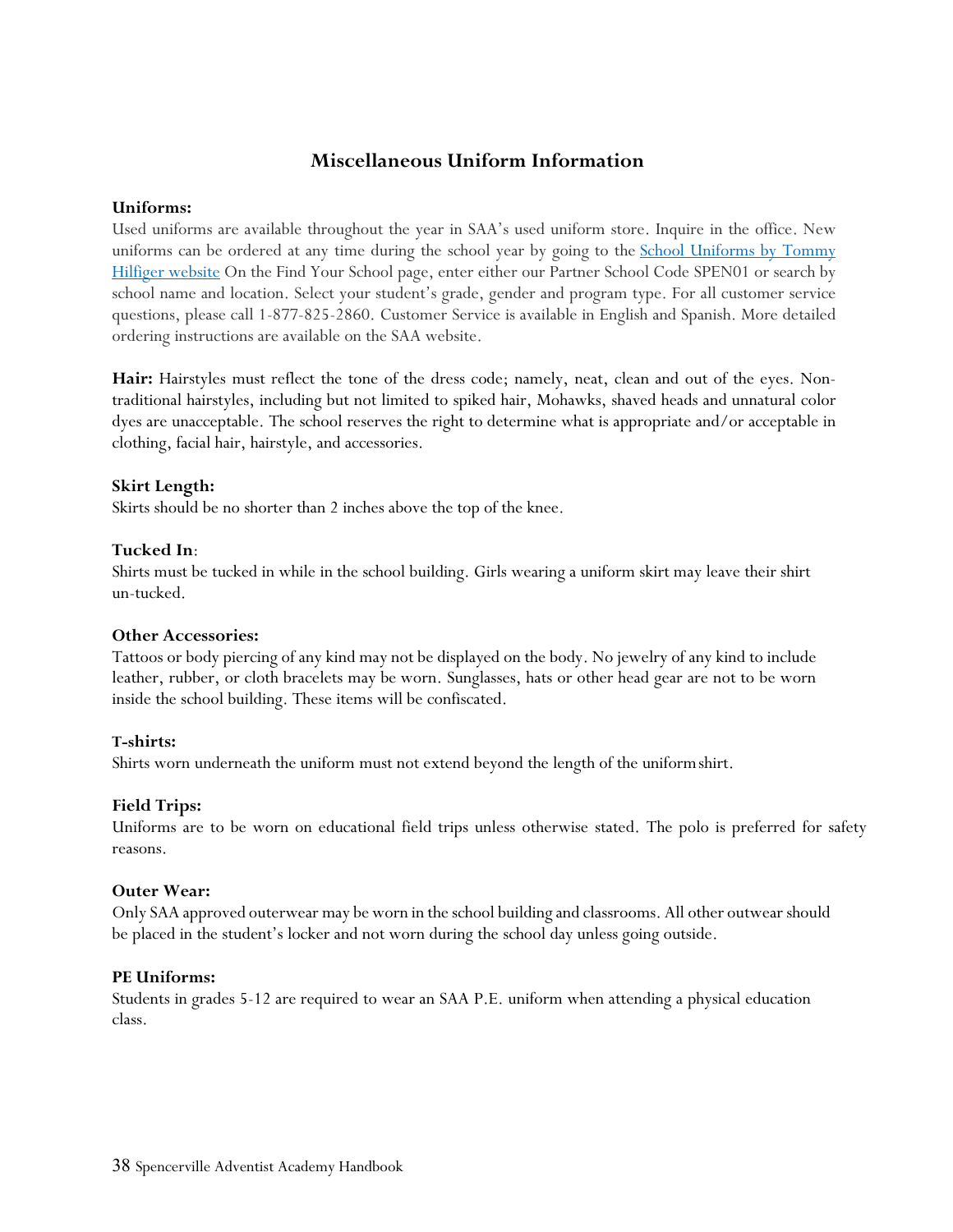## **Dress Code Enforcement Procedures**

Students are expected to comply with SAA's approved dress code. Noncompliance with dress code will be noted in on student's behavior record and can result in disciplinary actions to include detention.

When the student is missing items required by the dress code they will be asked to resolve the issue immediately by one of the procedures outlined below:

**Quick compliance** – Student is able to resolve the issue on the spot without argument or discussion.

**Confiscation** – Student surrenders offending article of clothing or accessory. The item is held on the first offense for 24-hours, on second offense, 48-hours, on third offense, a meeting with the principal.

**Purchase** – A limited number of items will be available for purchase in the used uniform store.

**Return home** – Students requiring items not found in our store must return home to redress in compliance.

# **Leadership Organizations**

## **Student Association**

The SAA Student Association (SA) is an organization of elected student officers that plans various activities for the student body during the school year. The officers of the SA are elected by the students each school year. In the past, Student Association has planned activities such as banquets, school picnics, and spirit weeks.

## **Class Officers**

A student seeking class office must meet and maintain the same criteria as a student seeking office in the Student Association. A student may not hold more than one major office unless they have received administrative approval.

## **Officer Eligibility**

The candidates for any office must be approved by the Administrative Council. They will evaluate each candidate on the basis of grade point average, behavior record, and attendance. The following qualifications must be met by the candidates for Student Association, Class Office, and other leadership positions:

- 1. Demonstrate a Christian lifestyle that is in harmony with the philosophy and goals of SAA.
- 2. The positions of president, vice president, and spiritual vice president for Student Association and class office are considered major offices. These candidates must have a GPA of 3.0 or above and have no failing grades for the preceding grading period. Other officers must have a GPA of 2.5 or above and have no failing grades. Once elected, these qualifications must be maintained and will be evaluated every gradingperiod.
- 3. Students may hold only one major elected office at a time.
- 4. Candidates must have been in attendance at SAA from the beginning of the school year during which the office is held. The senior class president must have attended SAA for at least one semester of his/her junior year.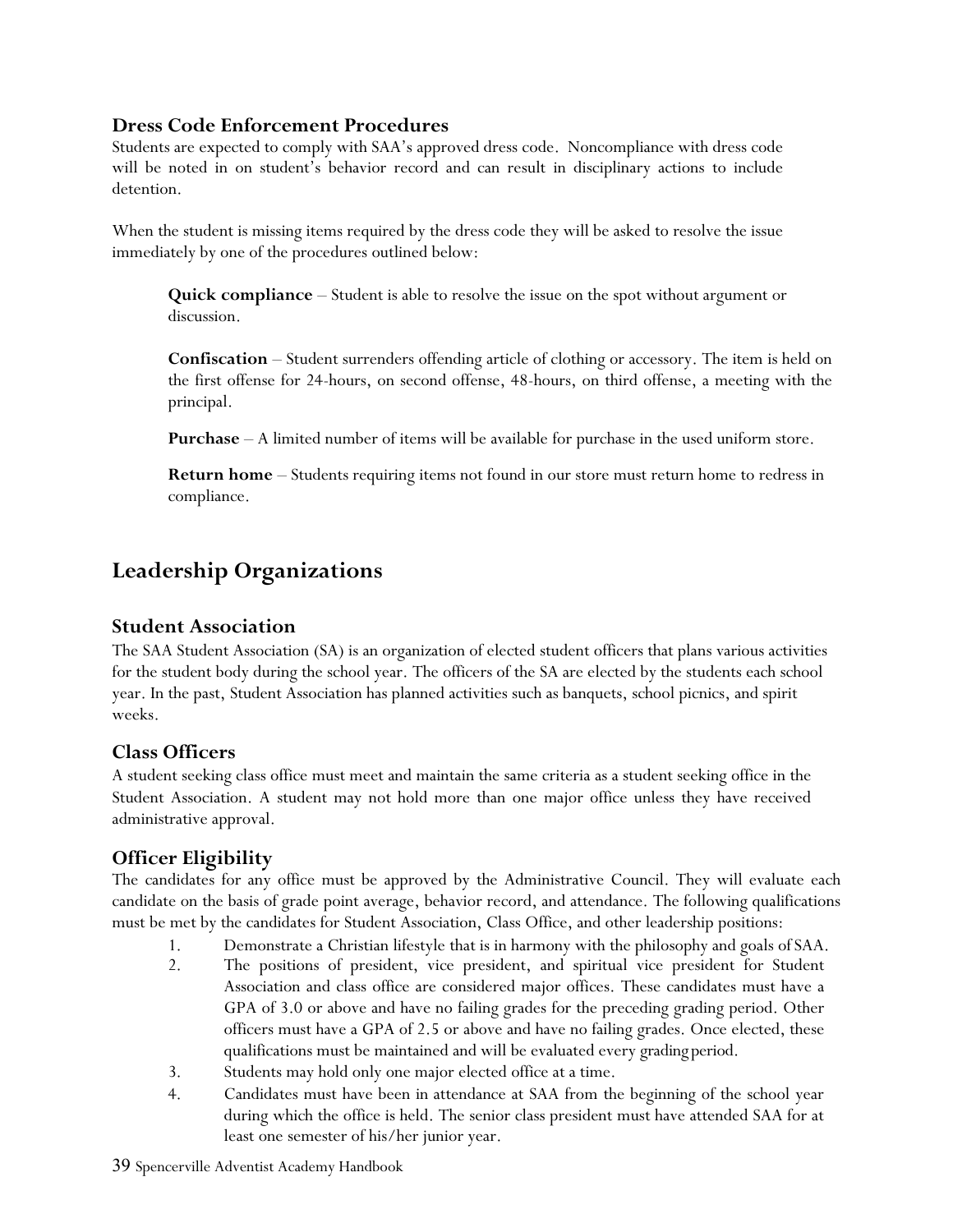Candidates must have good citizenship. Citizenship is a reflection of the student's attendance record, discipline record, and dress code compliance. A candidate may lose their office or their eligibility to run for office if he/she, achieves restricted status more than twice in single quarter, or is called to discipline committee for other discipline.

## **SAA Campaigning Guidelines**

All advertisements that are posted by candidates at SAA much be approved and signed by their corresponding sponsor:

- SA Sponsors approve students running for SA.
- Class Sponsors approve students running for their class.

Students are not allowed to hand out <u>any</u> incentives:

• For examples, food, pins, pens, money, etc. (This includes students who may not be running for office, but are supporting a student who is, and is giving out incentives on their behalf.)

Students are to run a **positive** campaign:

- Students are not allowed to bad talk any other candidate running for office.
- Students are not to tamper with in any way another student's advertisement

## **SAA Voting Procedures**

- 1. If there is a single student running for an office, then the voting style (secret ballot, heads down and raised hands, voice vote, etc.) may be chosen by the sponsors. If there are two or more students running for an office, the voting style shall be by secret ballot
- 2. If there are more than two students running for an office, then
	- a. a student receiving more than 50% of the votes (of the voters present at the time of voting) on the first round shall be declared the winner

or

b. the two students receiving the most votes shall have a runoff vote

or

c. if the second and third place students receive the same number of votes, then there is a runoff vote between the top three candidates.

Note: If the second round of voting has the outcome that no one has greater than 50% (of the voters present at the time of voting), the candidate with the most votes shall be declared the winner.

3. Only students and sponsors present may cast a vote. Head sponsors vote only in case of a tie.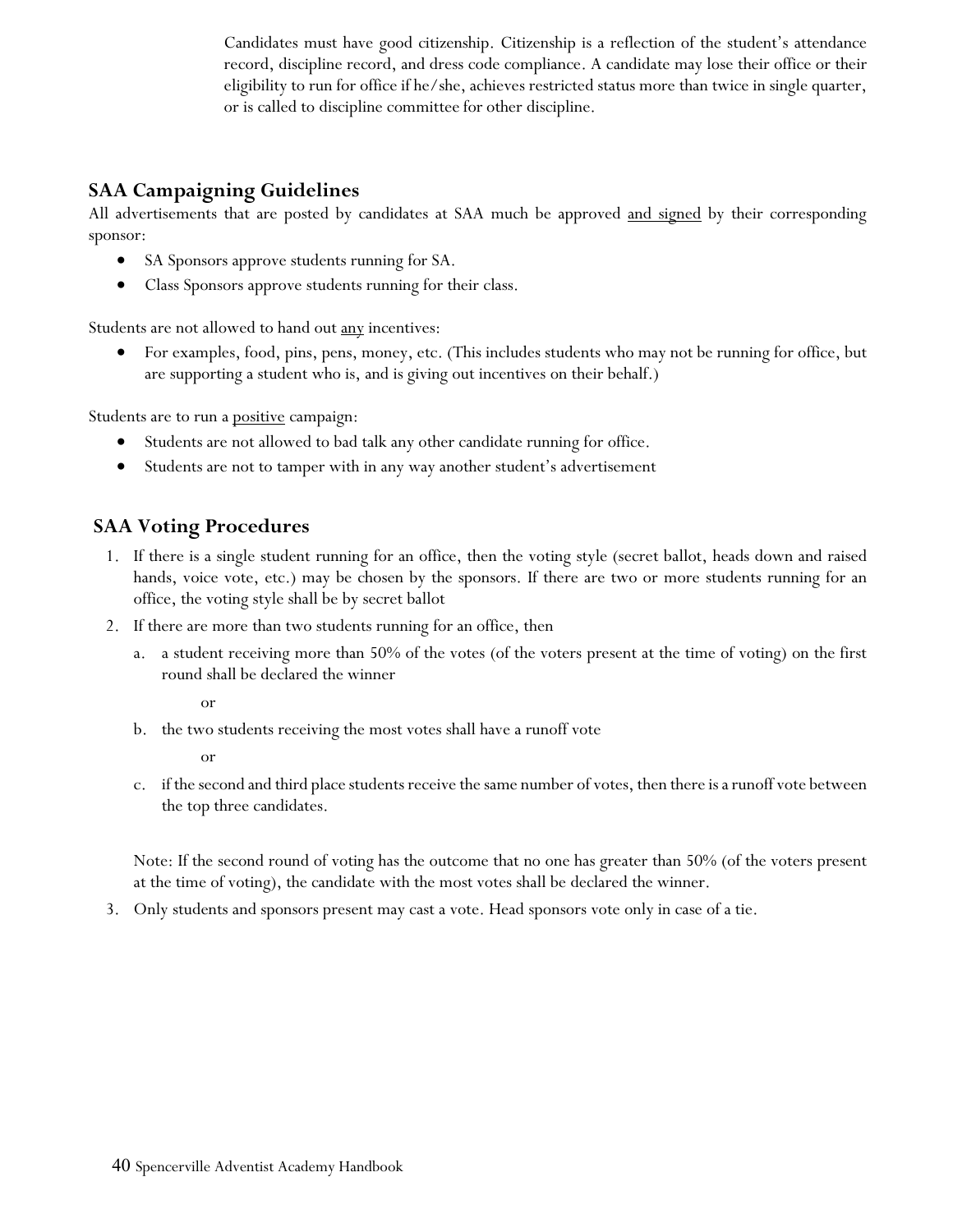# **Athletic Organizations**

## **Eligibility for Athletic Groups**

A student seeking to join an athletic group must meet and maintain the following criteria:

- 1. Demonstrate a Christian lifestyle that is in harmony with the philosophy and goalsof Spencerville Adventist Academy.
- 2. Have a good attendance record (see attendance policy).
- 3. Maintain all **passing grades \*** (from A to C-). D's and F's are considered failing grades.
- 4. Not be involved in major discipline. (See serious misconduct)

*\* Continued eligibility will be reviewed throughout the semester. A student with a D or F grades at mid-semester or as a final semester grade will be placed on academic probation and will be considered ineligible to participate in any athletic group. Academic probation runs a full nine-week period and is reviewed at the end of the nine week period. Students must have all grades of a C or above at the end of the designated time to be removed from Academic Probation.* 

All athletes must possess a current (within a calendar year) sports physical due by July 1 of the upcoming school year as directed by Maryland State standards. Student athletes may not tryout nor participate in any sporting event unless they have a current physical on file with the school nurse's office.

A student is ineligible to participate in a game and practice if he/she was unable to attend all his/her classes or meet his/her school appointments the day of the game/activity unless the absence is excused. If a student is sick and does not attend school, they *shall not* participate in that day's sporting events although sickness may be an excused absence from class.

Guidelines for Management of Sports-Related Concussion:

- 1. Any studentathlete suspected of suffering from a concussion or other head injury will be removed from activity and not allowed to return in the same 24-hour period after the injury.
- 2. Evaluation by a medical doctor will be required for all student athletes suffering a concussion or other head injury before they will be allowed to return toplay.
- 3. Any student athlete with a witnessed loss of consciousness (LOC) should be immobilized and EMS (911) called for evaluation. The student should **not** be moved from the playing field.
- 4. All injuries must be reported to the School Nurse and documented (in RenWeb).
- 5. Students diagnosed with a concussion must have a "Return to Play" form or other documentation detailing a plan for returning to a school team.

Any student who participates in a sport tryout, subsequently makes the team and attends one practice will be considered *part of the team*. Accounts for all team related fees will thereafter be assessed and not refundable. If a student-athlete makes the team, they may prohibit another from the benefit of participating in that sport due to size limited of the team as determined by the coach and therefore should forfeit repayment of fees.

Students should not participate in extracurricular activities that may have schedules that conflict with each other. Some sports require more time away from studies and classroom. Students who desire to play basketball will not be allowed to participate in ACRO. Due to the numerous practice/game conflicts, the two sports demand far too much of a student athlete to participate in both sports at the same time. If a student has a desire to participate in both, they must stipulate in a letter to the Athletic Committee prior to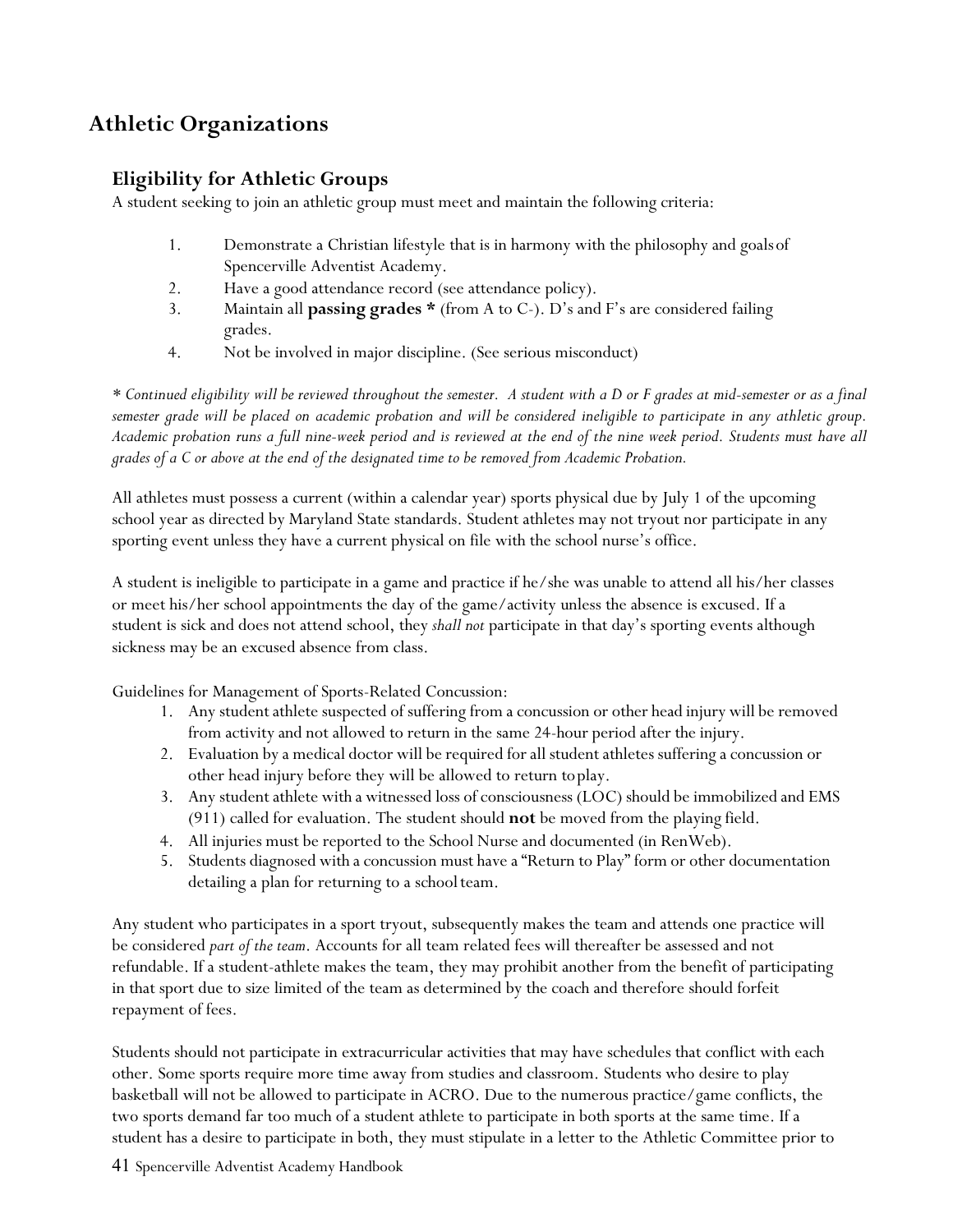the first tryout of ACRO outlining their desire and abilities to compete in both sports. The decision for that student will be evaluated on a case by case basis.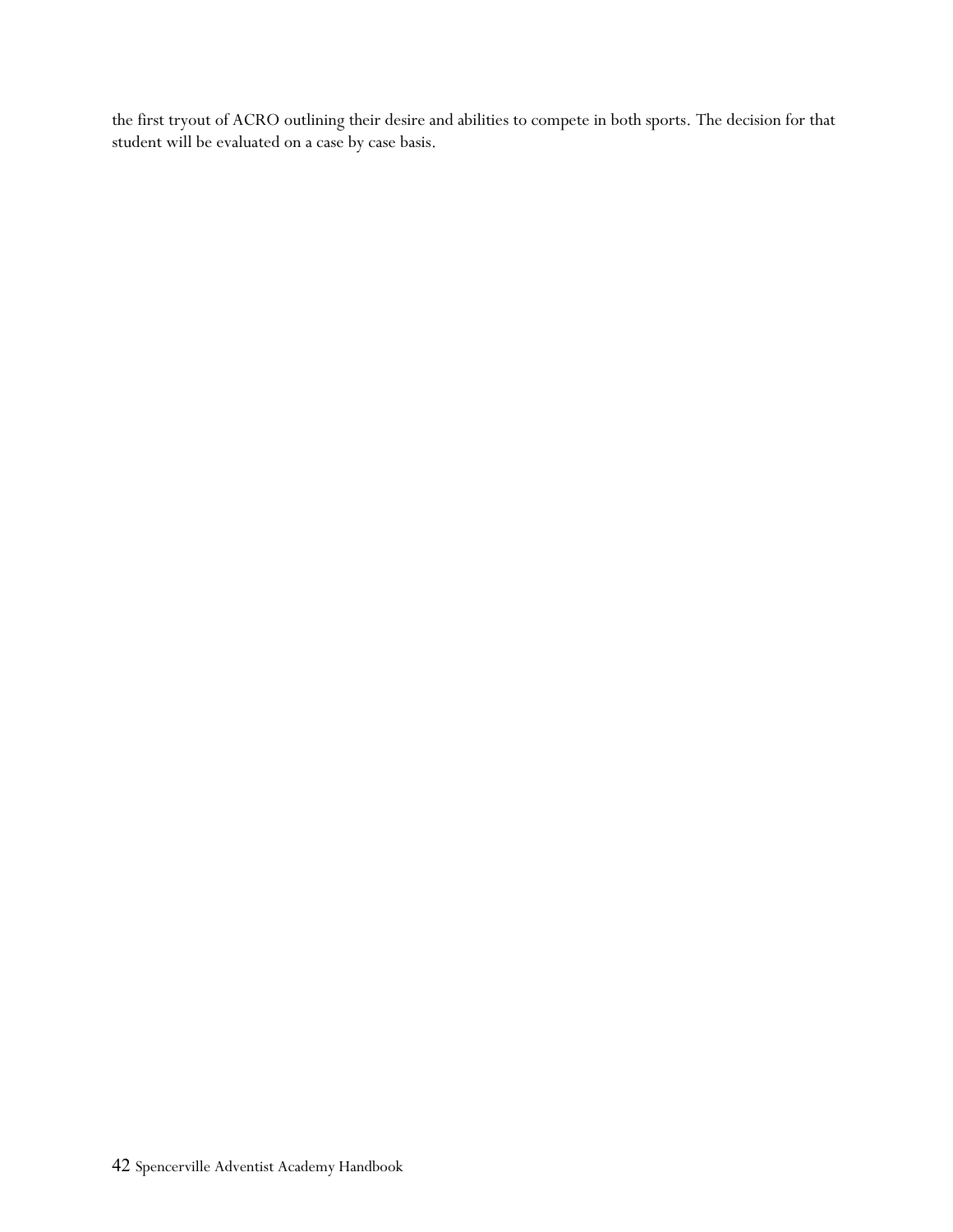Extracurricular activities may cause some absence from class. It is the athlete's responsibility to ensure their work is current with their respective teachers.

Playing time is not guaranteed in any varsity sport. Players are continually evaluated by a highly competent coaching staff that has the individual player's and team's interest at heart. Players will be given an opportunity to succeed when the coaches determine they are ready for the task. Parents are highly encouraged to attend all sporting events. If a student athlete has any issue with a coach they should approach the coach during practice or afterward to discuss any issue related to that sport. During or immediately after a game is not a time for an athlete or parent to discuss issues with a coach. Issues should proceed in a logical manner, coach, athletic director, principal until the issue is resolved.

## **Sports offered at SAA:**

Tournament trips out of state may occur and will be approved by the SAA Administrative Council, Athletic Committee, and School Board. Usually, for teams, trips may be planned on an every other year basis.

## **Men's and Women's Varsity and Junior Varsity Basketball**

Men's and women's basketball are available to SAA students. Tryouts for basketball will be announced within the first nine weeks of school. Basketball teams will consist of eight to eighteen (8-18) players. Practices occur at least three times per week. The schedule will be announced after tryouts conclude and will begin late November and end by the First week of March.

## **Women's Volleyball**

Volleyball is available to academy ladies who meet and maintain the minimum requirements for athletic activities. Tryouts are the first week of school and the season ends in late October. The team will consist of 8 – 14 players.

## **Men's Volleyball**

This sport will not support those playing Varsity Baseball at the same time. The team will consist of  $8 - 14$ players.

## **Varsity Women's Soccer**

Tryouts will be the first week of school and the season ends in late October. The teams will consist of  $12 - 20$  players.

## **Varsity Men's Soccer**

Tryouts will be the first week of school and the season ends in late October. The teams will consist of  $12 - 20$  players.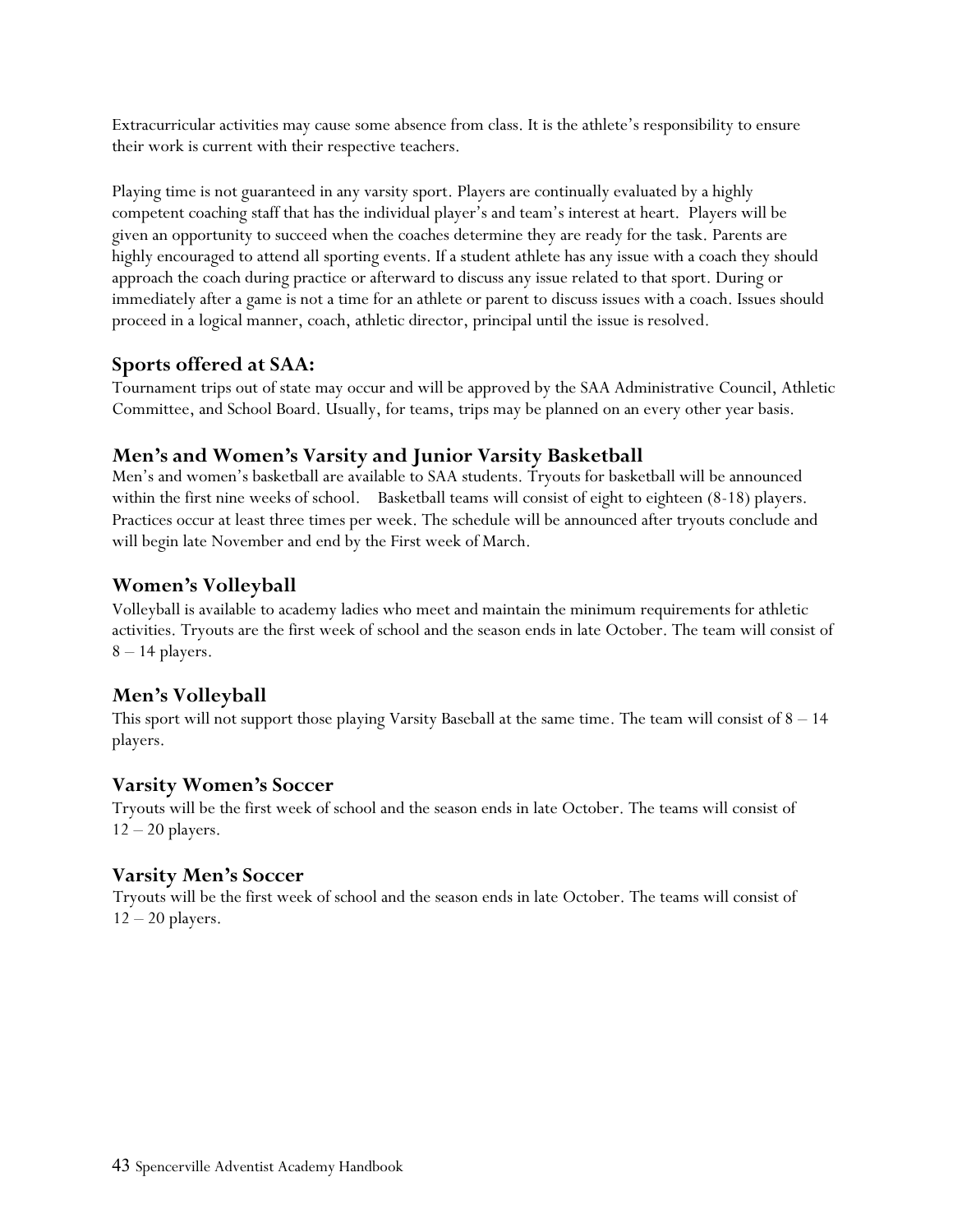## **Varsity Baseball**

Baseball is open to academy males. The team will consist of  $12 - 16$  players. The season begins in March extends through May. Baseball is played inaccordance with National Federation of High School rules.

## **Women's Fast-pitch Softball**

Lady Hornets participate in fast pitch softball in accordance with the National Federation of High School Rules. Tryouts are typically the first week of March and the season extends through May. The team will consist of 12 – 16 players.

## **ACRO**

Athletes learn to perform floor tumbling, pyramid building, single/multiple base stunting and flying. No experience is necessary. A hard working attitude and some athletic inclination is all that is needed. Lessons are open to anyone; however, in order to earn a spot on the "elite" team (15-25 individuals), everyone must participate in tryouts. Team members must meet athletic group qualifications. SAA Acro-Exhibition team will:

- 1. Design a 30-45 minute show.
- 2. Visit other schools.
- 3. Participate in Acro Fest.
- 4. Participate in various clinics.
- 5. Have an end of season home show.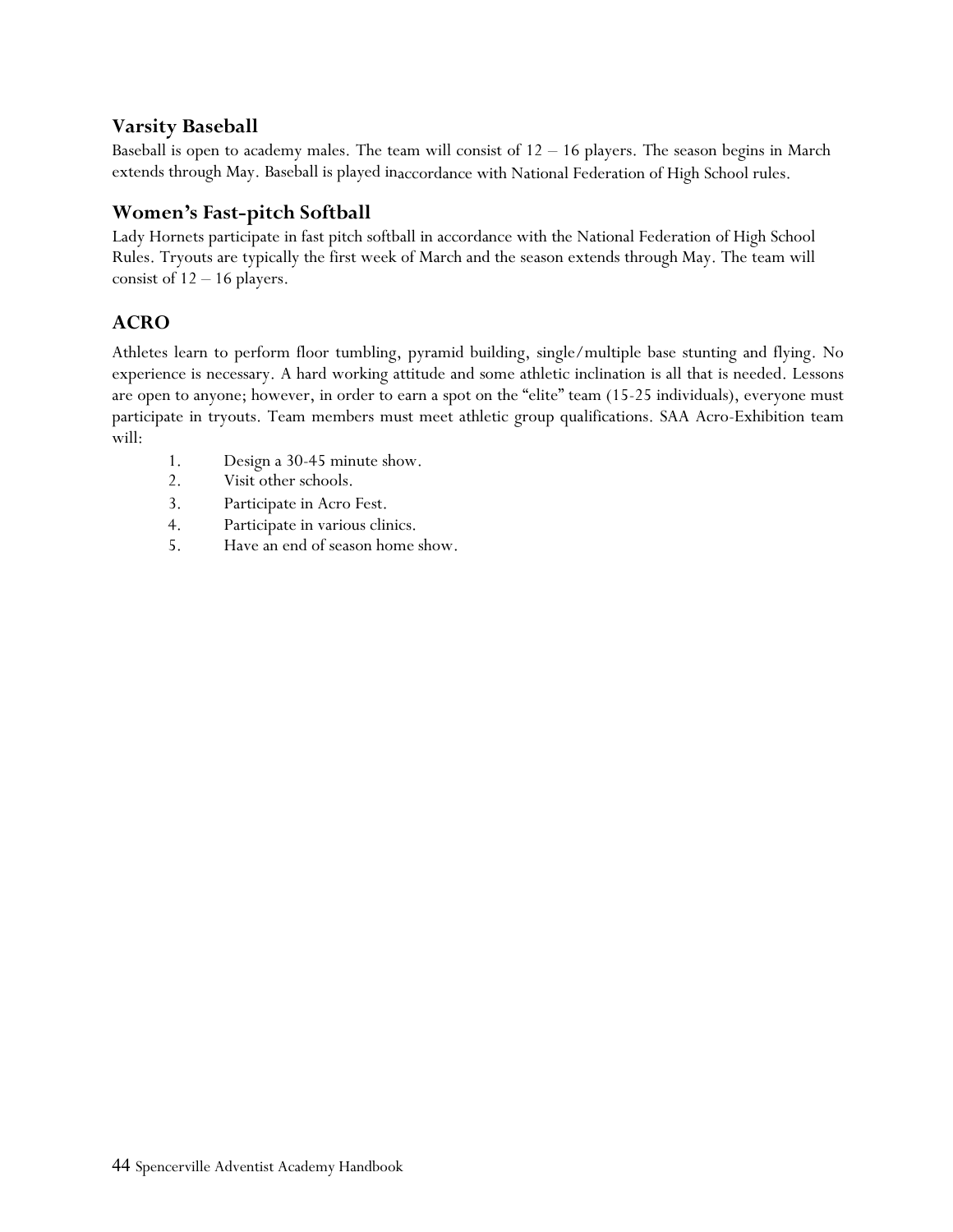# **National Organizations**

## **National Honor Society Eligibility and Selection Criteria**

NHS is more than just an honor roll. The Honor Society chapter establishes rules for membership that are based upon a student's outstanding performance in the areas of scholarship, service, leadership, and character. These criteria for selection form the foundation upon which the organization and its activities are built.

- **Scholarship:** Students who have a cumulative grade point average of 3.50 (on a 4.00 scale) meet the scholarship requirement for membership. These students are then eligible for consideration on the basis of service, leadership, and character.
- **Service:** This quality is defined through the voluntary contributions made by a student to the school or community, done without compensation and with a positive, courteous, and enthusiastic spirit.
- **Leadership:** Student leaders are those who are resourceful, good problem solvers, promotersof school activities, idea-contributors, dependable, and persons who exemplify positive attitudes about life. Leadership experiences can be drawn from school or community activities while working with or for others.
- **Character:** The student of good character upholds principles of morality and ethics, is cooperative, demonstrates high standards of honesty and reliability, shows courtesy, concern, and respect for others, and generally maintains a good and clean lifestyle.

To be eligible for membership the candidate must be a member of those classes (sophomore, junior, senior) designated as eligible in the chapter bylaws. (Freshmen [ninth graders] are not eligible.) Candidates must have been in attendance at the school the equivalent of one semester. (Some candidates may be ineligible for induction because of the semester ruling. Many students, including students of military parents, are required to move with parents or guardians that have transferred in their work. The present school principal should seek a recommendation from the previous school principal pursuant to the candidate's selection. On the basis of the recommendation of the previous principal, the Faculty Council may waive the semester regulation.)

In late October, the sophomore, junior, and senior GPA's will be reviewed by the Chapter Advisor to determine each student's scholastic eligibility. Eligible students will be sent a letternotifying them that they may complete an essay and/or Student Activity Information Form in order to indicate their interest in being selected for membership in the SAA NHS. Please note: the essay and/or Student Activity Information Form **is not** an application. Completing these materials does not ensure selection for membership.

Membership in the National Honor Society is a privilege, not a right. The essay/form will be submitted to the Chapter Advisor. The Faculty Council, five faculty members chosen by the chapter advisor, will meet, along with the Chapter Advisor in order to review each candidate's qualifications as far a character, service, and leadership. The Council will use the essay/form to help them in the selection process. The Council may also call the student for a personal interview, as needed. A majority vote by the Faculty Council selects the students for membership. The Chapter Advisor does not vote. The students and parents/guardians will be notified in writing of their membership status. The selected students are officially inducted as members of the SAA chapter of the NHS in November.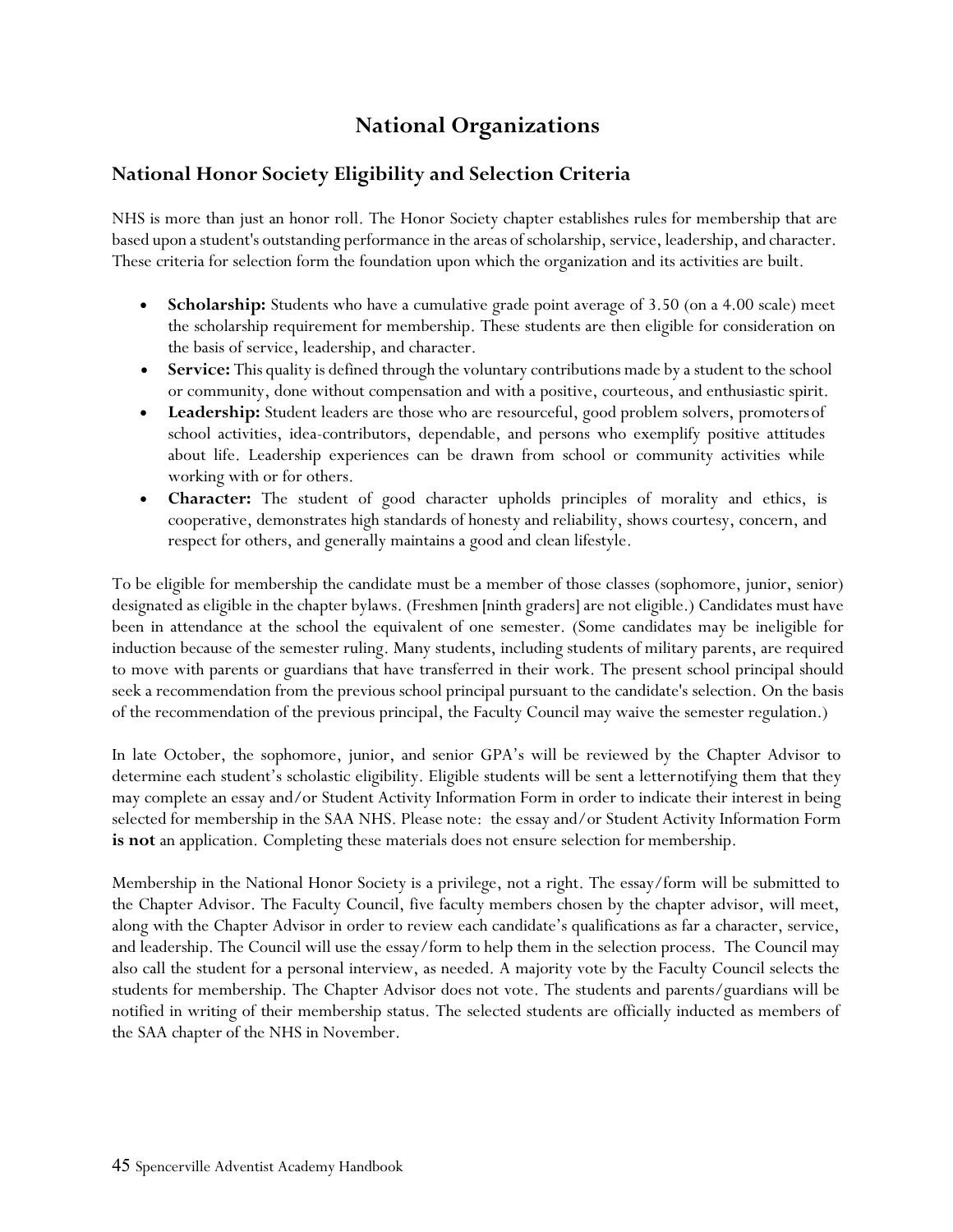# **General Information**

## **Administrative Committee Requests**

All requests must be made in writing and submitted through the office for approval.

## **Banquet Policy**

Students wanting to bring a non-SAA student to a banquet must obtain and complete the appropriate form from the office. Permission by parents (both of the student and non-SAA student) and principal must be given. Guests will be held to the same standards as SAA students. Couples who have more than one write up for PDA events within the prior 9 weeks may not be eligible to attend.

## **Before and After School Supervision**

The school doors open at 7:45 a.m. There is no provision to care for a student prior to that time. There is no after school care provided for high school students.

## **Cell Phones/Electronics/Computers**

Electronics not specifically designated for scholastic use, including **cell phones**, are not to be used or seen on campus during school hours  $(8:00 \text{ am} - 3:30 \text{ pm})$  or at school sponsored academic activities. Cell phones should not be seen or heard during the school day. Earpieces (headphones, earphones, earbuds, etc.) are not permitted. Unapproved devices that are seen during the day will be taken from the student and given to the office where it can be retrieved at the end of the school day. If a student has a need that requires them to contact parents they may call from the school office. Failure to comply with this policy may result in student discipline and/or dismissal from SAA.

## **Damage to School Property**

When accidental damage to school property occurs and is reported immediately there will be no penalty other than restitution. (Accidental damage is often covered by personal liability insurance.) Willful damage or destruction of school property will call for restitution and additional discipline.

## **Extra-Curricular Activities**

SAA will not sponsor nor supervise any post-graduation activities. SAA will not sponsor activities in facilities where alcohol, tobacco, inappropriate music, dancing, and other questionable activities are prevalent.

## **Fire Drills and Other Emergency Drills**

Fire drills and other emergency drills will be conducted in accordance with county and state regulations. During a fire drill all students are expected to exit the building to the designated area in an orderly fashion, proceed to the location directed by the teacher and remain there silently until the signal is given to return.

## **Grievance Policy**

While the faculty and staff of SAA strive to maintain a cohesive atmosphere, it is only natural that at times there may be a conflict between parents and teachers. The following is a guideline of the steps to take should such a situation arise. First talk directly to the teacher with whom you are having a conflict. If satisfaction is not obtained after this conference, please contact the school administration and arrange for a time to speak with them in person. It may be necessary to meet with the teacher and administrator in some circumstances. If a concern still remains after following the preceding steps, contact the SAASchool Board Chair for further assistance in resolving the matter.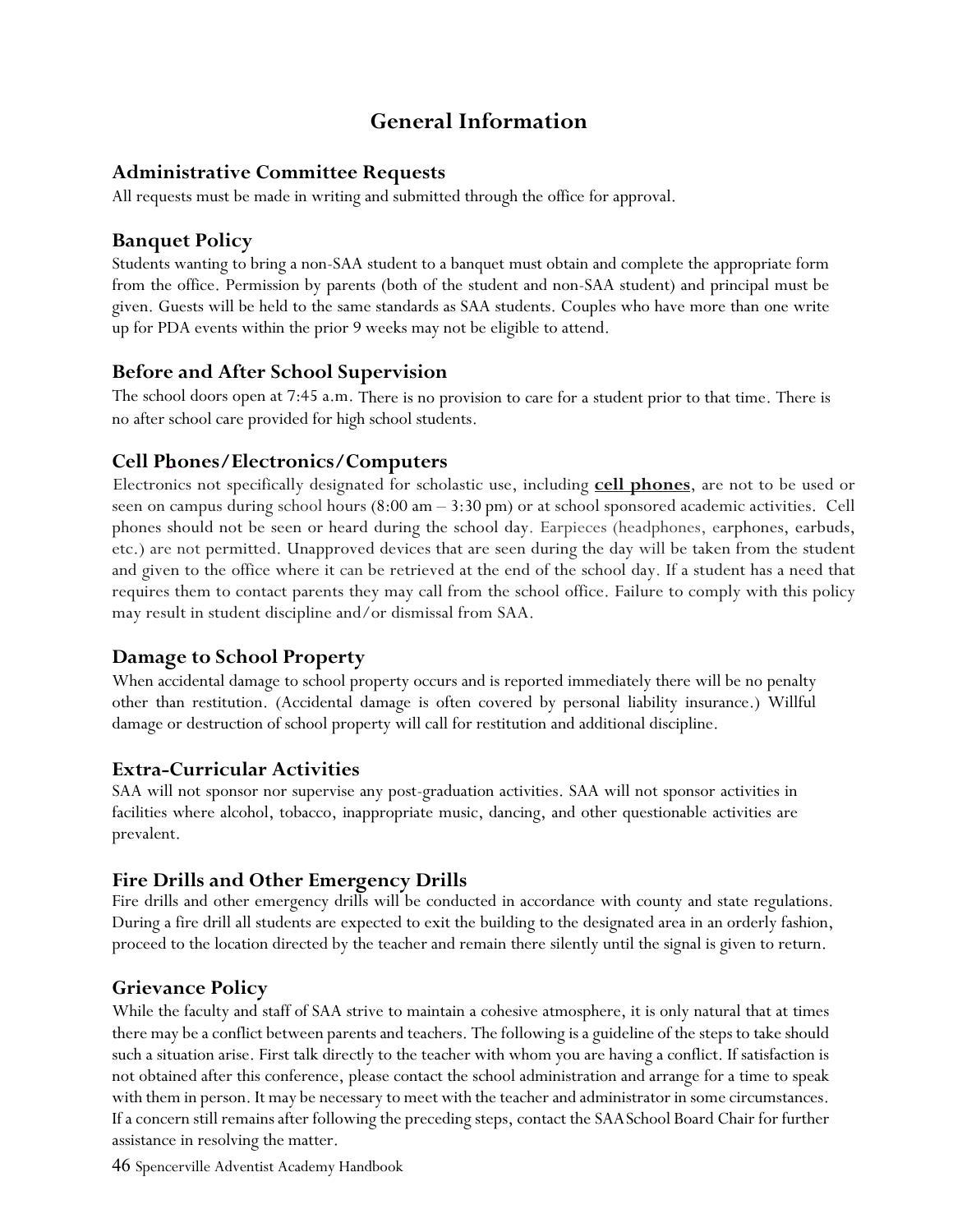## **Health Services**

Faculty and staff members are certified in First Aid and CPR. Additionally, AED and first aid kits are located throughout the facility. We maintain a full-stocked health room with a registered nurse on staff. Injuries and illnesses are reported to the health room and parents will be contacted if further care is needed. Maryland state guidelines are followed for administration of medications.

The Health Room is open only during regular school hours. Medications kept in the Health Room can only be given during these hours. No medication (from the Health Room) is available during sporting events (home and away) and After School Care.

## **Legal Considerations**

The laws of the state and local government are to be respected and obeyed. Possession of weapons, dangerous objects, or explosive devices is not permitted and will result in immediate suspension and possible expulsion. Imitation or toy weapons are not permitted and may result in suspension or expulsion. We adhere to Montgomery County zero tolerance policy and therefore will immediately contact the Montgomery County police when weapons are found on any student. The use, possession, or distribution of tobacco, alcoholic beverages, non-prescribed drugs, narcotics, and controlled dangerous substances by SAA students is prohibited and is cause for immediate suspension and possible expulsion.

## **Lockers/Locks**

Each student is assigned a locker. It is expected that lockers will be maintained in a clean and orderly fashion. SAA has the right to inspect any locker at any time. No stickers, writing, posters, or other items are to be placed on the outside of the lockers, unless approved by the administration. All items outside or on top of lockers will be removed by the staff. The school is not responsible for personal possessions. Students are advised to keep their lockers locked and to not bring valuable possessions to school or take them on school outings.

## **Permission to Leave Campus**

Students who find it necessary to leave campus before their regular school day is over must get permission from an authorized person in the office before leaving school. After permission has been granted, they must sign out. **Students leaving campus or driving other students off campus without administrative permission will receive unexcused absences for classes missed and a one-day internal or external suspension.** Students are not to leave campus for lunch or to retrieve items needed for school on a regular basis, this includes walking off campus to nearby businesses.

## **Posted Notices**

All notices to be posted or distributed must be approved by the Administration.

## **Probation**

Students placed on probation for academic or behavioral reasons allows a period of time in which the student has an opportunity to improve. Failure to successfully complete a probationary period may be grounds for dismissal.

## **Publications**

*The Buzz* is the school's weekly newsletter. Its purpose is to facilitate communication between parents, administration, and students. Information to be published in the newsletter is to be submitted to the office no later than 9:00 am on Thursdays. *The Buzz* is posted on RenWeb on Thursday and sent via email to parents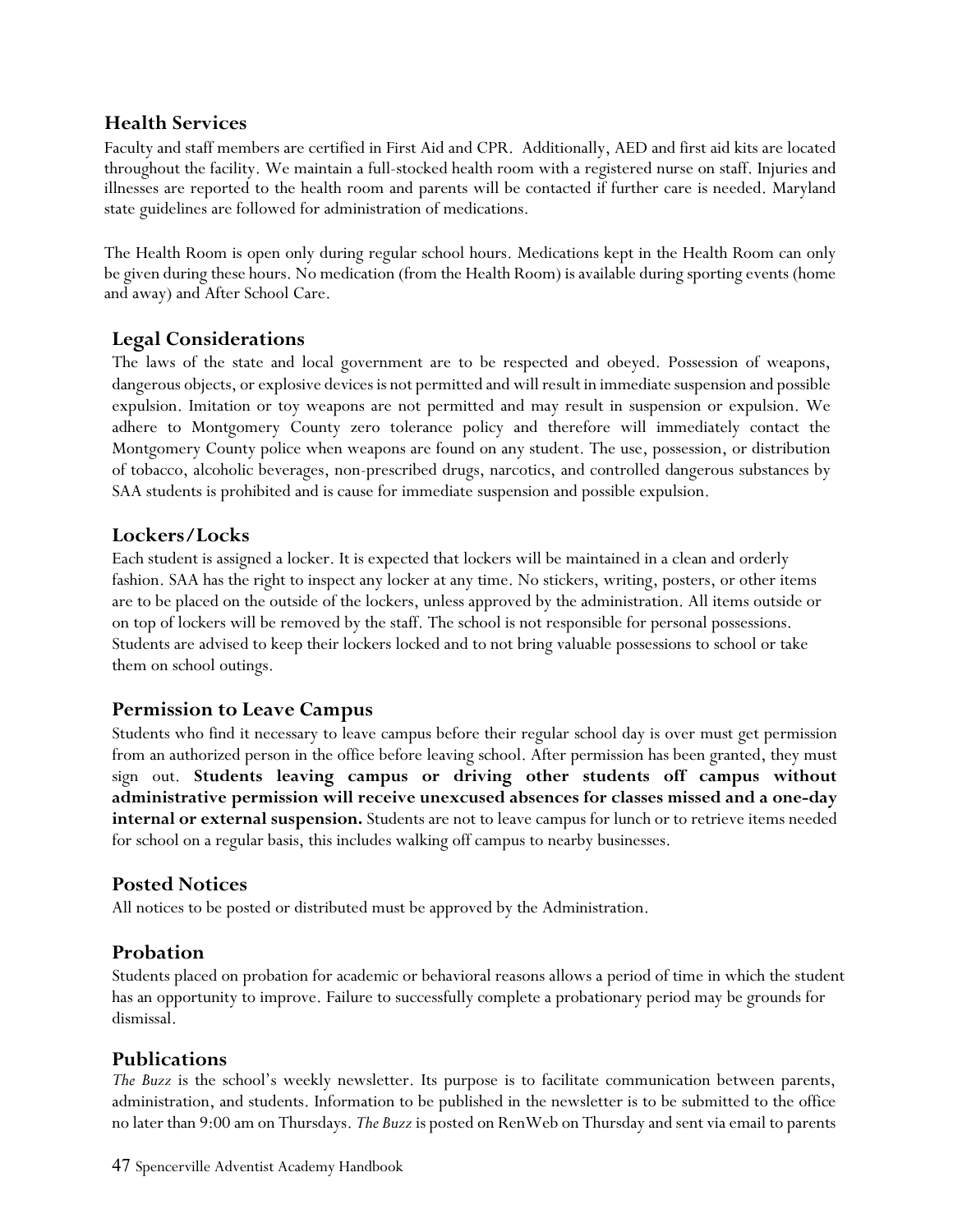and students.

## **Public Displays of Affection**

SAA has a "hands off" policy. Displays of affection such as holding hands, kissing, snuggling, etc. are not allowed. Creative social restrictions will be implemented to help students maintain their boundaries, including but not limited to assigned seating, alternate class schedules, and restricted lunch locations.

## **Social Event Form**

If a student wishes to bring a non-SAA student to a social event, he/she must get a request form from the Office, complete it, and submit it to the office for approval before the event.

## **Social Invitations**

Invitations to family-sponsored social events should be mailed directly from the home, not delivered at school.

## **Sports Activities**

Intramural sports activities are provided for upper grade students. Events, times, and eligible participations will be announced as scheduled. Students participating in these events need to arrange for transportation following the activities.

Spectators at SAA athletic events are expected to demonstrate good sportsmanship, to respect and cooperate with game officials and school supervisors, and to demonstrate behavior in harmony with school philosophy and policies, or they may be asked to leave.

## **Teacher Conferences**

Teachers are unable to conference with parents during the school day so plans are in place for formal parent teacher conferences throughout the year. However, if you wish to conference with your student's teacher on some other date, during normal business hours, you may email or call the mail office to make an appointment.

## **Vehicles**

Driving a motorized vehicle on campus is a privilege, not a right. A student is not permitted to bring a motorized vehicle to school at any time unless satisfactory arrangements are made. A student must:

- 1. Complete an information sheet with signature from parent(s)/guardian(s) and student.
- 2. Park in the student designated area (left hand lot).
- 3. Provide written permission from the parent/guardian of the student driver as well as from the parent/guardian of the student being driven in order to provide transportation to other students. This written permission must be submitted to the office.

Students are not to loiter in or around cars. Students are to remain in supervised areas throughout the day. SAA has the right to inspect student vehicles at any time.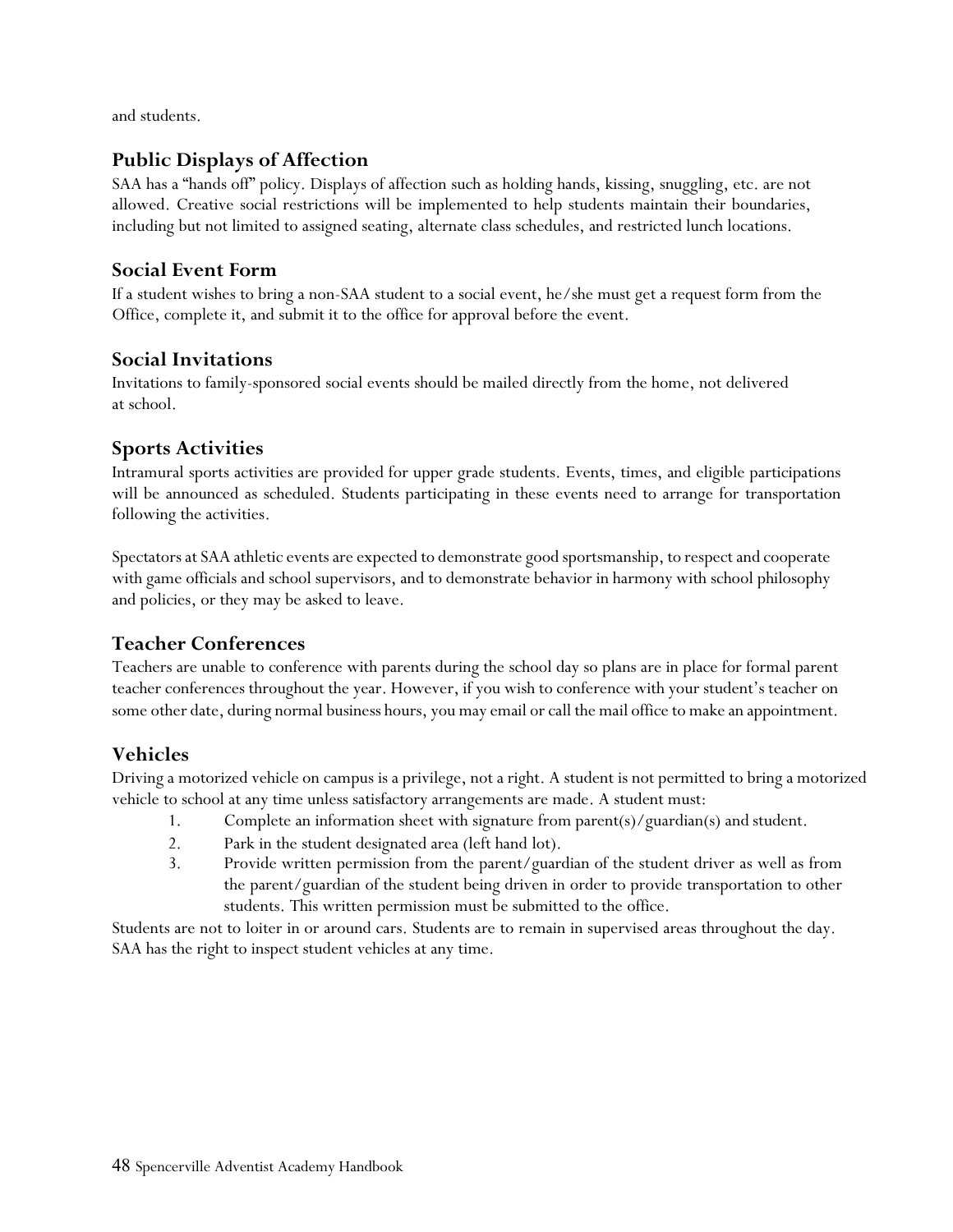## **Visitors**

All visitors should enter through one of the front entrances ONLY, once school is in session. For safety purposes, all other entrances are off limits during the school day. Please stop by the office, sign in and get a visitor pass. Please sign out before you leave and exit through the main entrances. Please do not encourage or expect a student to let you in a door.

Communication between parents and teachers and parental visits to the school are encouraged. Please conduct all business after school-hours (8:00 am to 3:35) by making arrangements with the teacher or with the front office. Visits to the classroom during school hours should be pre-arranged with teacher and administrators and should not generally last longer than one class period.

Prospective students need to make an appointment to shadow a student for the day. Former students and friends of current students must make an appointment to visit school and may only visit during the lunch period.

## **Volunteer Activities**

Traditionally, volunteerism has been a strong part of the program at Spencerville Adventist Academy. Parents, friends, and church members working together are a vital aspect of a church school program. Volunteerism helps to create understanding, to build relationships, to provide programs, and to complete projects. All volunteers 18 years of age and older who will be having direct interaction with students here at school or on field trips will need to complete online training with the Adventist Screening Verification/Sterling Volunteers and complete a background screening. Instructions are available on the school website. For more information or clarification please contact the main office.

## **Walk-Outs**

SAA takes the position that we should, as an institution be neutral and not promote any political agenda. If a student either leaves the classroom or is taken out of the classroom by a parent for any planned or unplanned walk-out on SAA's campus, normal attendance policies will be applied. Any classes missed will be marked as unexcused and the natural consequences that result from that absence will apply. Any student participating in a walk-out on SAA's campus must be supervised by a parent or guardian.

## **Weapons**

Any instrument used for the purpose of inflicting harm or injury constitutes a weapon for the purpose of this policy. The **possession** or **use** of a weapon on the Spencerville Academy grounds or at any schoolsponsored activity is a violation of school policy and state law.